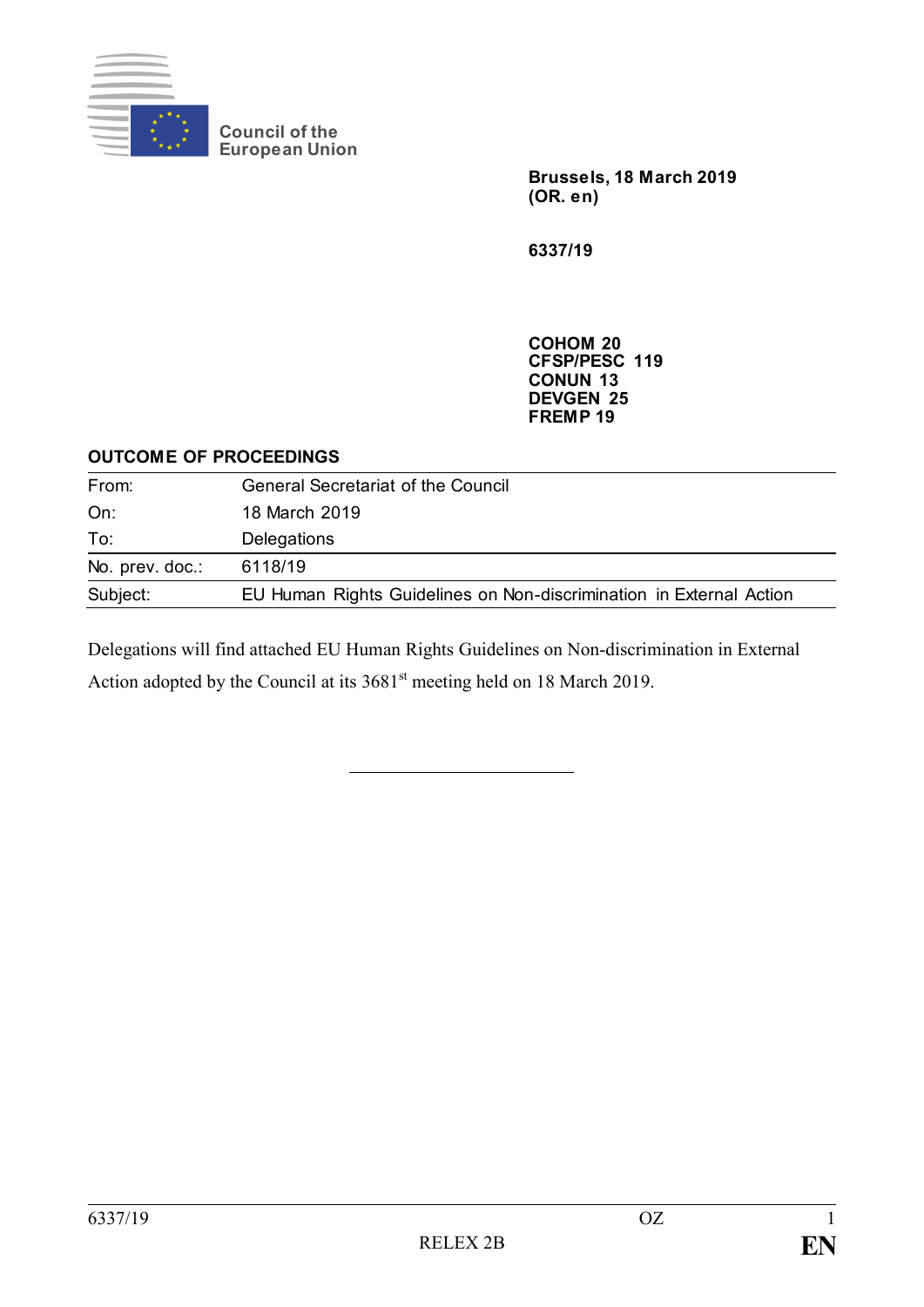# **ANNEX**

# **EU Human Rights Guidelines on Non-discrimination in External Action**

#### **Contents**

| 1.1                                                                                              |  |
|--------------------------------------------------------------------------------------------------|--|
| How to fight discrimination – the prevention and prohibition of discrimination. $\dots$ 12<br>2. |  |
| 3.                                                                                               |  |
| 3.1<br>Addressing discrimination through bilateral cooperation and dialogue  20                  |  |
| Addressing discrimination through EU Development Cooperation and Humanitarian<br>3.2             |  |
|                                                                                                  |  |
| 3.3                                                                                              |  |
| Addressing discrimination through supporting efforts by civil society  31<br>3.4                 |  |
| Follow-up and review of the EU Human Rights Guidelines on Non-Discrimination 33<br>4.            |  |
| <b>ANNEX I: International Human Rights Instruments, International Labour Instruments (of</b>     |  |
| the ILO) and Humanitarian law instruments particularly relevant for the elimination of           |  |
|                                                                                                  |  |
| ANNEX II: Where to learn more: websites of the EU, its institutions and agencies and             |  |
|                                                                                                  |  |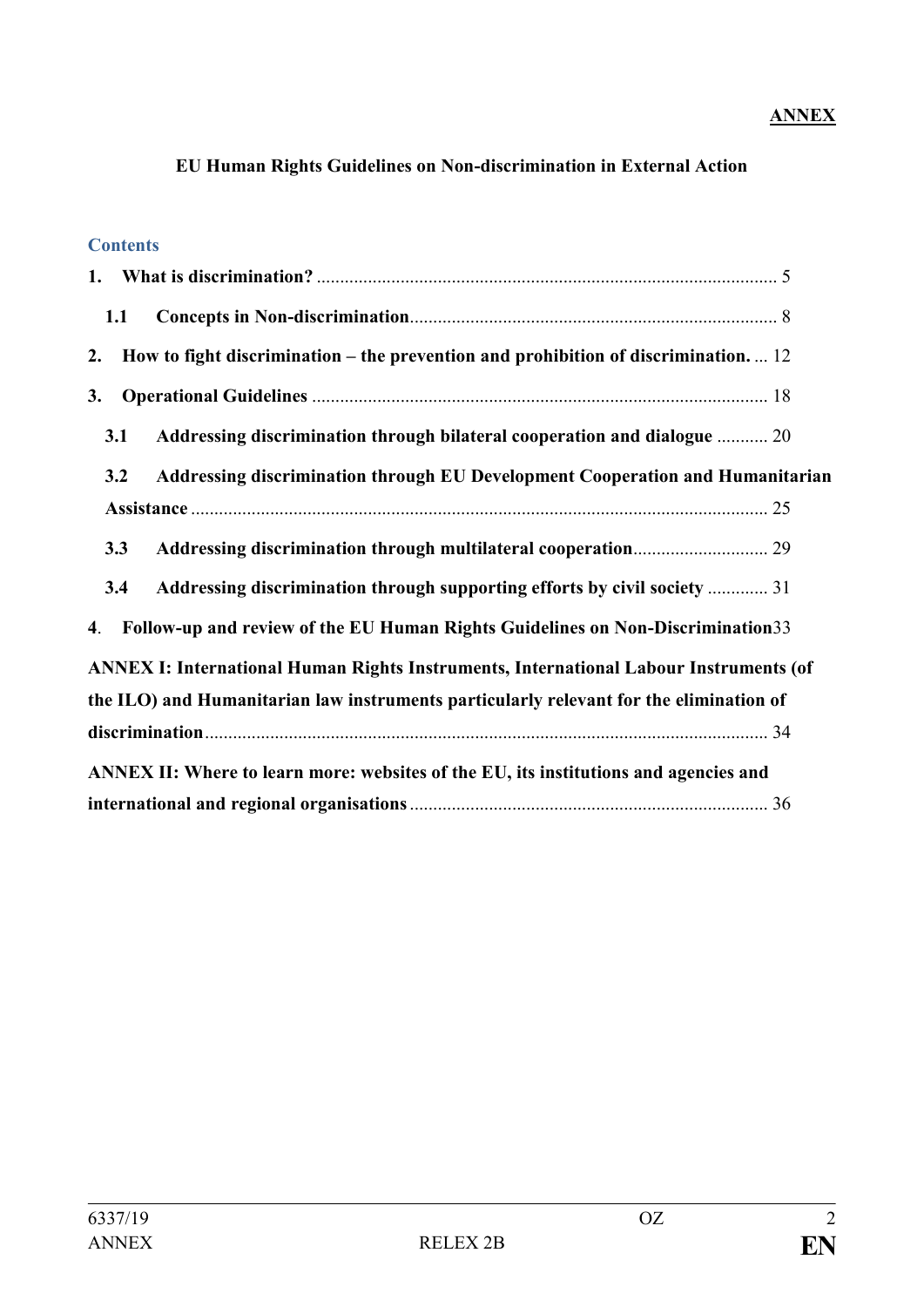# **Introduction**

The prohibition of discrimination is one of the most important principles of international human rights law. Since the adoption of the Universal Declaration of Human Rights in 1948 in Paris, this principle has been further emphasised in the human rights instruments that have been developed and incorporated into the national laws of the majority of countries around the world. In the European Union's founding treaties**<sup>1</sup>** , in the Charter of Fundamental Rights of the European Union**<sup>2</sup>** and in the European Convention on Human Rights, the prohibition of discrimination is a core principle**.** 

Despite the clarity of international human rights law on the prohibition of discrimination, millions of people continue to face discrimination preventing them from enjoying their human rights in full and from reaching their full potential as equal and active members of society. Discrimination can lead to social unrest, violence, conflict and forced displacement. Apart from the dramatic human costs, discrimination has enormous economic costs in the form of poverty and the loss of opportunities, not only for the individuals and their families, but for entire societies. As the prohibition of discrimination is a core principle on which the European Union (EU) is built, the EU is deeply committed to fighting all forms of discrimination within its own borders as well as in the world at large.

 $\mathbf{1}$ **<sup>1</sup>** Quotations from the Treaty of the European Union (TEU) and the Treaty on the Functioning of the European Union (TFEU): a) *Article 2 TEU:* The Union is founded on the **values of respect for human dignity**, freedom, democracy, **equality**, the rule of law and respect for human rights, **including the rights of persons belonging to minorities**. These values are common to the Member States in a society in which pluralism, **non-discrimination**, tolerance, justice, solidarity and equality between women and men prevail. b) Article 3(3) TEU. The Union shall establish an internal market. It shall work for the sustainable development of Europe based on balanced economic growth and price stability, a highly competitive social market economy, aiming at full employment and social progress, and a high level of protection and improvement of the quality of the environment. It shall promote scientific and technological advance. **It shall combat social exclusion and discrimination, and shall promote social justice and protection, equality between women and men,**  solidarity between generations and protection of the rights of the child. It shall promote economic, social and territorial cohesion, and solidarity among Member States. It shall respect its rich cultural and linguistic diversity, and shall ensure that Europe's cultural heritage is safeguarded and enhanced. c) Article 10 TFEU In defining and implementing its policies and activities, the Union shall aim to combat discrimination based on sex, racial or ethnic origin, religion or belief, disability, age or sexual orientation.

<sup>&</sup>lt;sup>2</sup> The Charter applies to all EU Member States when applying EU law and to all EU institutions and bodies in all their actions.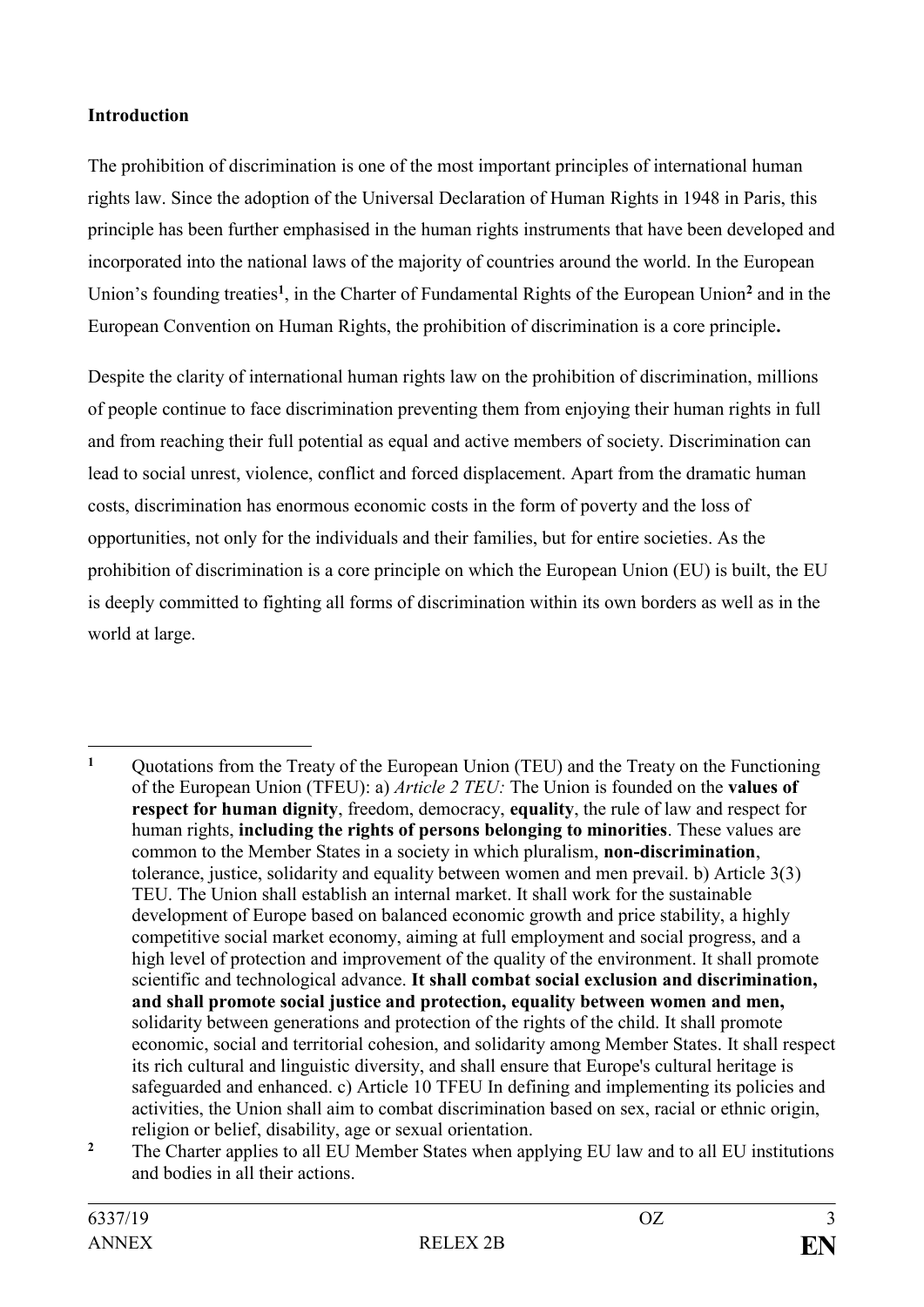Combatting all forms of discrimination is also defined as an EU priority in the 2012 EU Strategic Framework on Human Rights and Democracy**<sup>3</sup>** . The EU Action Plan 2015-2019 provided for the development of EU tools on Non-discrimination.

These EU Human Rights Guidelines on Non-Discrimination deliver on the EU Action Plan on Human Rights and Democracy while complementing the operational tools of the European Commission for development cooperation in the context of the "EU Rights-based approach to Development Cooperation – encompassing all human rights" (RBA).

Fighting discrimination is also a cross-cutting objective. In this regard, the EU's Generalised System of Preferences (GSP) is an example. It provides unilateral trade benefits to vulnerable developing countries, including Least Developed Countries, which enjoy almost full access to the EU market under the 'Everything but Arms' arrangement. Under the EU's GSP Regulation core principles laid down in fundamental international human rights and labour rights conventions need to be respected. These include the Convention on the Elimination of All Forms of Racial Discrimination (1965); the Convention on the Elimination of All Forms of Discrimination against Women (1979); and the Convention concerning Discrimination in Respect of Employment and Occupation, No 111 (1958). For countries that benefit from the special incentive arrangement for Sustainable development and Good governance ("GSP+") this goes even further: they have to ratify and implement 27 international conventions including on human and labour rights, environment and good governance. Implementation of these obligations is monitored by the EU.**<sup>4</sup>**

The EU guidelines on Non-discrimination are intended to complement and reinforce other EU Guidelines on human rights<sup>5</sup> with the objectives of:

- Enhancing the EU's effectiveness in combatting discrimination on any grounds
- Enhancing the visibility and awareness of EU values and actions in combatting discrimination

<sup>1</sup> <sup>3</sup> <https://data.consilium.europa.eu/doc/document/ST-11855-2012-INIT/en/pdf>

**<sup>4</sup>** EU Regulation 978/2012 of the European Parliament and the Council on a generalised system of preferences, including its annex VIII on UN/ILO core human and labour rights conventions.

**<sup>5</sup>** For all EU Human Rights Guidelines see [https://eeas.europa.eu/topics/human-rights](https://eeas.europa.eu/topics/human-rights-democracy/6987/eu-human-rights-guidelines_en)[democracy/6987/eu-human-rights-guidelines\\_en](https://eeas.europa.eu/topics/human-rights-democracy/6987/eu-human-rights-guidelines_en)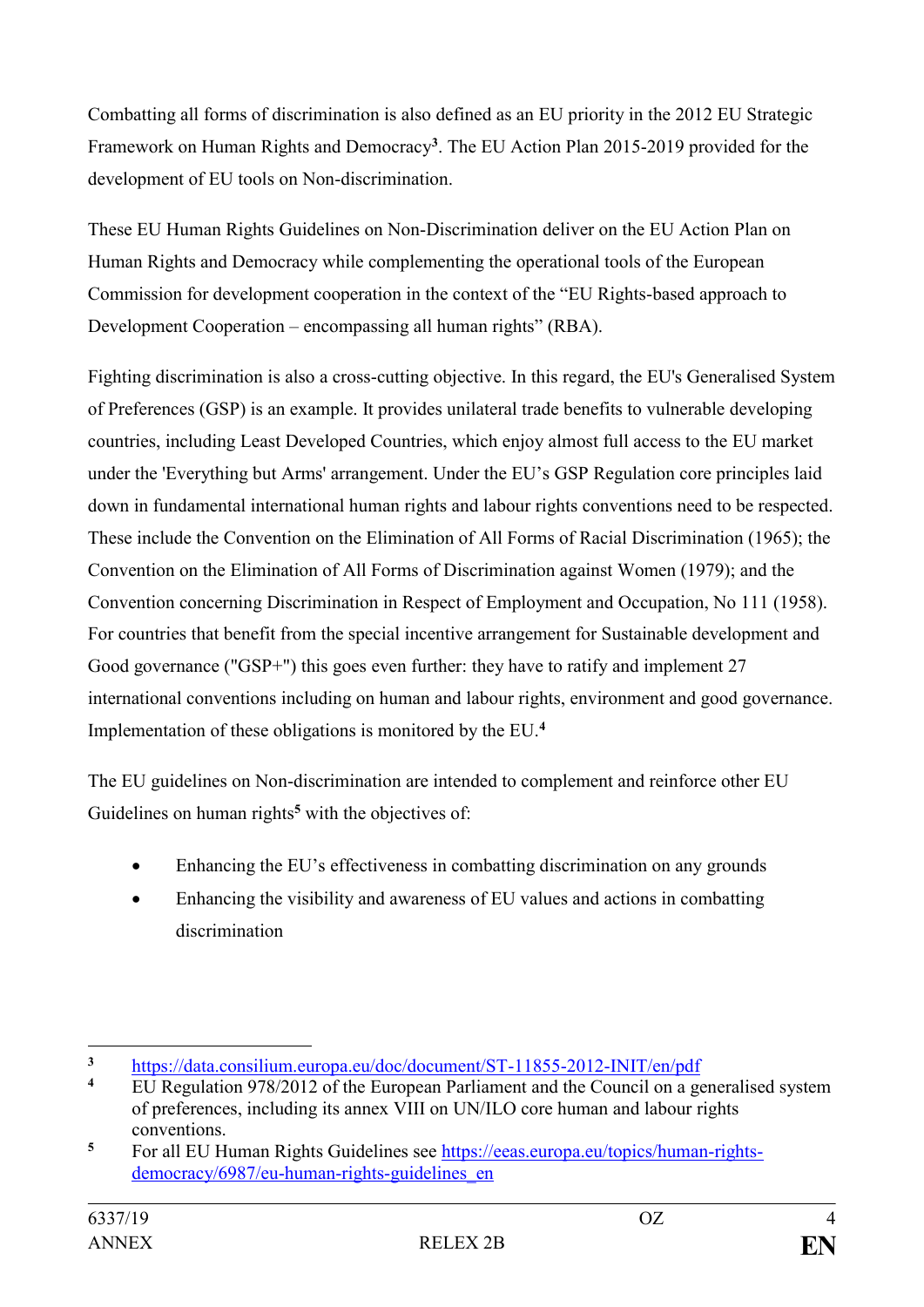The Human Rights Guidelines on Non-discrimination provide conceptual and operational guidance for the EU Human Rights Policy in external action. They draw on and explain the EU's and the international human rights standards and norms on the prohibition of discrimination and on the promotion of non-discrimination. They also give clear political lines to EU institutions and officials and EU Member States to be used in cooperation and contacts with third countries, international organisations and civil society organisations.

# <span id="page-4-0"></span>**1. What is discrimination?**

**Discrimination is defined as any differential treatment of a person or group of persons based on a prohibited ground, which has no objective and reasonable justification**<sup>6</sup> **.** The prohibited grounds are defined in international human rights law. The grounds enumerated in the list below are drawn from the Universal Declaration of Human Rights (UDHR- article 2), the Convention on the Elimination of all forms of Racial Discrimination, the European Convention on Human Rights and its Protocol 12., the Charter of Fundamental Rights of the European Union, the International Labour Organisation's (ILO) Convention no. 98 on the Right to Organise and Collective Bargaining**<sup>7</sup>** as well as the four Geneva Conventions and their two Additional Protocols**<sup>8</sup>** .

<sup>&</sup>lt;u>.</u> **<sup>6</sup>** See ECRI (European Commission against racism and intolerance) General Policy Recommendation no.7 §1 b.

**<sup>7</sup>** Article 1 of the ILO no. 98 "workers shall enjoy adequate protection against acts of anti-union discrimination"

**<sup>8</sup>** Geneva Convention (I) on Wounded and Sick in Armed Forces in the Field, 1949, Geneva Convention (II) on Wounded, Sick and Shipwrecked of Armed Forces at Sea, 1949, Geneva Convention (III) on Prisoners of War, 1949, Geneva Convention (IV) on Civilians, 1949. Additional Protocol I relating to the Protection of victims of International Armed Conflict and Additional Protocol II relating to the Protection of Victims of Non-International Armed Conflict. These form the core of International Humanitarian Law (IHL)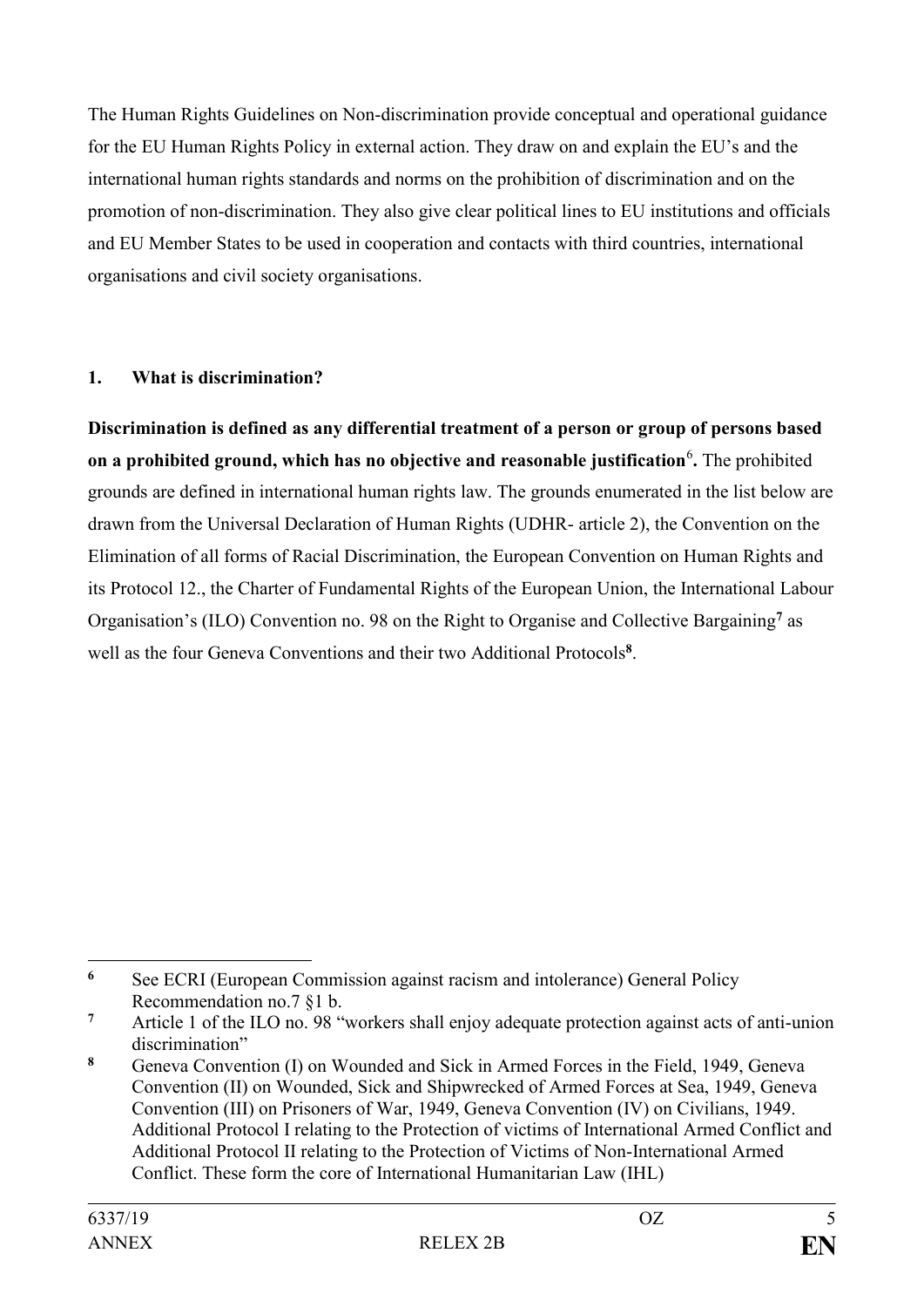# **Prohibited grounds for discrimination mentioned in binding International Human Rights instruments, International Labour instruments, International Humanitarian Law instruments and the Charter of the Fundamental Rights of the European Union**

Age

Birth or other status

Colour

Descent

Disability

Genetic feature

Language

Membership of national minority/ Association with a national minority

Membership of trade union

National, ethnic or social origin

Political or other opinion

Property (economic status)

Race

Religion or belief

Sex

Sexual orientation

Other status/ any other similar criteria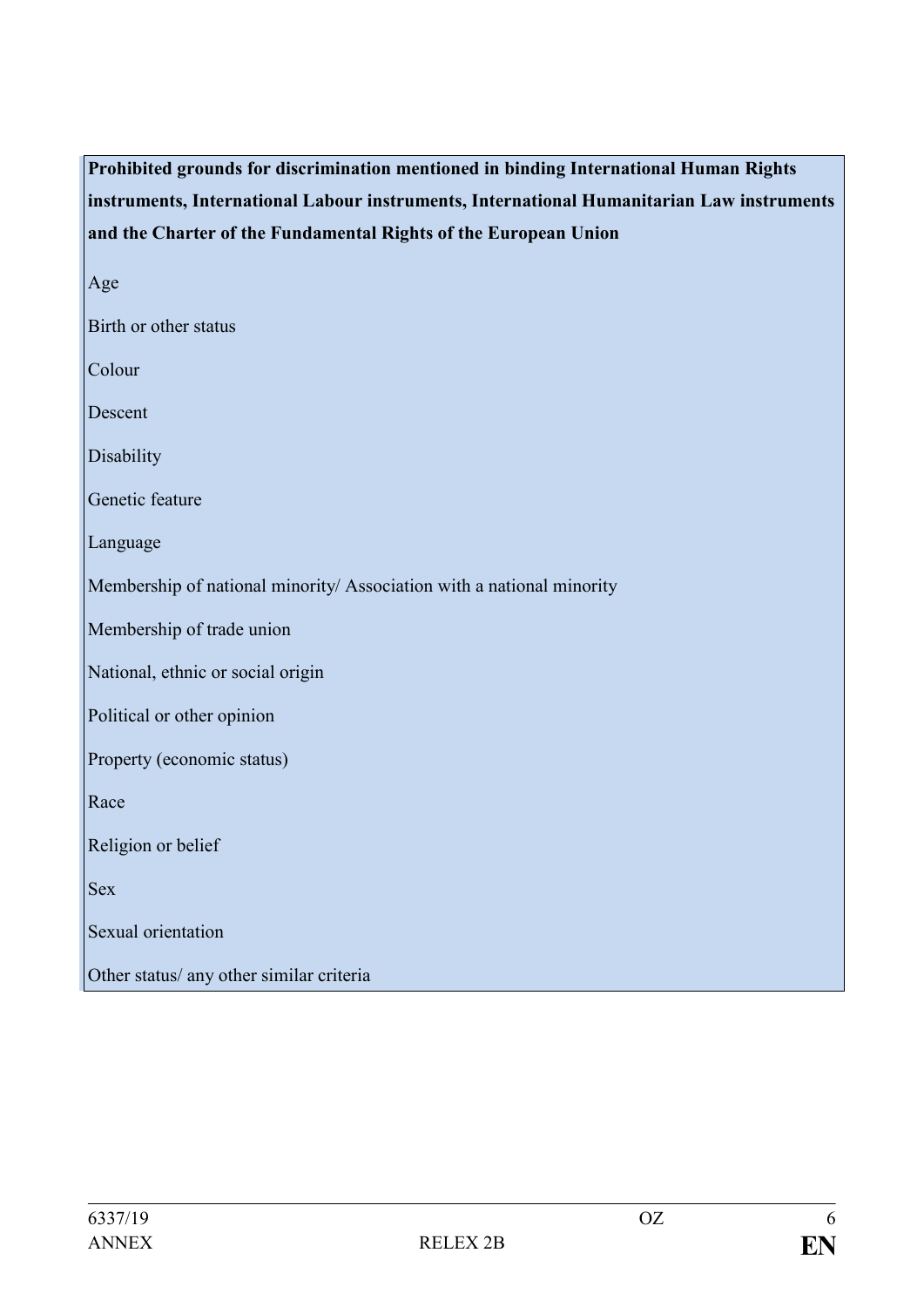# **Considerations related to grounds**

"Other Status/Any other similar criteria"

Ending the list of prohibited grounds with " other status" in international human rights instruments (or "or Any other similar criteria" in international humanitarian law) means that the list of prohibited grounds of discrimination is non-exhaustive and thereby underlines that human rights apply to all human beings/ everyone without distinction of any kind**<sup>9</sup>** .

"**Race**" It should be noted that these guidelines use and interpret the term "race" in accordance with international and EU human rights law and does not therefore imply the acceptance of theories which attempt to determine the existence of separate human races**<sup>10</sup>** .

"Descent" It is often used interchangeably with "race". However, "descent" *does not solely refer to 'race' and has a meaning and application which complements the other prohibited grounds of discrimination. The Committee<sup>11</sup> also affirms that discrimination based on 'descent' includes discrimination against members of communities based on forms of social stratification such as caste and analogous systems of inherited status.*

<u>.</u>

**<sup>9</sup>** As examples of what grounds can qualify under the term "other status" reference is made to the rulings of the European Court of Human Rights that has established that discrimination on the grounds of, inter alia, being HIV-positive (Kiyutin v. Russia -application no. 2700/10), Illegitimacy (being born out of wedlock) (Mazurek v. France - application no. 34406/97), sexual orientation and gender identity (Identoba and Others v. Georgia - application no. 73235/12), health-status (Novruk and Others v. Russia- application no.31039/11) and medical condition (G.N and others v. Italy- application no. 43134/05) is prohibited under Article 14 (Prohibition of discrimination) of the European Convention on Human Rights.

**<sup>10</sup>** Recital 6 of Council Directive 2000/43/EC of 29 June 2000 implementing the principle of equal treatment between persons irrespective of racial or ethnic origin: "The European Union rejects theories which attempt to determine the existence of separate human races. The use of the term "racial origin" in this directive does not imply an acceptance of such theories".

**<sup>11</sup>** The UN Committee for the Elimination of Racial Discrimination (CERD) in its General Recommendation no. 29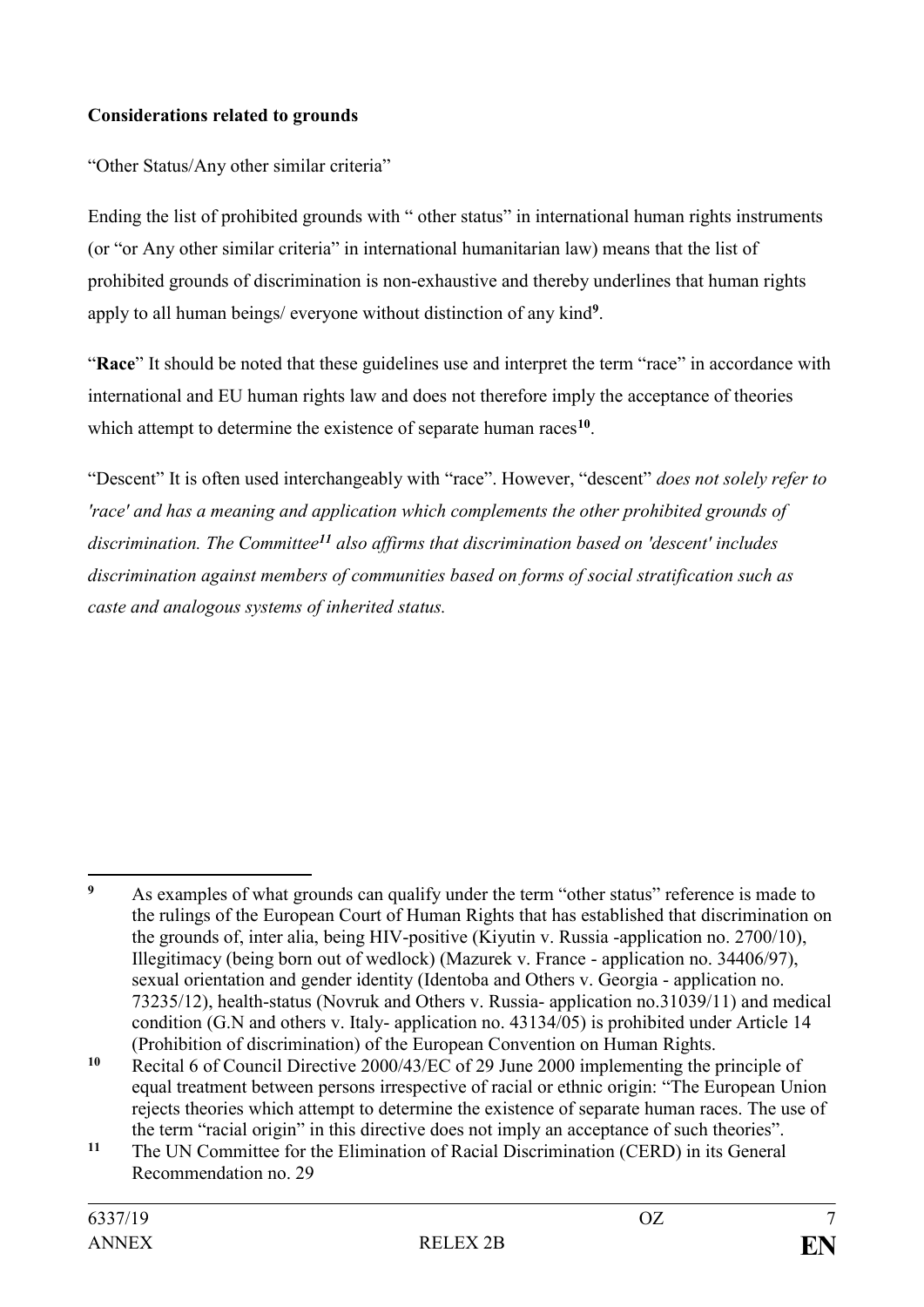"Disability" According to the UN Convention on the Rights of Persons with Disabilities<sup>12</sup>, persons with disabilities include those who have long-term physical, mental, intellectual or sensory impairments which in interaction with various barriers**<sup>13</sup>** may hinder their full and effective participation in society on an equal basis with others.

# <span id="page-7-0"></span>**1.1 Concepts in Non-discrimination**

# **De jure and de facto discrimination**

In legal and policy texts a distinction is made between de jure and de facto discrimination. De jure discrimination occurs when existing laws and policies are discriminatory by themselves or make possible discrimination, whereas de facto discrimination occurs when the law or policy is not discriminatory in itself, but where their implementation and enforcement have a discriminatory impact**<sup>14</sup>** .

<sup>1</sup> **<sup>12</sup>** Note that the European Union is party to the UN Convention on the Rights of Persons with Disabilities.

**<sup>13</sup>** As regard "various barriers" accessibility is to be considered as a precondition for the enjoyment of all human rights and fundamental freedoms by persons with disabilities. See also General comment No. 6 (2018) on equality and non-discrimination of the CRPD Committee (doc. CRPD/c/GC/6)

**<sup>14</sup>** The Human Rights Council's Working Group on the Issue of Discrimination against Women in Law and in Practice describes the two types of discrimination (here in regard to women) in the following way: *Discrimination can be de jure when the text of a law or policy contains discriminatory provisions or de facto when the law or policy is not discriminatory in itself but its implementation and enforcement have a negative impact on women. De facto discrimination can also result from broader practices, as for example, culture, traditions, and stereotyping which deny women full equality and enjoyment of rights. Longstanding historical and structural inequalities, in many cases faced by for example minority groups, can also contribute to de facto discrimination.*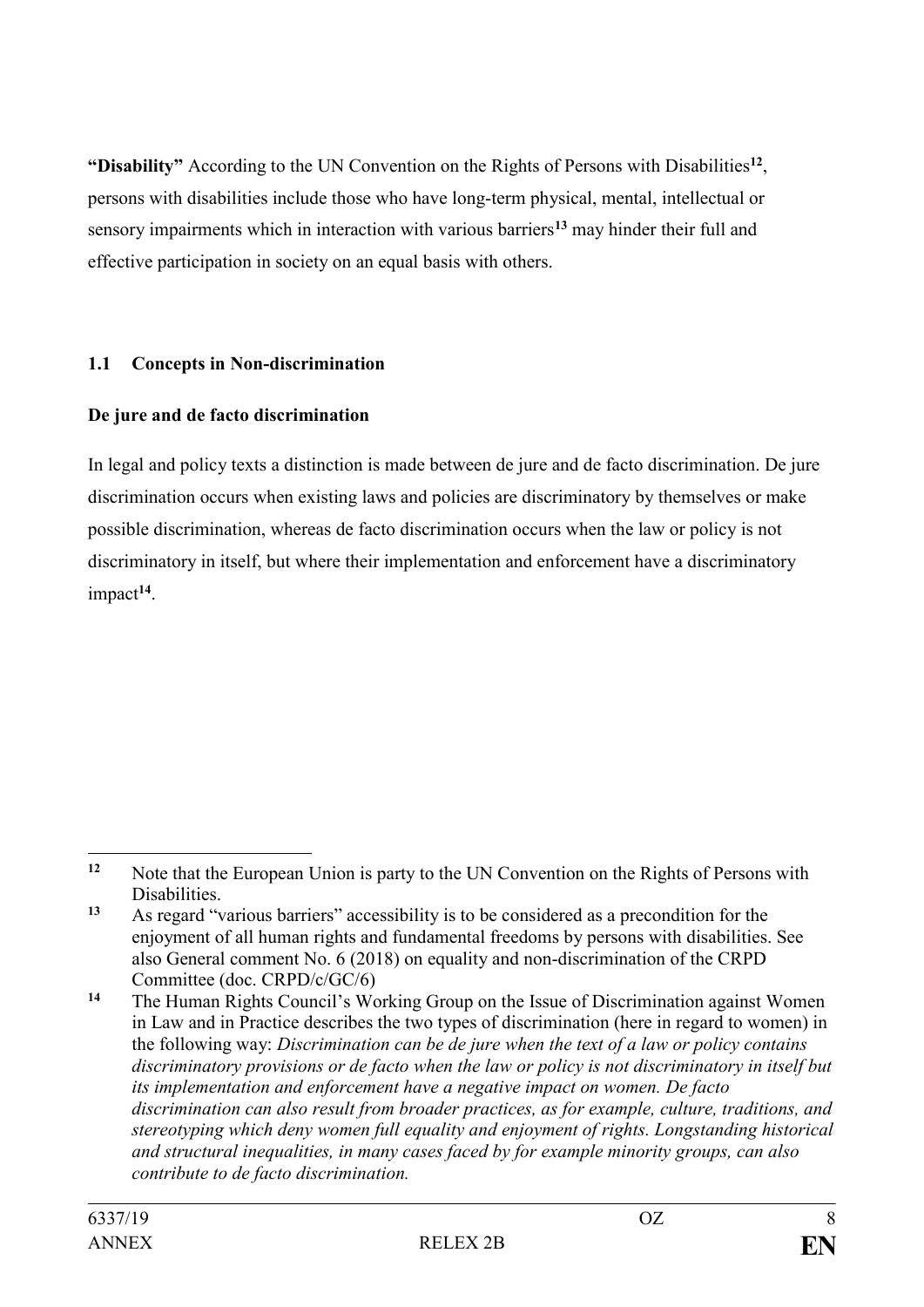### Direct and indirect discrimination

According to the EU non-discrimination directives**<sup>15</sup>** "Direct discrimination" shall be taken to occur where one person is treated less favourably than another is, has been or would be treated in a comparable situation on grounds of racial and ethnic origin. "Indirect discrimination" shall be taken to occur where an apparently neutral provision, criterion or practice would put persons of a racial or ethnic origin at a particular disadvantage compared with other persons, unless that provision, criterion or practice is objectively justified by a legitimate aim and the means of achieving that aim are appropriate and necessary.**<sup>16</sup>**Although the examples above refer to grounds related to racial and ethnic origin, it should be underlined that direct and indirect discrimination can occur on the basis of any ground.

# Structural discrimination $17$

Direct and indirect discrimination is sometimes complemented with the terms "structural discrimination", "institutional discrimination" or "systemic discrimination". These terms are used to describe the exclusion and discrimination suffered by entire groups of persons sharing the same characteristics or grounds for discrimination. "Structural discrimination" refers to rules, norms, routines, patterns of attitudes and behaviour in institutions and other societal structures that, consciously or unconsciously, present obstacles to groups or individuals in accessing the same rights and opportunities as others and that contribute to less favourable outcomes for them than for the majority of the population**<sup>18</sup>** .

<sup>1</sup> **<sup>15</sup>** The example used is from the Council directive 2000/43/EC of 29 June 2000 implementing the principle of equal treatment between persons irrespective of racial or ethnic origin.

**<sup>16</sup>** See also the General Comment No. 20 of the Committee on Economic, Social and Cultural Rights (of the International Covenant on Economic, Social and Cultural Rights): Direct discrimination occurs when an individual is treated less favourably than another person in a similar situation for a reason related to a prohibited ground. Indirect discrimination refers to laws, policies or practices which appear neutral at face value, but have a disproportionate impact on the exercise of rights as distinguished by prohibited grounds of discrimination

<sup>&</sup>lt;sup>17</sup> Note that there is no agreed definition of "structural discrimination" or for "discrimination by association and assumption" under international or EU law.

**<sup>18</sup>** European Commission against Racism and Intolerance´s( ECRI's) revised General Policy Recommendation (GPR) No. 2 (§ 20) http://ombudsman.hr/attachments/article/1283/REC-02rev-2018-006-ENG.pdf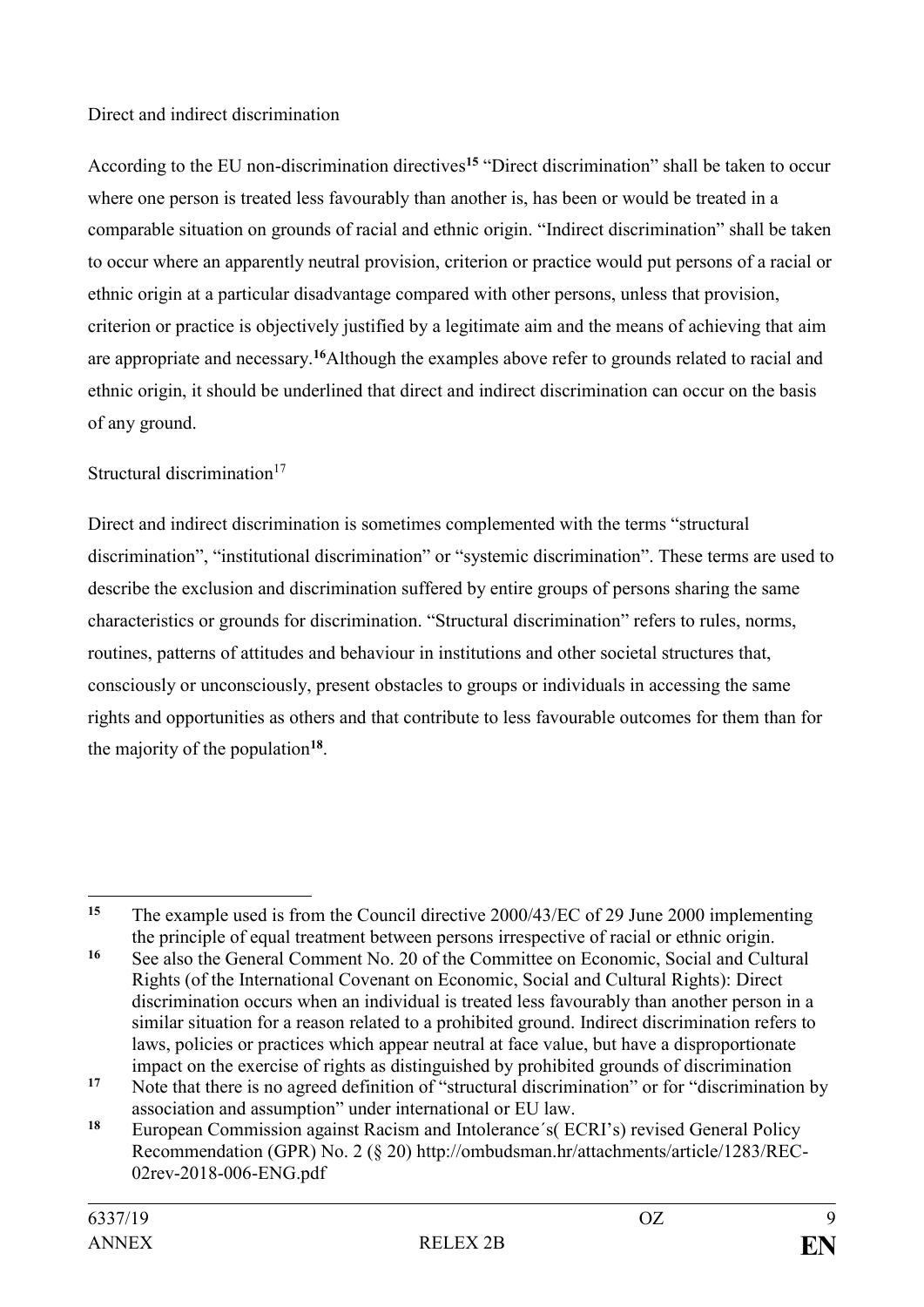Discrimination by association and assumption $19$ 

This type of discrimination is often called associative discrimination because the victim is being discriminated against because he or she is associated with another person or other persons who are the main targets of the perpetrator's prejudice. Associative discrimination can take place in relation to many different grounds, including disability, and is conceptually linked to the "grounds by association". Closely related to the concept of discrimination by association is the discrimination due to assumption. Here the victim is being discriminated against because the person is assumed to be, or be part of a group which is, the target of the perpetrators prejudice.

# **Discriminatory Profiling**

Although there is no agreed definition of discriminatory profiling under international or EU law, "discriminatory profiling" is described as the act of suspecting or targeting a person, in the context of security and law enforcement for example, on the basis of stereotypes associated with the prohibited grounds of discrimination, rather than on individual suspicion**<sup>20</sup>**

In recent years there has been an increasing attention to preventing discriminatory racial or ethnic profiling in the security and law enforcement sector as well as in the border and immigration sector. Security and law enforcement agents are as agents of the State under strict obligation to carry out their work in full compliance with human rights and laws prohibiting discrimination.

1

**<sup>19</sup>** See footnote 17.

The EU Fundamental Rights Agency (FRA) has developed a guide toward more effective policing, understanding and preventing discriminatory ethnic profiling [http://fra.europa.eu/en/tags/ethnic-profiling.](http://fra.europa.eu/en/tags/ethnic-profiling) The prohibition of discrimination does not mean that personal characteristics cannot be used as legitimate factors for profiling in the context of criminal investigations or border checks (see Section 2.4 of the FRA guide). However, there must be reasonable grounds for suspicion based on information other than the protected grounds.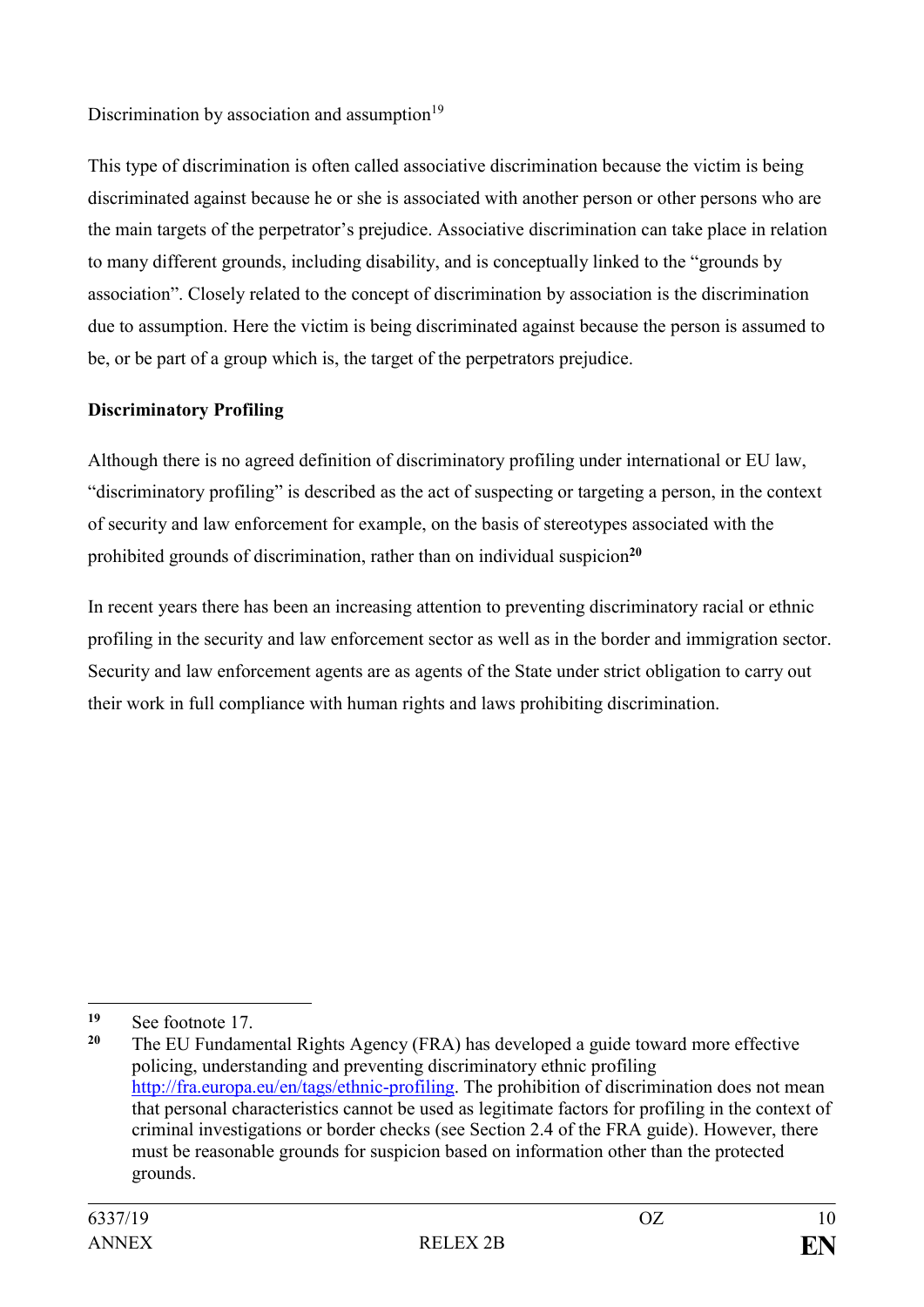# **Multiple discrimination**

Persons may be discriminated against on more than one ground. The Employment Equality Directive**<sup>21</sup>** and the aforementioned Racial Equality Directive **<sup>22</sup>** make specific reference to multiple discrimination. Among the United Nations human rights instruments, the Convention on the Rights of Persons with Disabilities (CRPD) is the only human rights instrument that refers to multiple discrimination:

*Concerned about the difficult conditions faced by persons with disabilities who are subject to multiple or aggravated forms of discrimination on the basis of race, colour, sex, language, religion, political or other opinion, national, ethnic, indigenous or social origin, property, birth, age or other status<sup>23</sup> .*

Multiple discrimination is related to the concept of "intersecting discrimination" which refers to a situation where several grounds interact with each other at the same time in such a way that they become inseparable and their combination creates a new ground for discrimination.

# **Non-discrimination and equality as complements**

The principles of non-discrimination and equality are often described as complementing principles and are rooted in article 1 of the Universal Declaration of Human Rights, which states that all human being are born free and **equal** in dignity and rights, and in article 2, which states that everyone is entitled to all the rights and freedoms set forth in "this declaration" without distinction of any kind. The abovementioned EU Employment Equality Directive and the EU Racial Equality Directive have the stated purpose to "lay down a framework for combating discrimination on the grounds (enumerated in the directives), with a view to putting into effect in the Member States the principle of **equal** treatment".

<span id="page-10-0"></span><sup>&</sup>lt;u>.</u> **<sup>21</sup>** Council Directive 2000/78/EC of 27 November 2000 establishing a general framework for equal treatment in employment and occupation

**<sup>22</sup>** In recital 14 of the Directive

**<sup>23</sup>** CRPD Preambular paragraph "P".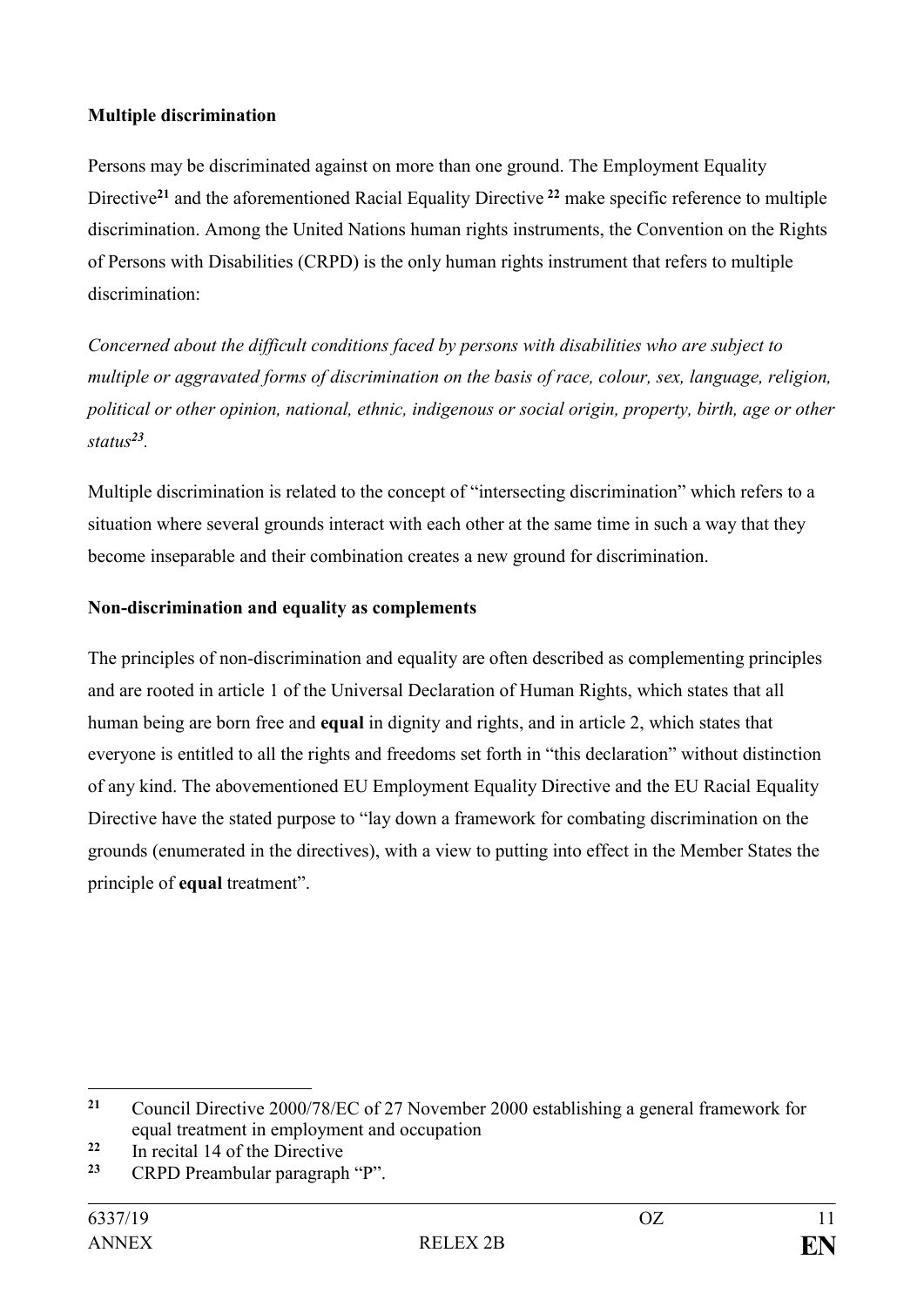# **2. How to fight discrimination – the prevention and prohibition of discrimination.**

In any given country, States need to take steps to effectively prevent and eliminate discrimination. These steps are well-described in human rights law as well as in the General Policy Recommendations of treaty monitoring bodies. This section describes the most basic features of anti-discrimination measures.

# **General non-discrimination policies**

In promoting and upholding the principles of non-discrimination, international human rights law requires States to undertake to pursue all appropriate means to eradicate discrimination, including in the social, economic, cultural and other fields. This includes policy, legislative and administrative measures which can be further detailed, such as in the establishment of human rights training and education as well as public awareness programmes, including promotion of mutual understanding, tolerance and peace. Many States develop National Action Plans. In regards to fighting racism and xenophobia, the World Conference against Racism, Racial Discrimination, Xenophobia and Related Intolerance held in 2001 also recommended the development of actions plans. The Office of the High Commissioner for Human Rights has a practical guide on developing national actions plans against racial discrimination**<sup>24</sup>**. The European Commission against Racism and Intolerance (ECRI) which is a monitoring body of the Council of Europe has also issued General Policy Recommendations in the form of guidelines to develop non-discrimination policies.**<sup>25</sup>** Within the European Union, the National Roma Integration Strategies of many EU Member States are also examples of National Action Plans.

In the **field of employment and occupation** several conventions of the International Labour Organisation (ILO), two of which are classified by the ILO as fundamental conventions, prescribe the development of national policies.

 $24$ <sup>24</sup> <http://www.ohchr.org/Documents/Publications/HR-PUB-13-03.pdf><br>25 See e.g. https://www.eee.int/t/dehl/monitoring/equiledivities/General

**<sup>25</sup>** See e.g. [https://www.coe.int/t/dghl/monitoring/ecri/activities/GeneralThemes\\_en.asp.](https://www.coe.int/t/dghl/monitoring/ecri/activities/GeneralThemes_en.asp)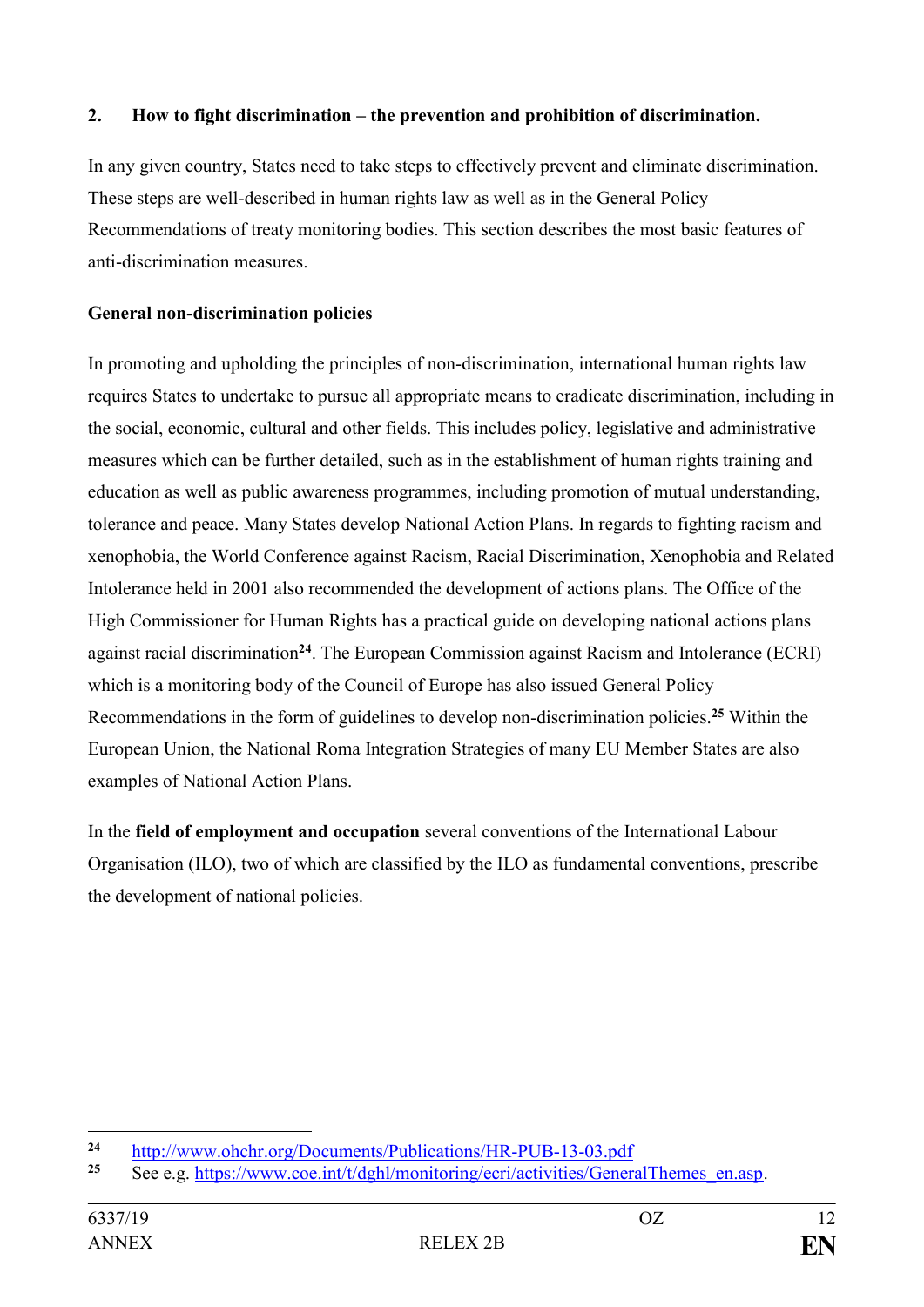The first is the ILO Equal Remuneration Convention no. 100. It requires that ratifying states promote and ensure application to all workers of the principle of equal remuneration for men and women workers for work of equal value. The second being ILO Convention concerning Discrimination in Respect of Employment and Occupation no. 111, which is of a more general scope, requires ratifying States to develop and implement national policies designed to promote equality of opportunity and treatment in respect of employment and occupation, with a view to eliminating any discrimination. Furthermore, adopted in 1998, the Declaration of the International Labour Organisation (ILO) on Fundamental Principles and Rights at Work**<sup>26</sup>** commits ILO Member countries to respect, promote and realise these principles and fundamental rights, including the elimination of discrimination in respect of employment and occupation, whether or not they have ratified the abovementioned two fundamental conventions. The ILO further adopted a resolution concerning fundamental principles and rights at work in 2017**<sup>27</sup>** providing for renewed commitment and concrete actions in this field, including the development of non-discrimination policies.

# **Prohibition of discrimination in law**

Many States have legislation in place that explicitly prohibits discrimination in line with international human rights law. In many countries the prohibition of discrimination and the equality of all persons is embedded in the national constitution and supplemented with more detailed national legislation which includes the grounds of discrimination. Judicial and administrative structures, institutions and mechanism are set in place for the prevention and enforcement of the prohibition of discrimination. Discriminatory attitudes and prejudice are often manifested in public incitement to hatred and violence directed toward a person or a group defined by protected characteristics in the form of racist or xenophobic hate speech and violent acts (hate crimes). Therefore, it is important that the prohibition of discrimination is complemented with the prohibition in law of public incitement to hatred and violence as well as hate crimes and incitements thereto, in full respect of freedom of expression **<sup>28</sup>** .

1

<sup>&</sup>lt;sup>26</sup> <http://www.ilo.org/declaration/lang--en/index.htm>

**<sup>27</sup>** see [http://www.ilo.org/wcmsp5/groups/public/---ed\\_norm/--](http://www.ilo.org/wcmsp5/groups/public/---ed_norm/---relconf/documents/meetingdocument/wcms_561873.pdf) [relconf/documents/meetingdocument/wcms\\_561873.pdf](http://www.ilo.org/wcmsp5/groups/public/---ed_norm/---relconf/documents/meetingdocument/wcms_561873.pdf)

<sup>&</sup>lt;sup>28</sup> The EU's own legislation on incitements to hatred and violence offer a good example: Council Framework Decision 2008/913/JHA of 28 November 2008 on combating certain forms and expressions of racism and xenophobia by means of criminal law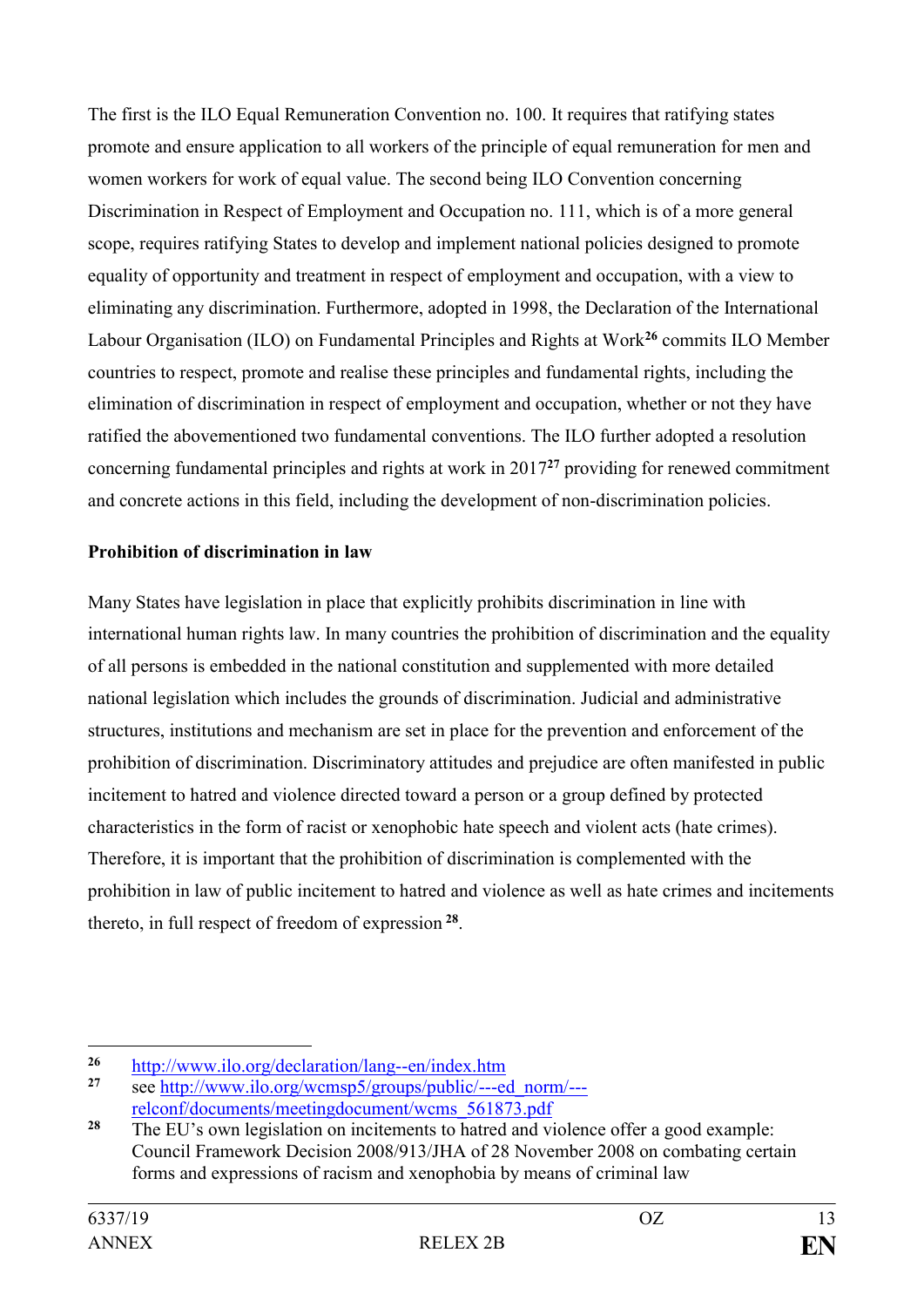# **Effective remedy**

As a minimum the laws will need to include adequate means of protection against discrimination and victimisation. This includes access to justice administered by judicial tribunals or other competent administrative bodies that can guarantee the victim effective remedy, including reparation or satisfaction for any damage or detriment suffered. For effective remedy to be achieved it is important that those perpetrating discrimination offences are made accountable and that legal sanctions for breaching anti-discrimination laws are effective, proportionate and dissuasive<sup>29</sup>.

# **Reasonable accommodation**

In the UN Convention on the Rights of Persons with Disabilities (CRPD, 2007), reasonable accommodation means necessary and appropriate modification and adjustments not imposing a disproportionate or undue burden, where needed in a particular case, to ensure to persons with disabilities the enjoyment or exercise on an equal basis with others of all human rights and fundamental freedoms. The CRPD prescribes State Parties to take all appropriate steps to ensure that reasonable accommodation is provided. Provision of reasonable accommodation can also be relevant in relation to other grounds for discrimination such as on grounds of religion or belief. The EU Council directive on equal treatment in employment and occupation also contains a provision on reasonable accommodation.**<sup>30</sup>** .

# **Universal design**

Also according to the CRPD, "Universal design" means the design of products, environments, programmes and services to be usable by all people, to the greatest extent possible, without the need for adaption or specialised design. "Universal design" shall not exclude assistive devices for particular groups of persons with disabilities where this is needed.

<sup>1</sup> <sup>29</sup> In this regard the EU Victims' Rights Directive offers a good example (Directive 2012/29/EU of the European Parliament and of the Council of 25 October 2012 establishing minimum standards on the rights, support and protection of victims of crime, and replacing Council Framework Decision 2001/220/JHA).

**<sup>30</sup>** Council Directive 2000/78/EC of 27 November 2000 establishing a general framework for equal treatment in employment and occupation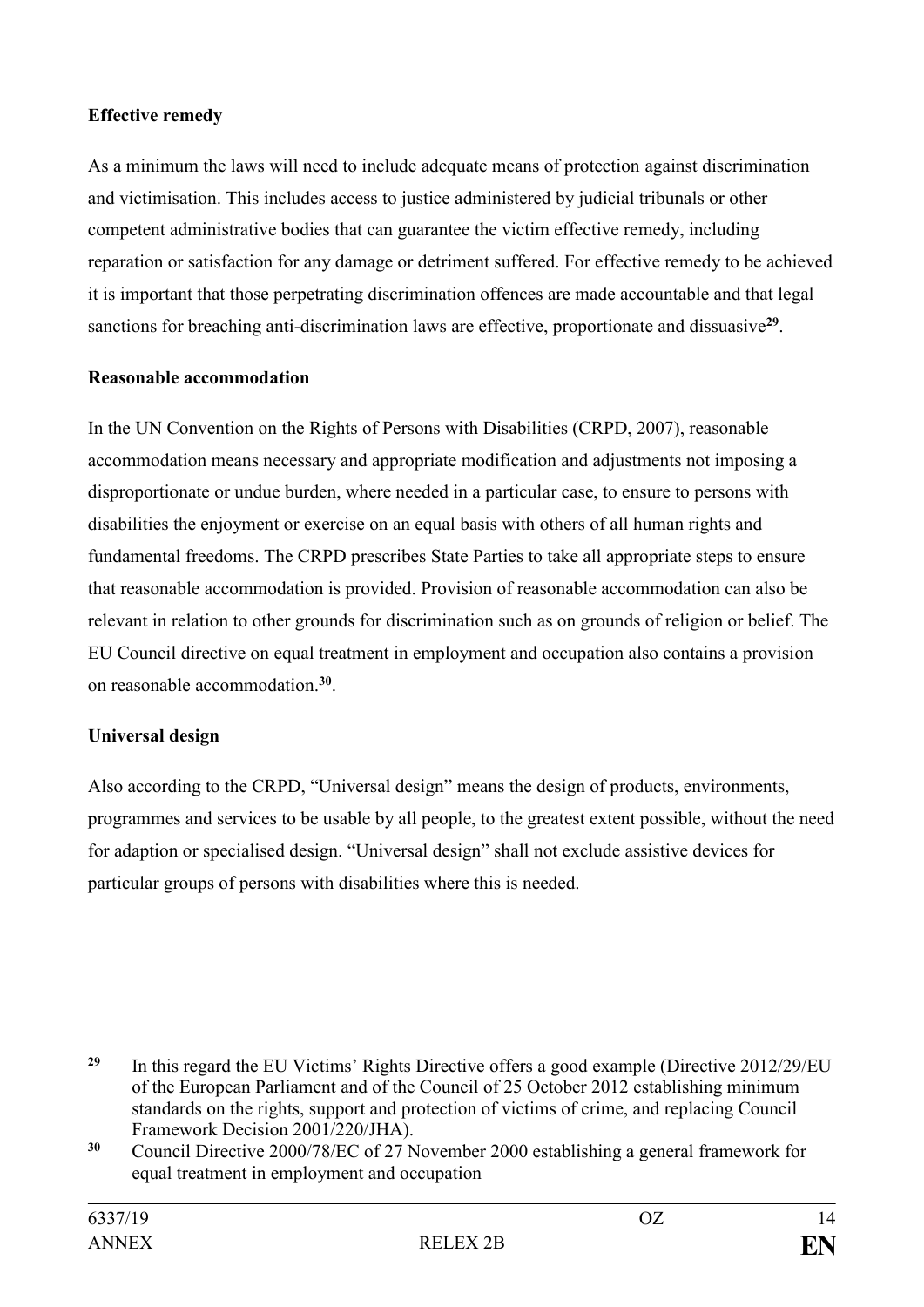#### **Special measures and affirmative action**

As prescribed by international human rights law, the constitutions and laws of some countries contain specific provisions on the elimination of inequality and measures for promoting equality often referred to as special measures or affirmative action. For instance the Convention on the Elimination of Discrimination against Women (CEDAW) in its Article 4 prescribes special measures: "*Adoption by State parties of temporary special measures aimed at accelerating de facto equality between men and women shall not be considered as discrimination, but it shall in no way entail as a consequence the maintenance of unequal or separate standards: these measures shall be discontinued when the objectives of equality of opportunity and treatment have been achieved*." Similarly, the Convention on the Rights of Persons with Disabilities prescribes "specific measures" necessary to accelerate or achieve *de facto* equality of persons with disabilities**<sup>31</sup>** .

Many countries apply certain quota systems to foster greater equality by supporting persons belonging to groups who face, or have faced, entrenched discrimination so they can have the same opportunities as others in for instance accessing education or employment. In some countries quotas are also set to ensure the participation of representatives from minority groups in the political representative bodies such as national parliaments.

<sup>1</sup> **<sup>31</sup>** Another example is the International Convention on the Elimination of All Forms of Racial Discrimination, which states in its Article 1.4 that: "*Special measures taken for the sole purpose of securing adequate advancement of certain racial or ethnic groups or individuals requiring such protection as may be necessary in order to ensure such groups or individual equal enjoyment or exercise of human rights and fundamental freedoms shall not be deemed racial discrimination, provided, however, that such measures do not, as a consequence, lead to the maintenance of separate rights for different racial groups and that they shall not be continued after the objectives for which they were taken have been achieved*".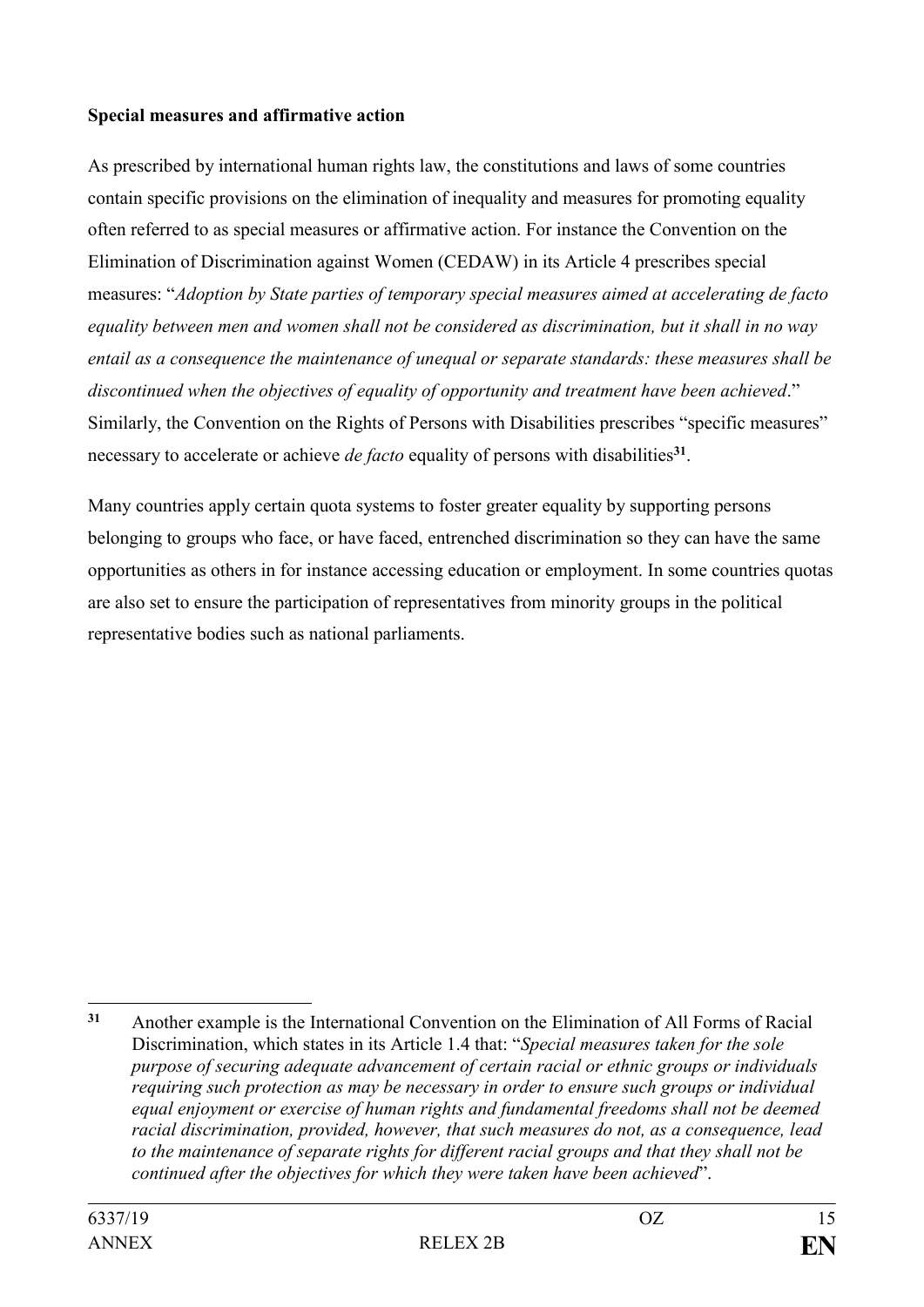#### **Monitoring and assessment**

In order for antidiscrimination measures to be effective there needs to be a continuous monitoring of the state of discrimination so that deterioration as well as progress can be assessed properly. Precise assessments of the state of discrimination allows for evidence based actions and measures in either correcting negative tendencies or further enhancing positive developments. Furthermore, the monitoring and assessment reports and data are essential elements of the national reports that States**<sup>32</sup>** are under obligation to submit to the treaty bodies under the Human Rights Conventions, the Human Rights Council's Universal Periodic Review and the ILO supervisory bodies. For the EU, Article 13 of the EU Racial Equality Directive requires that the national bodies for the promotion of equal treatment (Equality bodies), which all EU Member States are required to have, are, among other functions, to 'conduct independent surveys concerning discrimination' for the purposes of analysing the problems involved and studying possible solutions**<sup>33</sup>**. The capacity for monitoring is in some countries vested with specific government agencies. In some countries such agencies are assisted by national statistics bureaus in the conduct of surveys and data collection<sup>34</sup>. Within the EU, EU Member States also benefit from the EU-wide data collection, monitoring and research on discrimination of the Fundamental Rights Agency (FRA). Statistics by gender and age groups are also available on Eurostat's website**<sup>35</sup>** as well as data on disability**36.**

1

<sup>&</sup>lt;sup>32</sup> Also the EU under the UN Convention on the Rights of Persons with Disabilities.<br><sup>33</sup> Article 12 and Posital 24 of the Passial Equality Directive

**<sup>33</sup>** Article 13 and Recital 24 of the Racial Equality Directive

**<sup>34</sup>** In data collection a human rights based approach must be complied with. To this aim the OHCHR has developed a Guidance note for a Human Rights-based approach to data collection and disaggregation. <http://www.ohchr.org/Documents/Issues/HRIndicators/GuidanceNoteonApproachtoData.pdf> The European Commission has issued a European Handbook on Equality Data with the aim of promoting equality and contributing to the fight against discrimination in the EU by analysing why and what kind of data should be collected in relation to equality and discrimination while ensuring data protection and the anonymity and privacy of persons. Furthermore, the EU High Level Group on Non-discrimination, Equality and Diversity's Subgroup on Equality Data, in July 2018, issued Guidelines on improving the collection and use of equality data.

**<sup>35</sup>** <https://ec.europa.eu/eurostat/web/equality/data/database>

**<sup>36</sup>** [https://ec.europa.eu/eurostat/statistics-explained/index.php?title=Disability\\_statistics](https://ec.europa.eu/eurostat/statistics-explained/index.php?title=Disability_statistics)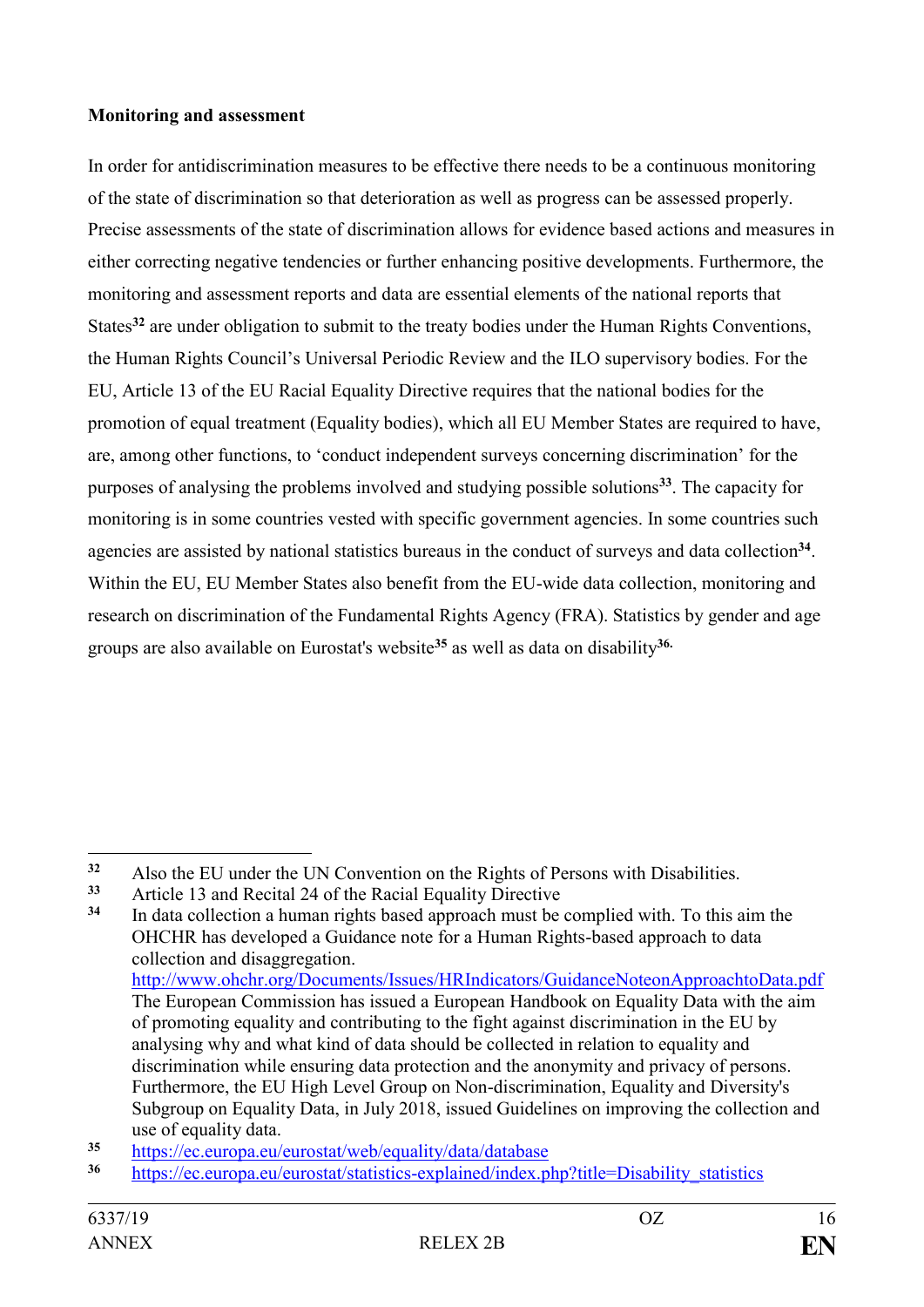# **National Human Rights Institutions and Equality bodies**

Assessment and monitoring obligations are also sometimes vested in specific anti-discrimination bodies such as national equality bodies (as in the EU Member States**<sup>37</sup>** and in the Member States of the Council of Europe**<sup>38</sup>**). Elsewhere National Human Rights institutions such as National Human Rights Commissions or Ombudsman institutions have this task.

Under EU law, Equality bodies – which have to be set up under the EU Racial Equality Directive and also under the Gender Equal Treatment Directive**<sup>39</sup>** - must be able to provide independent legal assistance to victims of discrimination; conduct independent surveys concerning discrimination; publish independent reports and make recommendations on any issue relating to discrimination. To ensure that Equality bodies function in an effective and independent manner, the EU Member States are recommended to take into account the Commission Recommendation on Standards for Equality Bodies adopted on 22 June 2018 (C (2018) 3850 final)**<sup>40</sup>**. This Recommendation is particularly addressed to the States and includes numerous standards concerning the mandate of the equality bodies, their independence, resources, access and accessibility, as well as their capacity to coordinate and cooperate at national and international levels.

At the Council of Europe level, the European Commission against Racism and Intolerance (ECRI) adopted on 7 December 2017 a revised General Policy Recommendation No. 2: "Equality Bodies to Combat Racism and Intolerance at National Level" to further strengthening the effectiveness, functioning and independence of Equality bodies**<sup>41</sup>** .

<sup>&</sup>lt;u>.</u> **<sup>37</sup>** The EU equal treatment legislation requires Member States to set up an equality body. Member States have implemented the Racial Equality Directive (2000/43/EC) and the Gender Equal Treatment Directives (2010/41) either by designating some existing institution or by setting up a new institution to carry out the competences assigned by the new legislation.

<sup>&</sup>lt;sup>38</sup> For more on the Council of Europe (CoE), see annex II<br>
<sup>39</sup> Directive 2004/112/EC Besset Directive 2006/54/EC st

**<sup>39</sup>** Directive 2004/113/EC, Recast Directive 2006/54/EC and Directive 2010/41/EU.

<sup>40</sup> Available at <u>https://eur-lex.europa.eu/legal-content/EN/TXT/?uri=CELEX%3A32018H0951</u><br>41 The original Recommendation No. 2 was adopted on 13 June 1997, Available at

**<sup>41</sup>** The original Recommendation No. 2 was adopted on 13 June 1997. Available at [https://www.coe.int/en/web/european-commission-against-racism-and](https://www.coe.int/en/web/european-commission-against-racism-and-%20%20intolerance/recommendation-no.2)[intolerance/recommendation-no.2](https://www.coe.int/en/web/european-commission-against-racism-and-%20%20intolerance/recommendation-no.2)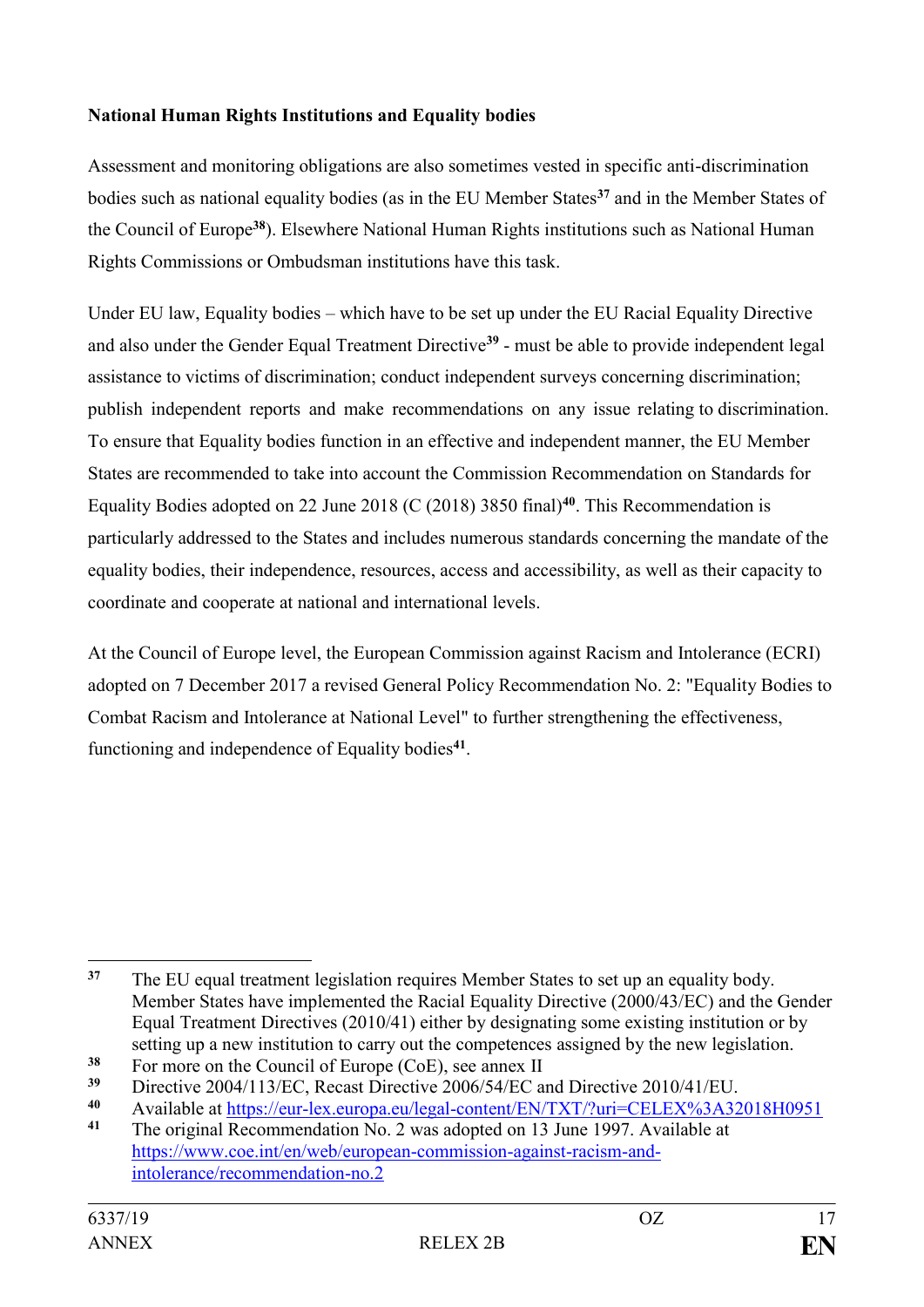The Paris Principles adopted by the UN General Assembly in 1993**<sup>42</sup>** constitute the principles of the competence and responsibilities of the National Human Rights Institution (NHRI) in promoting and protecting human rights. According to the Paris Principles, the combatting of all forms of discrimination and in particular racial discrimination, by raising public awareness, especially through information and education falls within the responsibilities of the NHRIs. NHRIs can also scrutinize legislation and administrative provisions and make recommendations for the adoption of new laws or amendments to strengthen conformity with human rights principles.

According to the Paris Principles, NHRIs can also establish grievance mechanisms. Grievance mechanisms allow NHRIs to hear and consider complaints and petitions brought forward by individuals or civil society, analyse the matter at hand, study and recommend possible solutions including through conciliation and to provide concrete assistance to victims in seeking and accessing remedies.

# <span id="page-17-0"></span>**3. Operational Guidelines**

# **EU tools, instruments and actions to fight discrimination in EU Human Rights Policy in External Action**

Within the context of the Common Foreign and Security Policy and as part of its human rights policies the EU will make use of all its tools, including by strengthening the synergies between the implementation of its EU Guidelines on Human Rights, to ensure and promote respect for the prohibition of discrimination.

<sup>1</sup> **<sup>42</sup>** UN General Assembly resolution A/48/134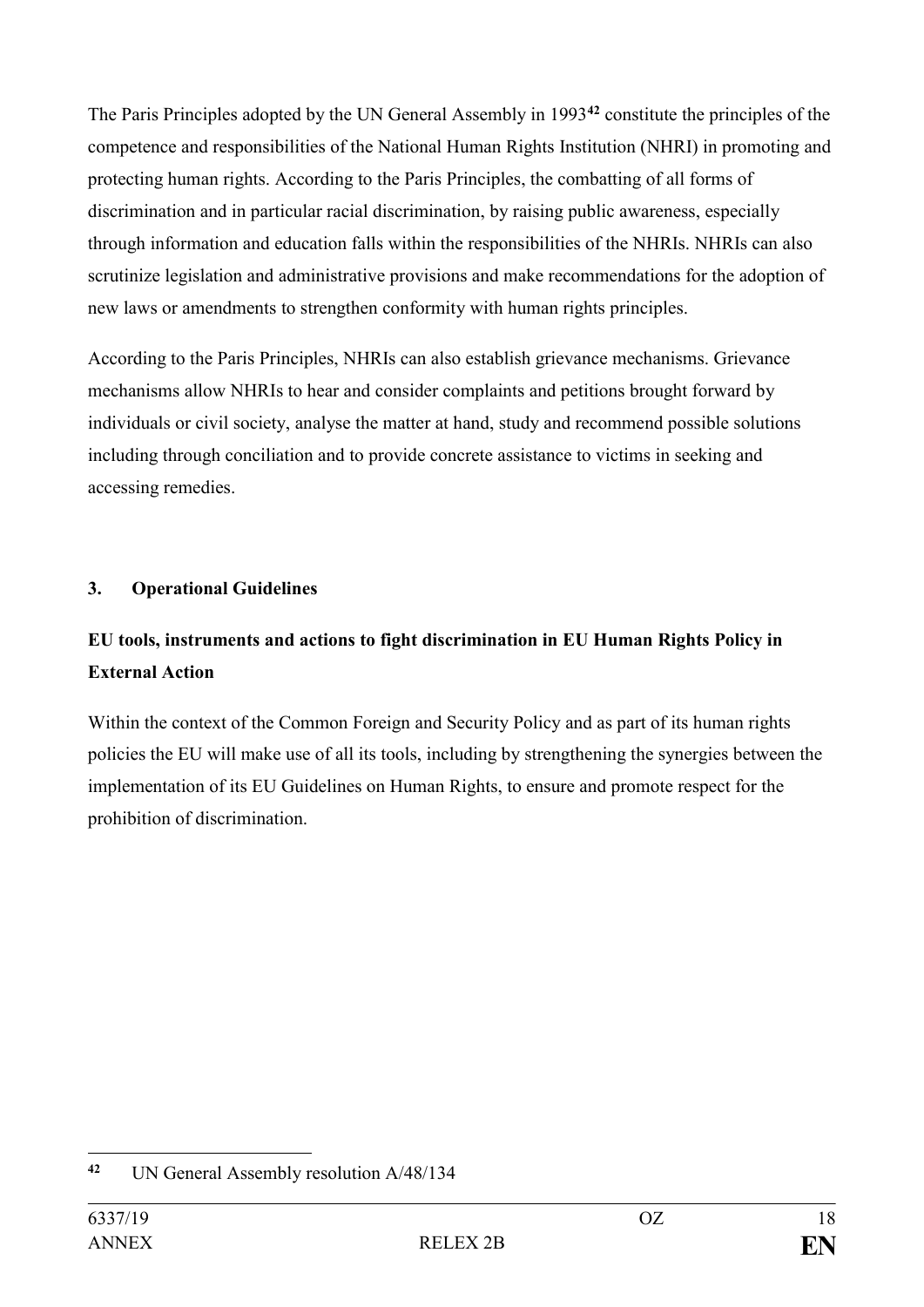While all EU Human Rights Guidelines offer guiding instructions that are applicable to fighting discrimination, the following Human Rights Guidelines are particularly relevant:

*EU Guidelines on Human Rights Defenders (2008)*

*Violence against women and girls and combatting all forms of discrimination against them (2008)* 

*EU Guidelines on children and armed conflict (2008)*

*Promote and protect the enjoyment of all Human Rights by lesbian, gay, bisexual, transgender and intersex persons (LGBTI) (2013)*

*On the promotion and protection of freedom of religion or belief (2013)*

*Rights of the Child Guidelines (2017).*

Furthermore, the EU's Gender Action Plan 2016-2020 (GAP II)**<sup>43</sup>** provides for operational guidelines on gender equality, the empowerment of women and girls and the eradication of all forms of gender based violence**<sup>44</sup>** .

<sup>1</sup> **<sup>43</sup>** Council conclusions on the Gender Action Plan 2016-2020 of 26 October 2015 (13201/15)- GAP II for external relations aims to ensure effective delivery on EU commitments to gender equality, increased accountability by defining expected results, track resources and also to improve the quality of partnerships, coordination and dialogue at all levels. One of the three thematic pillars within this Gender Action Plan is Physical and Psychological Integrity, where the fight against all forms of violence against women and girls, both in the public and in the private sphere, is a key area of action. Relevant for Gender equality actions and indicators are also EU's the Strategic Engagement for Gender Equality for the period 2016-2019; [https://ec.europa.eu/anti-trafficking/eu-policy/strategic-engagement-gender-equality-2016-](https://ec.europa.eu/anti-trafficking/eu-policy/strategic-engagement-gender-equality-2016-2019) [2019](https://ec.europa.eu/anti-trafficking/eu-policy/strategic-engagement-gender-equality-2016-2019)

**<sup>44</sup>** All EU Human Rights Guideline can be found on the website [https://eeas.europa.eu/topics/human-rights-democracy/6987/eu-human-rights-guidelines\\_en.](https://eeas.europa.eu/topics/human-rights-democracy/6987/eu-human-rights-guidelines_en) Besides those listed on this page there are guidelines on (inter alia): Freedom of Expression Online and Offline, Death penalty, Human rights dialogues with third countries, Human rights and International Humanitarian Law, and Torture and other cruel, inhuman or degrading treatment or punishment.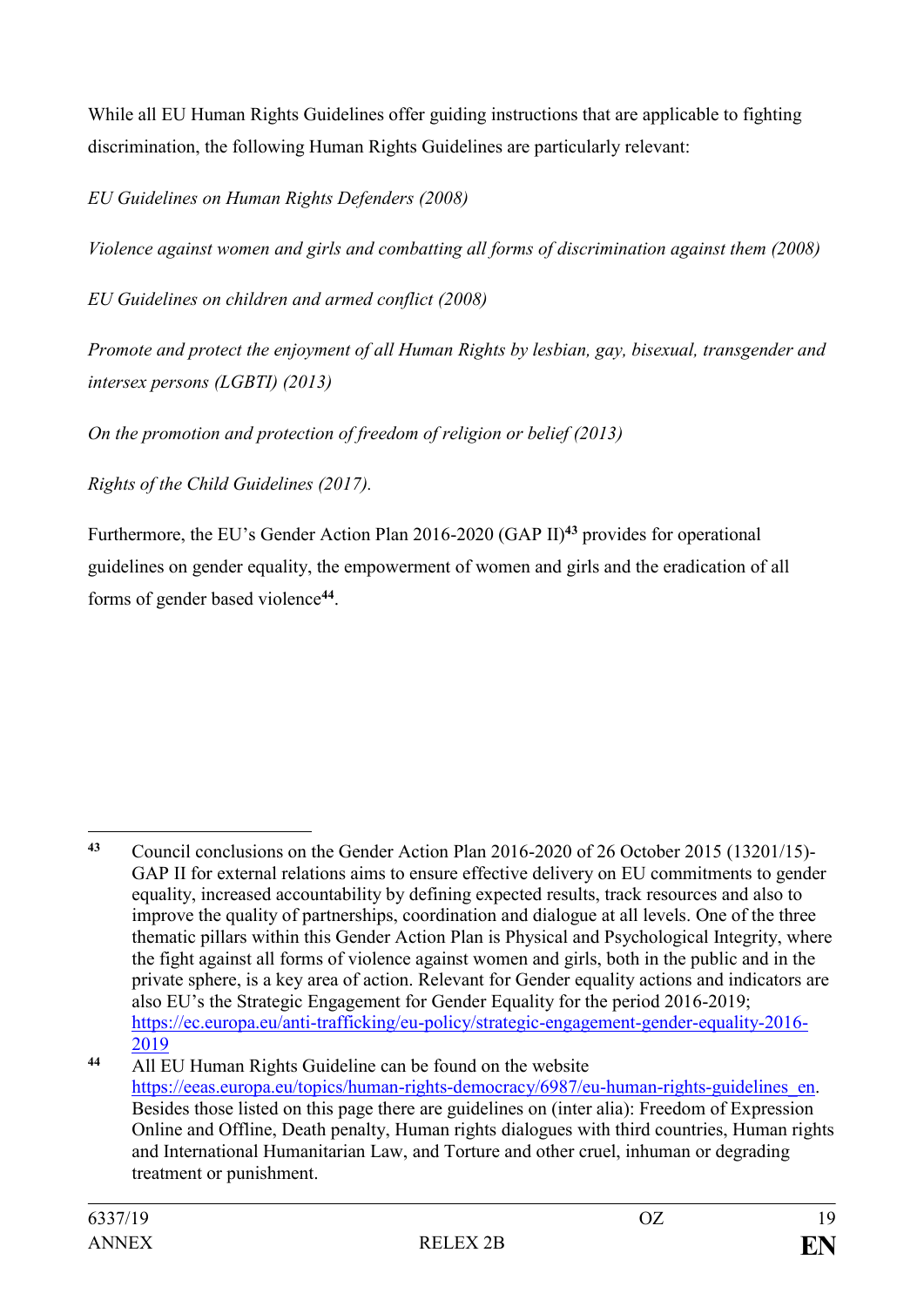#### **The Good Human Rights Stories initiative**

Highlighting and commending progress in individual countries in regard to the fight against discrimination can be highly effective. And for this purpose the Good Human Rights Stories initiative offer an important vehicle for showcasing and exchanging on good stories related to Nondiscrimination. At the 73rd UN General Assembly in 2018, the EU together with Ministers and representatives from thirteen countries launched a global initiative to promote 'Good Human Rights Stories'. The Good Human Rights Stories initiative aims to promote a fresh positive narrative on human rights in the world, based on celebrating individual and cross-regional ownership of the universality and indivisibility of human rights. The participants commit to upholding and improving human rights domestically and internationally, through good governance, strong independent ruleof-law and democratic institutions, and by working closely with civil society. The participants to the initiative committed to continue their work based on thematic cooperation, notably at the Human Rights Council.

# <span id="page-19-0"></span>**3.1 Addressing discrimination through bilateral cooperation and dialogue**

#### **Assessment, analysis and reporting of non-discrimination**

The EU will continuously assess, analyse and report on the state of discrimination in its partner countries on all prohibited grounds to ensure respect for the principles of non-discrimination and in order to track progress and to identify setbacks. The description and analysis of legal and policy measures taken to combat discrimination contribute to giving the full picture of the state of discrimination. Furthermore, court proceedings and rulings in discrimination cases give important indications on setbacks and progress on non-discrimination.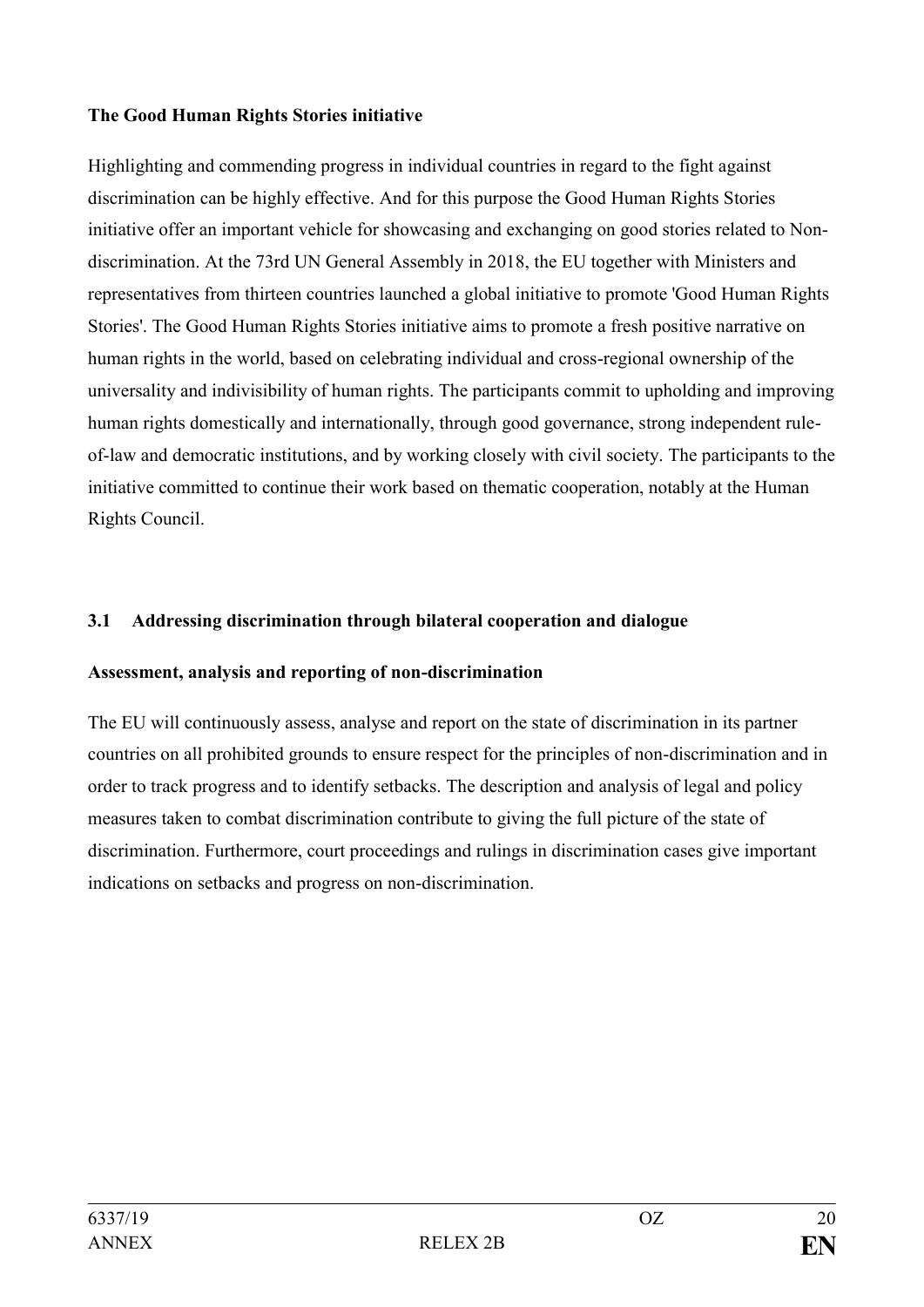The assessment and analysis of the state of non-discrimination should be based on information made available by national and local governments, including national statistical bureaus; national human rights institutions, including Equality bodies and Ombudsmen's offices; civil society (both country based and international); academia as well as the information and monitoring reports provided by international mandate holders, such as the UN Special Procedures mechanisms, the UN Treaty bodies, the Universal Periodical Review (UPR) of the UN Human Rights Council, and the Council of Europe monitoring bodies, and the standard supervisory bodies of the International Labour Organisation (ILO). The reports of the Voluntary National Reviews (VNR) on progress at the national and sub-national levels on the SDGs submitted to the High-Level Political Forum for Sustainable Development (HLPF) are also important sources of information. The European Commission's biannual monitoring reports under the EU's Generalised System of Preferences+ (GSP+) arrangement are also an important source of information on the countries benefitting under the scheme. Furthermore, the monitoring reports provide a good basis for political dialogue with leverage on the issues concerned (as maintaining trade preferences are important for GSP+ countries).

The assessment and analysis of the state of non-discrimination should be presented in the forthcoming EU Human Rights and Democracy Strategies (HRDCS)**<sup>45</sup>** under the chapter pertaining to Non-discrimination and Exclusion as well as its relevant sections on the specific grounds for discrimination and/ or for discriminated groups. Summaries of the state of non-discrimination should also be reflected as a priority topic in the overall introductory summary of the HRDCS. Whenever relevant, updates to the state of non-discrimination should be reflected in the Annual Implementation reports of both current and future HRDCS.

<sup>1</sup> **<sup>45</sup>** Current HRDCS cover the years 2016-2020.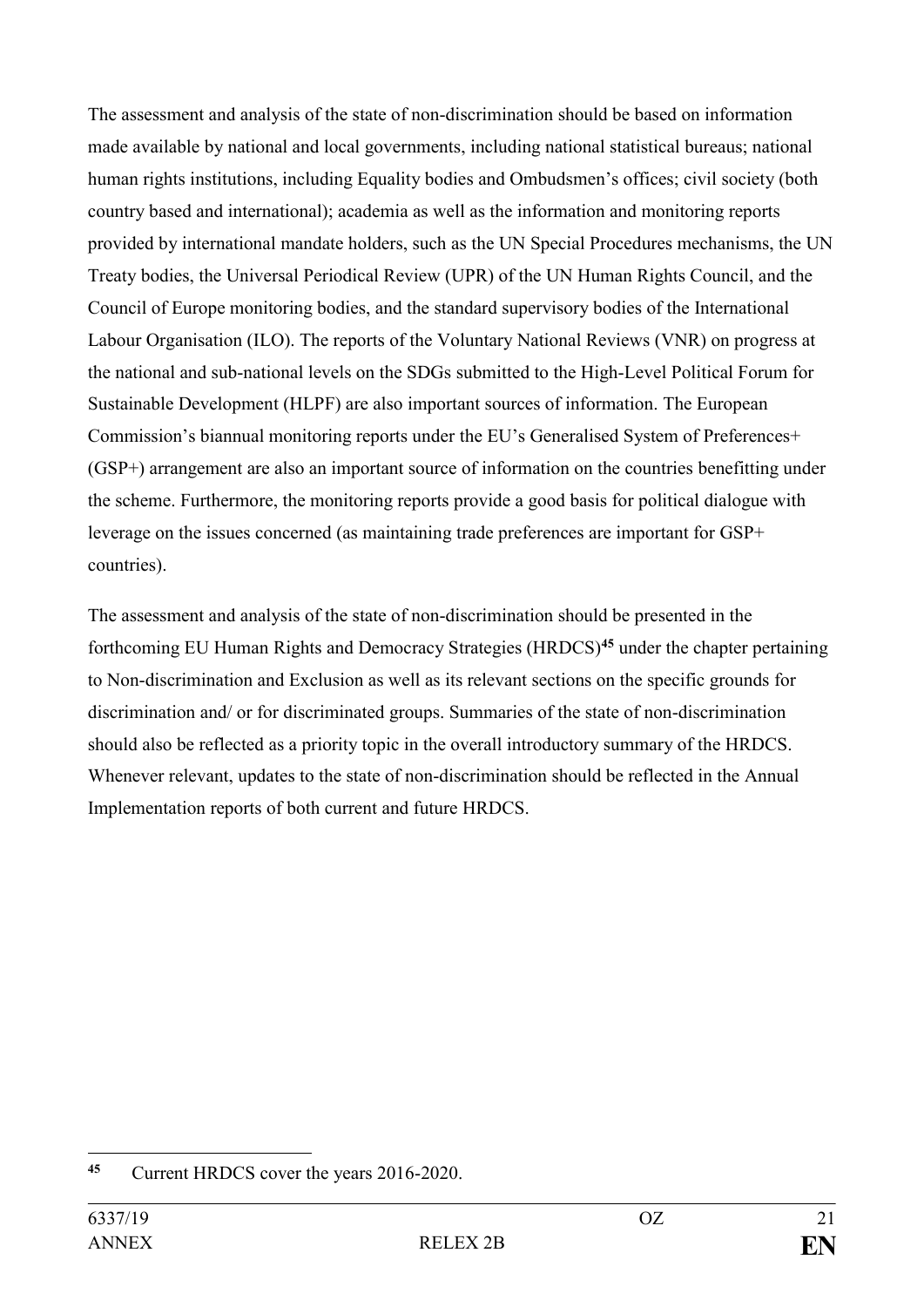#### **EU Heads of Mission reports**

Pertinent or urgent updates on the state of non-discrimination could also be communicated through reports of EU Heads of Missions (HoMs' reports). When relevant the HoMs' reports can include plans or recommendations for measures to be taken by the EU to address individual and emblematic cases of violations of the right to non-discrimination on prohibited grounds as well as structural discrimination. Proposed measures *can include* conducting confidential demarches with the relevant authorities, include the cases under the agenda item pertaining to non-discrimination in political, *including* human rights, dialogues as well as actions planned or taken to address or combat the violations, including through public events. HoMs' are also encouraged to make suggestions for the Good Human Rights Stories initiative. Another measure to be taken can also include that of proposing and carrying out public statements, either through a local statement agreed among HoMs or through a Spokespersons' statement from Headquarters.

#### **Démarches and public statements**

Confidential démarches and public statements on non-discrimination issues are particular relevant in high risks cases and situations. However it can also be just as relevant to react to positive developments such as when partner-countries ratify important human rights instruments that have a bearing on combatting discrimination in the partner-country.

It should be noted that in EU's External Action, the HRVP on behalf of the EU issues statements on individual cases as well as for international days pertaining to particularly discriminated groups or on prohibited grounds for discrimination.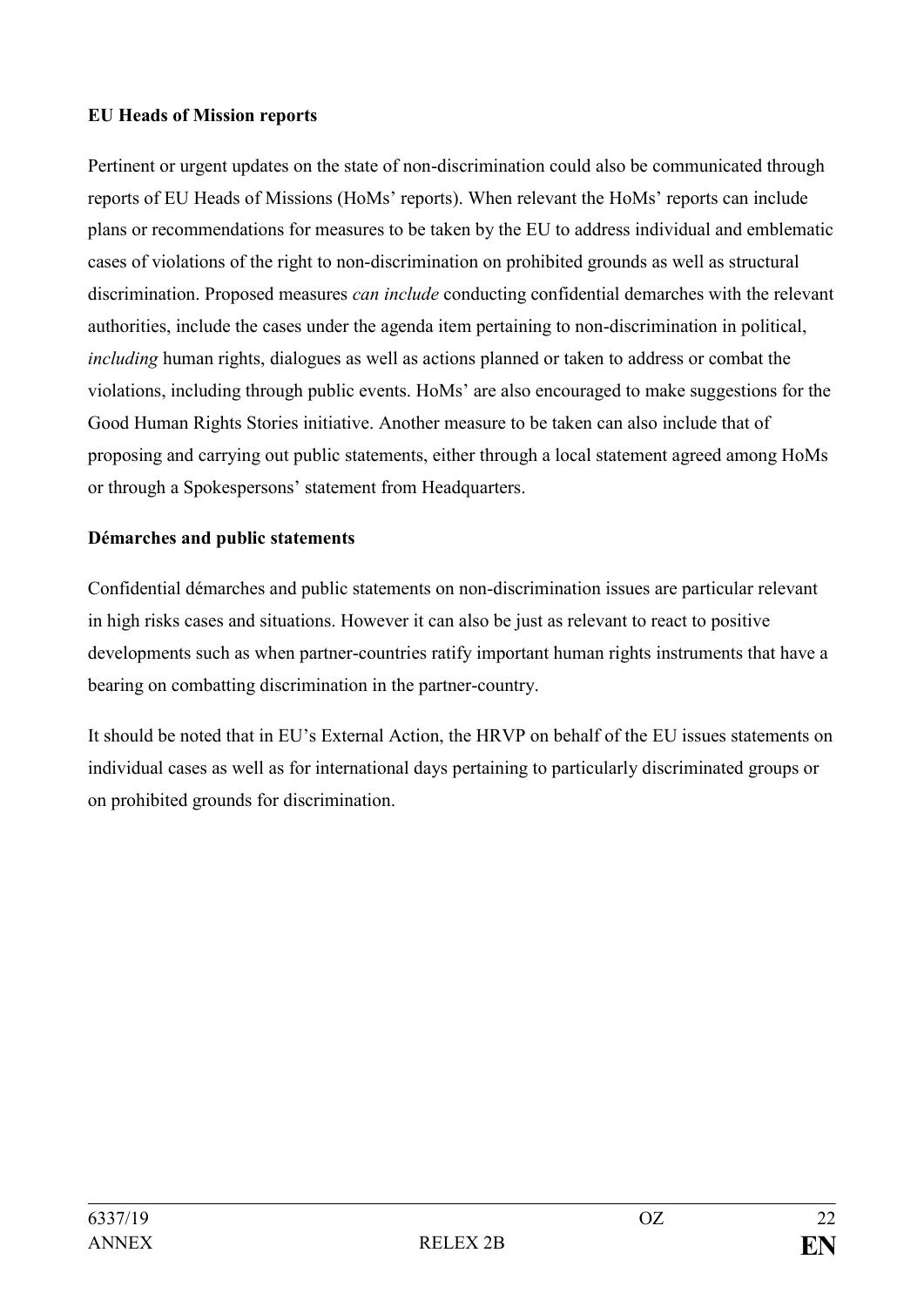These include:

*8 March, International Women's day*

*21 March, the International day for the Elimination of Racial Discrimination*

*17 May, the International Day against Homophobia, Transphobia and Biphobia<sup>46</sup>*

*9 August, the International Day for the World's Indigenous Peoples*

*25 November, the International Day for the Elimination of Violence Against Women*

It should further be mentioned that the HRVP and the European Commission**<sup>47</sup>** issues a statement for the Universal Children's Day on 20 November.

# **Individual cases**

The **EU Guidelines on Human Rights Defenders** (the HRD guidelines)<sup>48</sup> apply in the attention and support provided by EU delegations and Member State Embassies to individuals or groups who are threatened either as victims of discrimination or as human rights defenders working to combat discrimination. It is important to note that the HRD guidelines prescribe that where appropriate human rights defenders should be consulted in relation to actions which might be contemplated by the EU.

The HRD guidelines also foresee attending and observing, where appropriate, trials of human rights defenders among the measures that could be taken.

In the field of non-discrimination attending and observing court trials is also relevant in cases where there is no direct threat, but when discrimination related or discriminatory laws are being tried or contested.

1

<sup>&</sup>lt;sup>46</sup> Issued as an EU declaration.

**<sup>47</sup>** Note also that relevant EU Commissioners issue annual statements for, inter alia, the European Action Day countering Hate Speech against Muslims, the International Roma Day, International Albinism Awareness day, International Day for Persons with Disabilities.

**<sup>48</sup>** [https://eeas.europa.eu/headquarters/headquarters](https://eeas.europa.eu/headquarters/headquarters-homepage_en/3958/EU%20Guidelines%20on%20Human%20Rights%20Defenders)[homepage\\_en/3958/EU%20Guidelines%20on%20Human%20Rights%20Defenders](https://eeas.europa.eu/headquarters/headquarters-homepage_en/3958/EU%20Guidelines%20on%20Human%20Rights%20Defenders)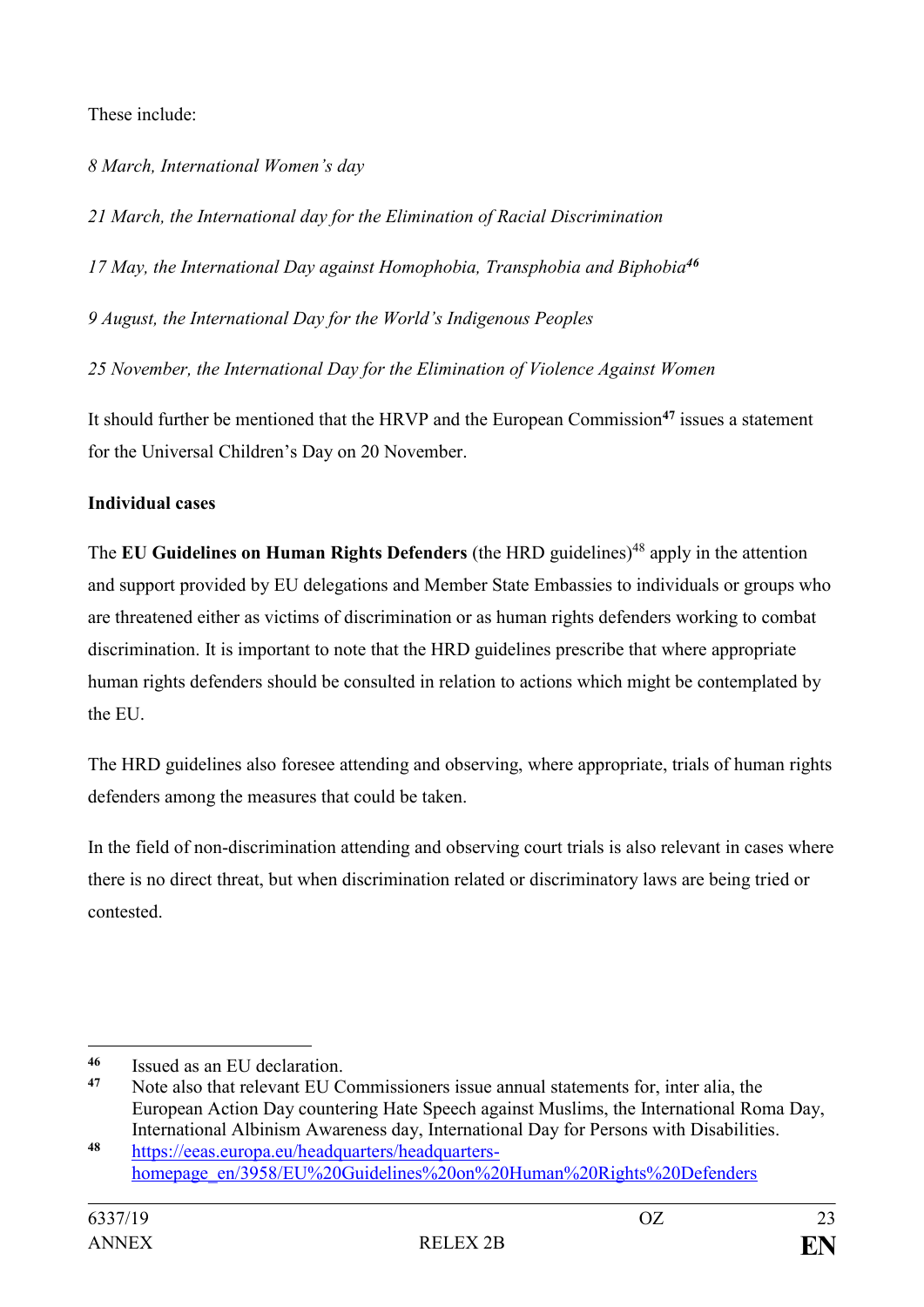#### **Political Dialogues**

Combating all forms of discrimination is one of the priority issues included in the agenda for every human rights dialogue. This applies not only to Human Rights dialogues as such but also to other types of dialogues that the EU has with third countries and regional organisations. For instance, under the trade preferences provided under the special incentive arrangement for sustainable development and good governance ("GSP+") countries have to sign a binding agreement to sustain dialogue with the EU on the implementation of 27 international conventions, three of which explicitly related to discrimination (see earlier on the GSP+). Dialogue on human rights issues also takes place under various other EU cooperation agreements such as under the Cotonou agreement. The updates to the state of non-discrimination in the Annual Implementation Reports of the HRDCS and HoMs' reports are vital for the preparations of and in informing the Human Rights dialogues. Issues that could be raised during the dialogues include the following:

- Individual cases of human rights violations/breaches of non-discrimination law and principles.
- Encouraging partner countries to initiate changes to end harmful practices which, inter alia, discriminate against women and girls.
- Encouraging partner countries to initiate legislative changes to ensure non discrimination and equality before the law.
- Encouraging partner countries to sign and/or ratify relevant international instruments, and lift any reservations to these instruments.
- Encouraging partner countries to issue a standing invitation to UN Human Rights Special Procedures, as well as those of other international organisations, to accept their recommendations and implement them.
- Supporting partner countries that are in favour of the promotion and the protection of non-discrimination, encouraging a closer cooperation in multilateral fora and promoting their efforts as examples on a regional and global level, including as part of the Good Human Rights Stories Initiative.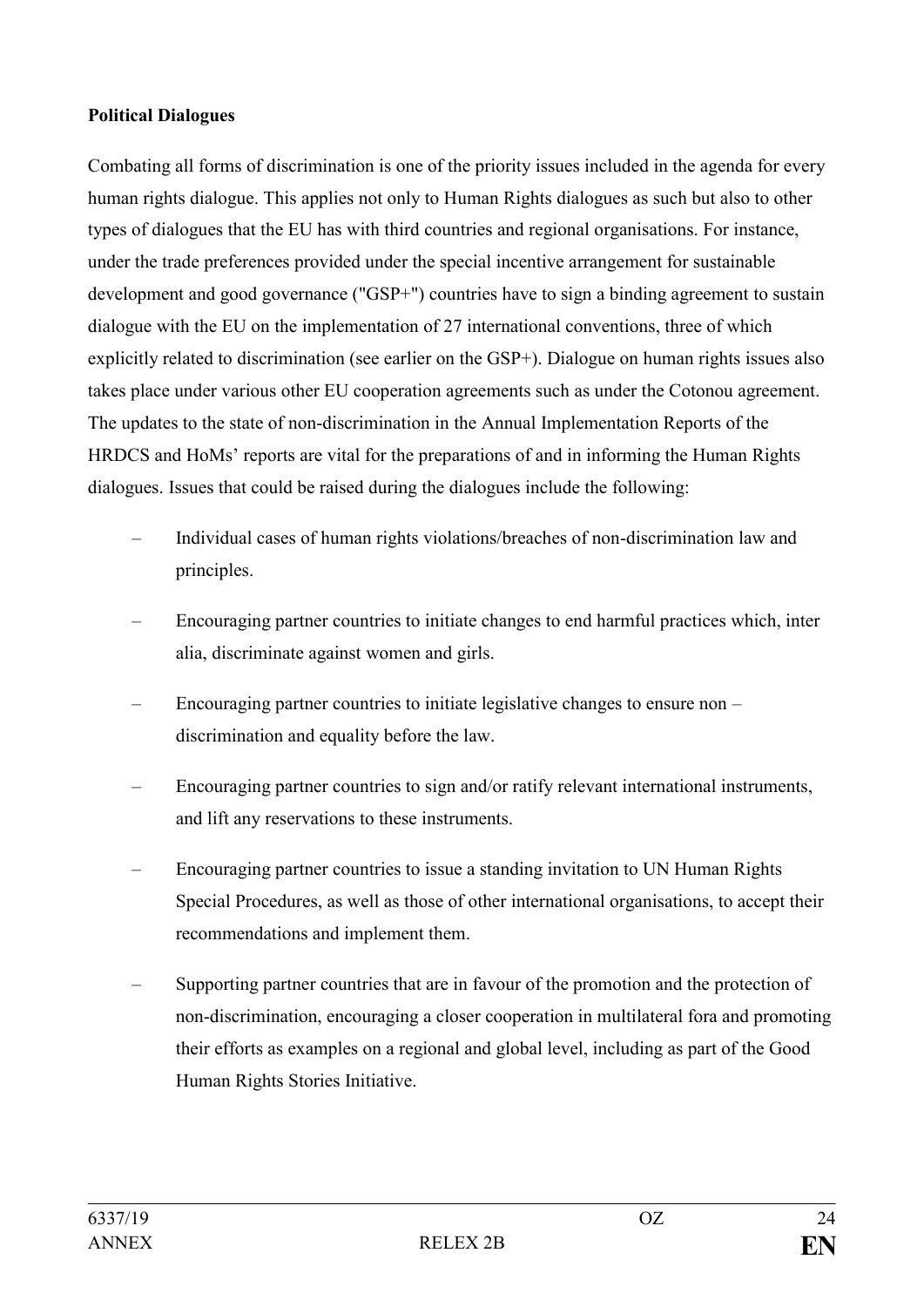– Encouraging an exchange of information of lessons learned and best practices with partner countries.

In preparing for the exchange of information, the EU should be equipped and open to discuss the state of discrimination in the EU as well as EU-level political and legislative developments.

The dialogues should lead to concrete deliverables in the form of political commitments on both sides and when appropriate in commitments for financial or practical support under the relevant cooperation programmes.

# **EU High-level visits to EU and Member States Missions in third countries**

EU high-level representatives (The Council President, the High Representative/ Vice-president; the European Commission President and Commissioners, Heads of State or Government and government ministers, and the EU Special Representatives) visiting EU and Member States missions in third countries, should be equipped with information on non-discrimination and be encouraged to raise the issue with local counterparts and meet human rights defenders and representatives of discriminated persons and groups, including through visits to rural and geographically distant/ isolated areas.

# <span id="page-24-0"></span>**3.2 Addressing discrimination through EU Development Cooperation and Humanitarian Assistance**

The 2030 Agenda offers a powerful platform for addressing discrimination and inequalities in any country. In September 2015, the 2030 Agenda for Sustainable Development was adopted by the United Nations General Assembly in New York. The 2030 Agenda with its 17 Sustainable Development Goals (SGDs), their 169 targets and its guiding principle "Leave no one behind" marks a paradigm shift towards a more balanced model for economically, socially and environmentally sustainable development aiming to secure "freedom from fear and freedom from want for all" without discrimination.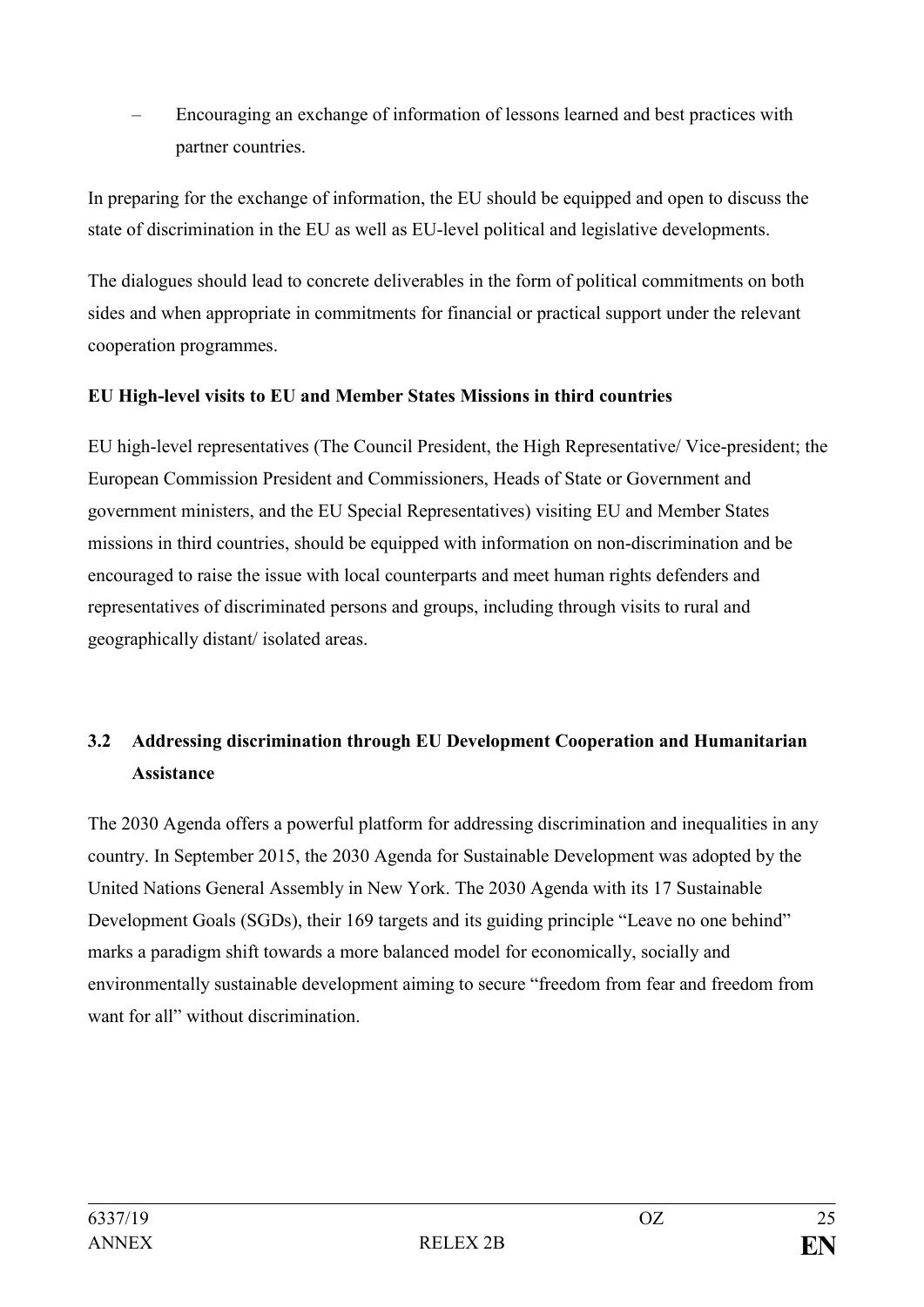The 2030 Agenda calls for the follow-up and review processes for the SDGs to be based upon evidence and data disaggregated by "income, gender, age, race, ethnicity, migratory status, disability, geographic location and other characteristics relevant in national contexts"**<sup>49</sup>**

The High-level Political Forum (HLPF) of the 2030 Agenda assesses progress, achievements and challenges faced by all countries in implementing the 2030 Agenda and the SDGs. The HLPF meets every year and conducts a thematic review where a sub-set of goals are chosen for an in-depth and integrated review. The HLPF session also include *Voluntary National Reviews* on the follow-up and implementation of the SDGs at national level.

The European Consensus on Development adopted in 2017 is the EU's response to the UN 2030 Agenda for Sustainable Development in its development policy. It sets out the policy framework which will guide the approach of the EU and its Member states to cooperation with developing countries and puts emphasis on differentiated, better tailored partnerships with partner countries at different levels of development for reaching the Sustainable Development Goals (SDGs) aiming to leave no one behind. Together with the Global Strategy on the EU's Foreign and Security Policy and the Action Plan on Human Rights and Democracy, the Consensus also contributes to achieving the priorities of the EU's external action. In addition, a reflection paper 'Towards a Sustainable Europe by 2030'**<sup>50</sup>** will be issued with the view to prepare the EU's long-term vision on the followup to the UN SDGs after 2020.

The European Consensus on Development reaffirms the EU and its Member States commitment to implementing a rights-based approach (RBA) to development cooperation, encompassing all human rights. It thereby reinforces the EU's commitment to an RBA as outlined in the 2012 EU Strategic Framework on Human Rights and Democracy and to systematically mainstream human rights across all policy sectors as foreseen in the Global Strategy on the EU's Foreign and Security Policy. As these Guidelines on Non-discrimination, alongside other EU Human Rights Guidelines are intended also to complement and inform the RBA, the section below is dedicated to a brief description of the RBA and its guiding principles.

<sup>49</sup> 49 (See list under, Target 17.18 in doc.  $A/RES/70/1$ ).<br>50 **http://gurons.gu/rapid/press.release.** In 18, 6111, and

**<sup>50</sup>** [http://europa.eu/rapid/press-release\\_IP-18-6111\\_en.htm](http://europa.eu/rapid/press-release_IP-18-6111_en.htm)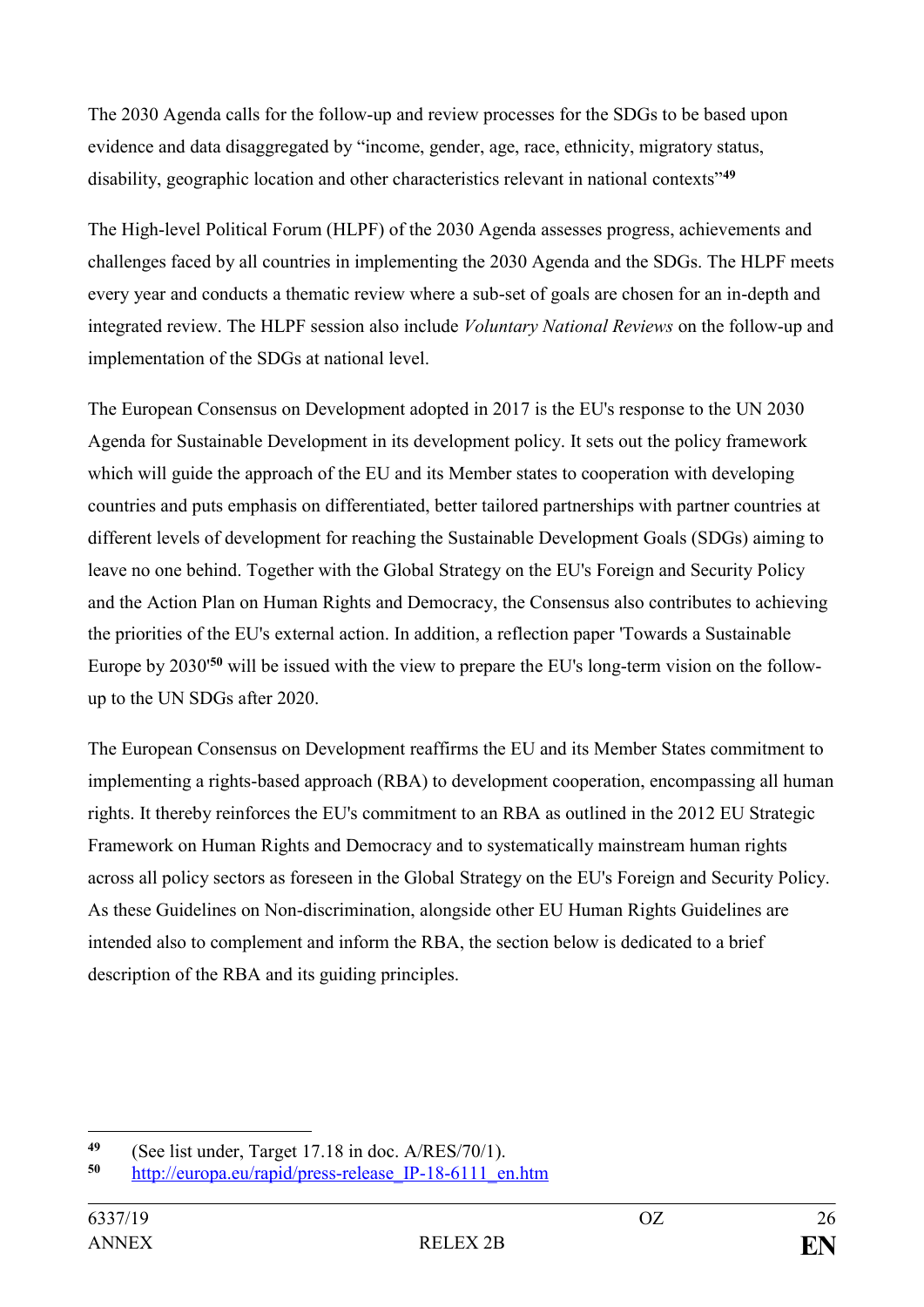# **What is the Rights–based approach?**<sup>51</sup>

The rights-based approach, encompassing all human rights (RBA) for EU development cooperation is a working methodology directed to the realization of human rights in practice.

The RBA integrates the norms, standards and principles of international human rights law into the plans, policies and processes of development programmes and projects and applies to all sectors, all modalities, and each step of the project cycle – identification, formulation, implementation, monitoring and evaluation.

The RBA implies that target groups are considered as 'rights-holders' with legal entitlements, and where government institutions are not mere service providers but 'duty-bearers,' who are under an obligation to deliver on human rights. In line with a Rights-Based Approach, development cooperation should contribute to the development of the capacities of 'rights-holders' to claim their rights and 'duty-bearers' to meet their obligations.

Development projects can have unintended negative impact in terms of human rights, such as disadvantaging certain groups, interfering with participation rights and labour rights or contributing to forced displacement. It is therefore important to abide by the 'do no harm' principle and carry out the required analysis and mitigation.

Achieving human rights should be the end objective of all EU development interventions. Programmes and projects need to assess the capacities of rights-holders and duty-bearers and develop the appropriate strategies to build these capacities. At the heart of the RBA is the recognition that unequal power relations and social exclusion deny people their human rights and often keep them in poverty. The approach therefore puts strong emphasis on discriminated, vulnerable, disadvantaged, and excluded persons and groups.

<u>.</u> **<sup>51</sup>** Further guidance on the rights based approach methodology is presented in the EU RBA Tool-box available in English, French and Spanish here: [http://www.ec.europa.eu/europeaid/sectors/rights-based-approach-development](http://www.ec.europa.eu/europeaid/sectors/rights-based-approach-development-cooperation_en)[cooperation\\_en](http://www.ec.europa.eu/europeaid/sectors/rights-based-approach-development-cooperation_en)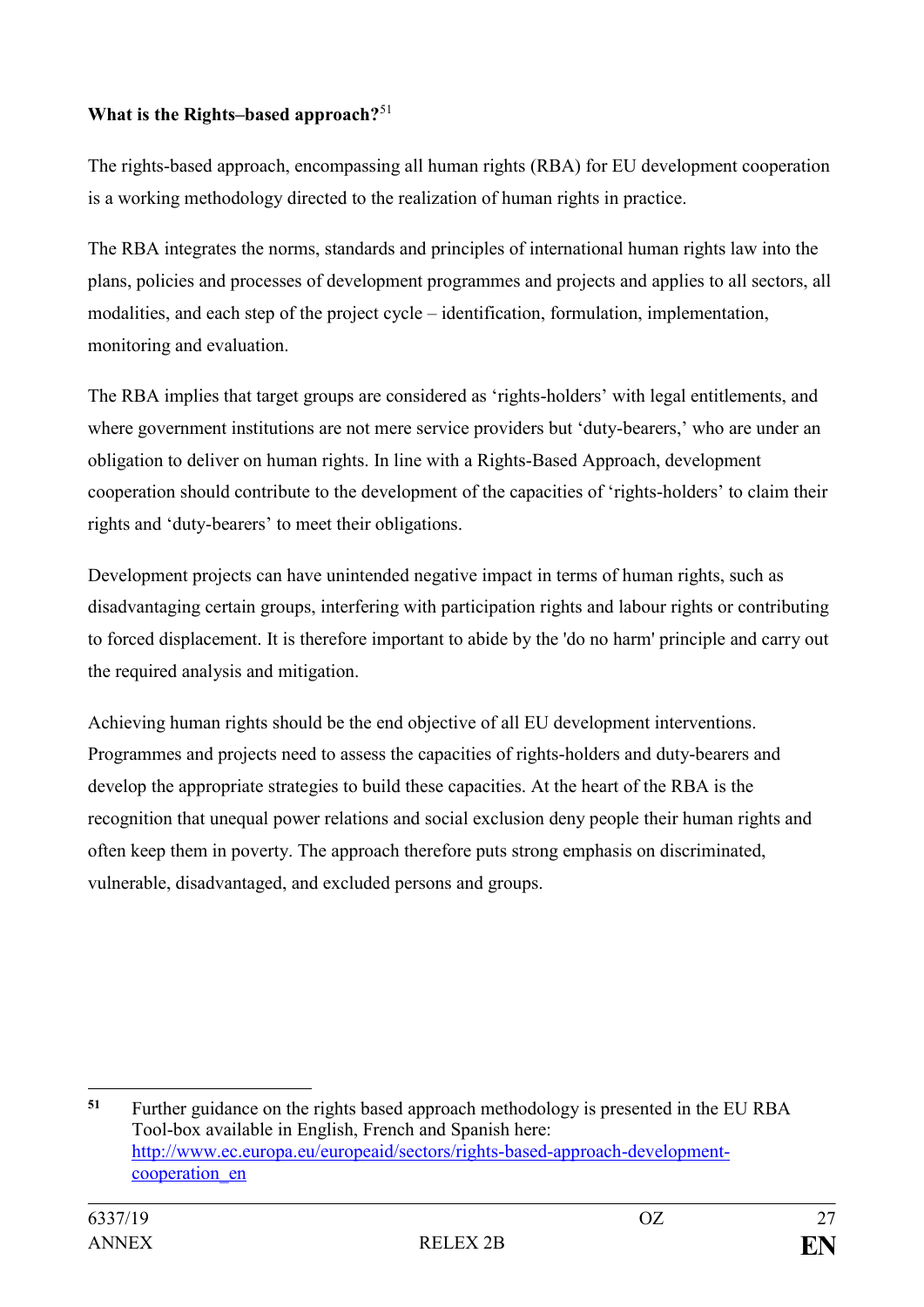The RBA working methodology recognises that pursuing desired human rights outcomes are not, in itself, enough. The way these outcomes are achieved is equally important. Programmes therefore monitor and evaluate both outcomes and processes. One of the key working principles of EU RBA is "Non-discrimination and equal access"**<sup>52</sup>** to ensure that all activities prioritise the most excluded and vulnerable persons and groups and avoid contributing to established patterns of discrimination.

### **The European Consensus on Humanitarian Aid**

The European Consensus on Humanitarian Aid signed by the Council, European Parliament and European Commission in 2007 aims at improving the coherence, effectiveness, and quality of the EU's humanitarian response. Preserving life, preventing and alleviating suffering and helping to maintain human dignity in the face of natural and man-made disasters are the overriding objectives of humanitarian actions, as enshrined in the Consensus. In the document the EU reaffirms its commitments to the fundamental principles of humanitarian aid - neutrality, humanity, independence, and impartiality- and to the respect of international humanitarian law.

<span id="page-27-0"></span>The principle of impartiality is linked to the principle of Non-discrimination as humanitarian aid must be provided solely on the basis of needs, without discrimination between or within affected populations.

<u>.</u>

**<sup>52</sup> The five EU RBA Working Principles: 1. Applying all rights** (legality, universality and indivisibility of human rights) – Human rights are universal, inalienable and indivisible – all human rights, whether economic, political, civil, cultural or social, are of equal validity and standing. **2. Participation and access to the decision making process** –Participation is the basis for active citizenship. Active, free and meaningful participation is both a means and an end in itself. **3. Non-discrimination and equal access** –activities have to prioritise the most marginalised groups and avoid contributing to established patterns of discrimination. **4. Accountability and access to the rule of law** –activities have to promote accessible, transparent and effective mechanisms of accountability. **5**. **Transparency and access to information** – development programmes and projects have to be transparent, with information available in accessible formats, including for the marginalised groups.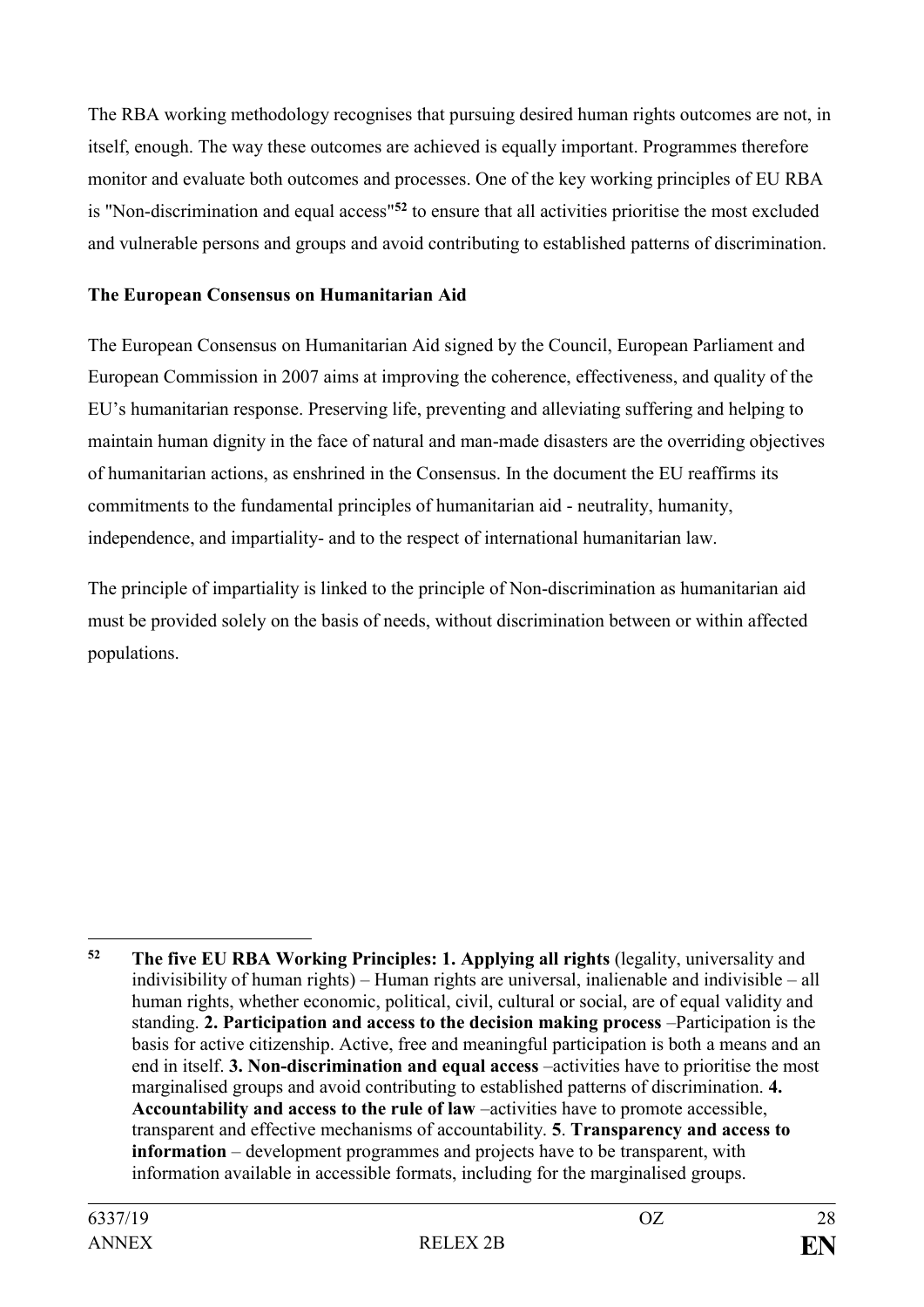# **3.3 Addressing discrimination through multilateral cooperation**

The EU should continue its active engagement on non-discrimination issues and in the protection and promotion of the right to non-discrimination in all relevant multilateral fora the EU and its Member States are active in by

- Encouraging relevant international organisations to encourage states to ratify and comply with relevant international norms and standards.
- Incorporating non-discrimination concerns in statements and in questions during interactive dialogues.
- Supporting the work of special procedures of the UN Human Rights Council (HRC) and Treaty bodies, the Council of Europe's Commissioner for Human Rights, the European Commission against Racism and Intolerance as well as other relevant international and regional human rights mechanisms.
- Encouraging third countries to issue invitations to human rights special procedures from international organisations, and to accept and implement their recommendations.
- Including non-discrimination questions and recommendations in interventions during the UPR process at the HRC in Geneva.
- Presenting EU statements on general discussions and country cases related to employment/occupational discrimination discussed within the International Labour Conference and the ILO Governing Body.
- Participating actively in presenting the EU policy and interacting with relevant stakeholders during the OSCE/ODIHR Human Dimension Implementation Meetings and other OSCE forums.
- Including non-discrimination issues when international and regional organisations develop human rights protection instruments and guidelines.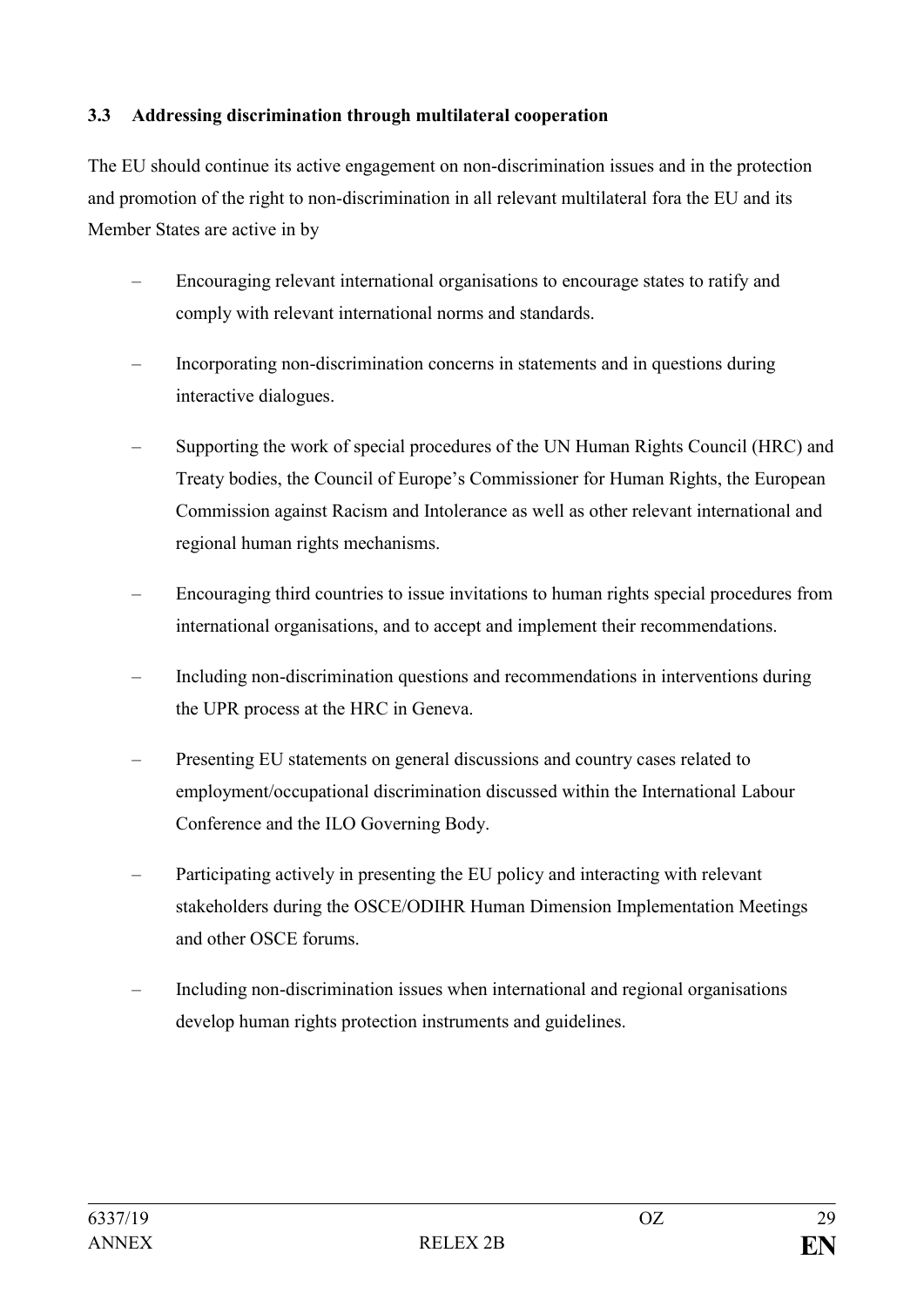- Identifying like-minded States; collaborating on a cross-regional basis (e.g. in organising side-events); sharing good practices, including through the Good Human Rights Stories Initiative.
- Paying attention to the recommendations adopted by relevant international and regional organisations, and encouraging States to accept and implement them.
- Collaborate with the local offices of international organisations (e.g. OHCHR, other UN entities, ILO, Council of Europe and OSCE) in addressing non-discrimination.
- Including civil society organisations, including workers and employers' organisations and representatives of discrimination affected persons and groups in side-events that take place in multilateral fora.
- <span id="page-29-0"></span>– Participate actively in UN mechanisms and processes dedicated to general and specific discrimination related issues such as, inter alia, religion or belief, racism and xenophobia, rights of persons with disabilities, Roma, discrimination based on caste (work and descent), LGBTI persons, older persons, peasants, indigenous peoples and persons belonging to minorities.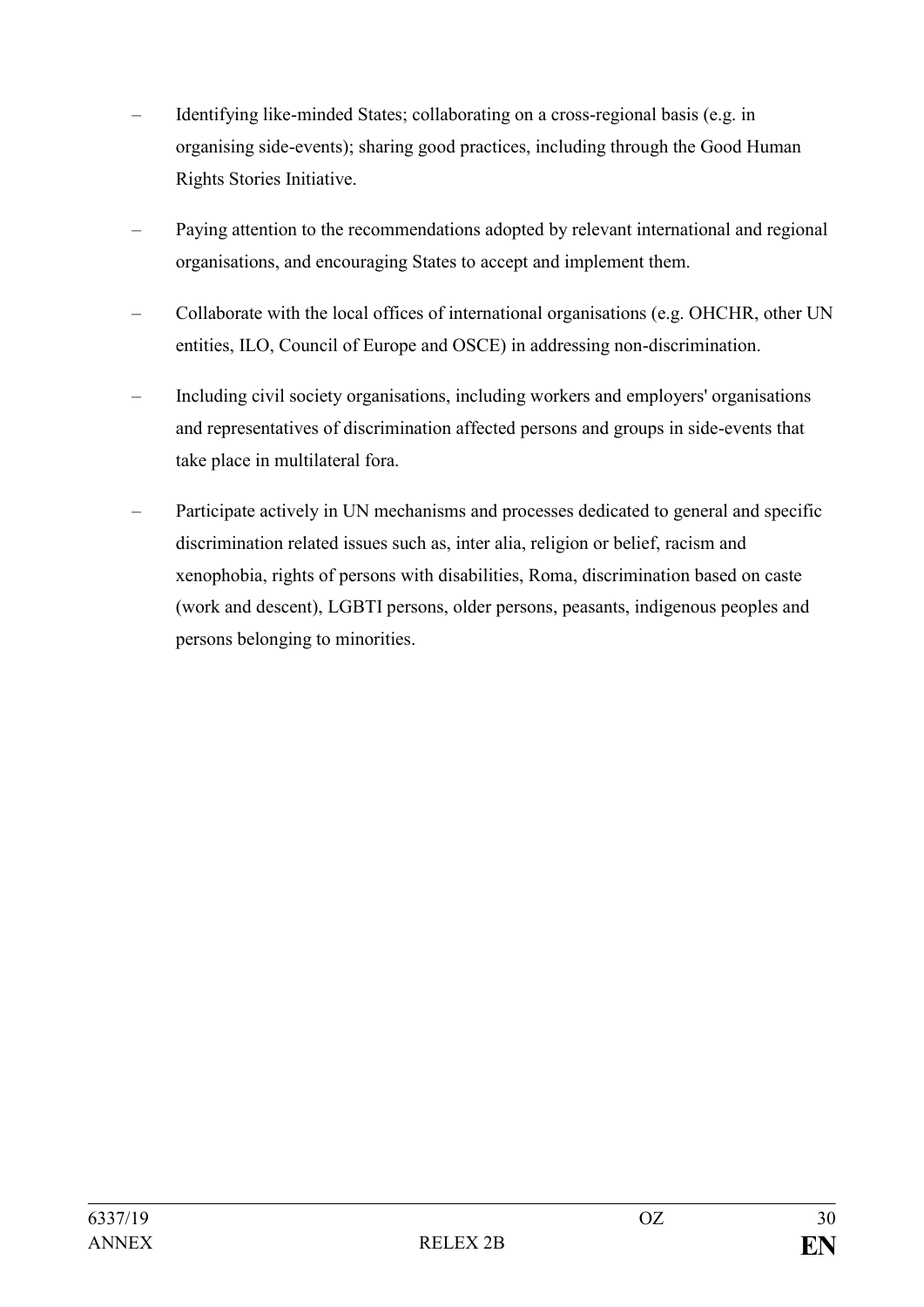# **3.4 Addressing discrimination through supporting efforts by civil society**<sup>53</sup>

In the 2017 Council Conclusions on EU engagement with civil society in external relations**<sup>54</sup>**, the Council reaffirms "**that EU support to Civil Society Organisations (CSOs) should feature more prominently in all partnerships and a more strategic engagement with CSOs should be mainstreamed in all external instruments and programmes and in all areas of cooperation, in particular in EU Development Policy, the European Neighbourhood Policy and the EU Enlargement Policy". Engagement with civil society is also indispensable for the EU's strategic approach to resilience in the EU's External Action<sup>55</sup>** .

Civil society, including workers' and employers' organisations, as well as organisations and institutions representing discriminated persons and groups, play a vital role in the promotion of nondiscrimination at local, national, regional and international levels. It is therefore also important to ensure attention to organisations fighting discrimination and/or representing discrimination affected persons and groups in the Civil Society Road Maps, elaborated by the EU as foreseen by the abovementioned Council conclusions as well as the related 2012 Commission Communication and related Council conclusions**<sup>56</sup>** .

<sup>1</sup> **<sup>53</sup>** Civil society is used in the broadest sense as encompassing non-profit organisations, institutions and entities outside government and public administration and that are independent of the state; are active in different fields (Human Rights, poverty reduction, emergency , environment etc.) They include non-governmental organisations, grassroots organisations, cooperatives, trade unions, professional associations, universities, media and independent foundations, disabled persons organisations, indigenous peoples' representative organisations and institutions etc.

**<sup>54</sup>** Brussels, 19 June 2017 (OR. en) 10279/17, <https://data.consilium.europa.eu/doc/document/ST-10279-2017-INIT/en/pdf>

**<sup>55</sup>** Council conclusions "A Strategic Approach to Resilience in the EU's External Action, Brussels, 13 November 2017 (OR. en) 14191/17

**<sup>56</sup>** "Roots of democracy and sustainable development: Europe's engagement with Civil Society in external relations, 13788/12 - COM(2012) 492 final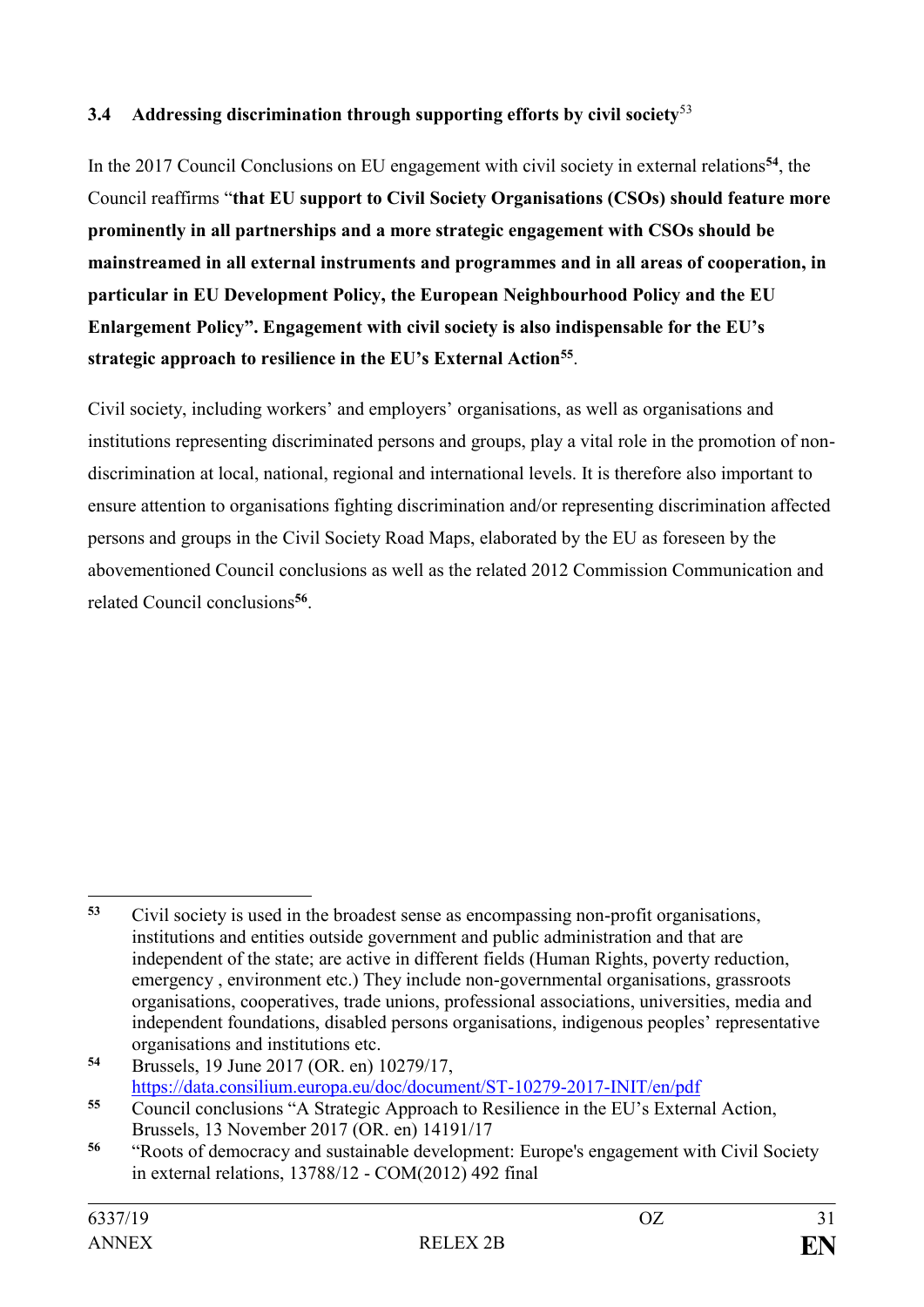In its engagement with civil society the EU should maintain a conversation on combatting all forms of discrimination. Civil society organisations, including workers' and employers' organisations, should be consulted before or when contemplating measures of support. Such measures could include:

- Providing messages of political support to civil society working at country or international levels.
- Ensure frequent outreach activities in rural and geographically isolated areas.
- Facilitating information on the available funding, both under EU funding instruments and/or under relevant instruments of the EU Member States.
- Providing information on the situation within the EU and the EU's relevant laws and practices.
- Promoting the visibility of local organisations (e.g. hosting debates and seminars; endorsing cultural events, conferences, media exposure and use of social media or social projects.)
- Supporting/facilitating/enabling human rights training and education for civil society
- Supporting efforts by civil society and local communities to initiate changes to end harmful practices which, inter alia, discriminate against women and girls
- Encouraging and supporting dialogues with and outreach to national and local authorities on combatting discrimination
- Encouraging and supporting active participation in multilateral fora and mechanisms on general and specific discrimination related issues such as, inter alia, discrimination based on religion or belief, racism and xenophobia, human rights of LGBTI persons, rights of persons with disabilities, discrimination against Roma, discrimination based on caste (work and descent), indigenous peoples and persons belonging to minorities.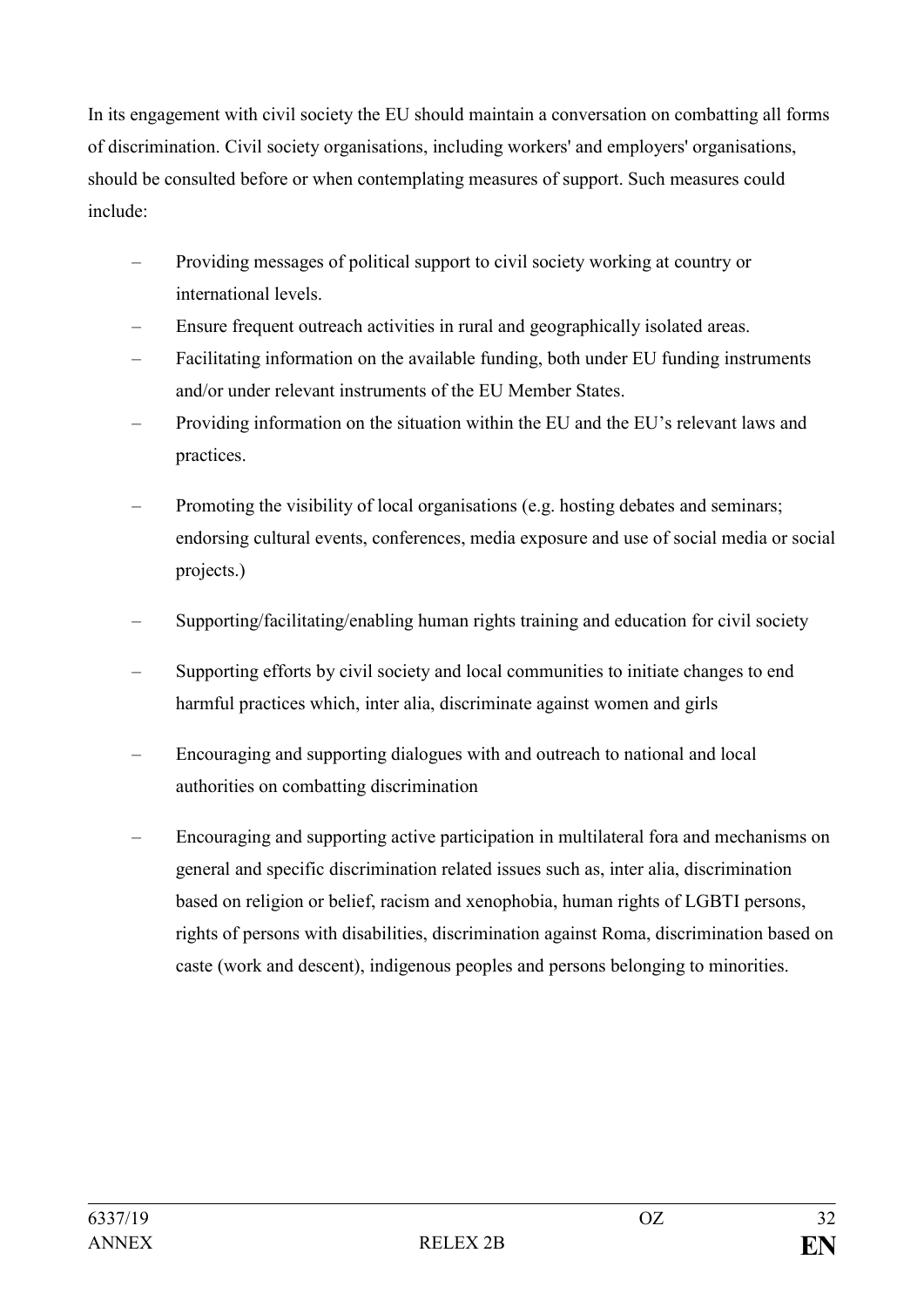- Encouraging local and international CSOs to include information on non-discrimination in their alternative reports to regional human rights mechanisms, UN treaty bodies, the Universal Periodic Review by the UN Human Rights Council, ILO standard supervisory mechanisms as well as the Voluntary National Review (VNR) mechanism under the HLPF of the SDGs.
- **–** Encouraging the participation and contributions of CSOs to the Good Human Rights Stories initiative.
- Suggesting that visiting UN Special Rapporteurs, UN Resident Coordinators, ILO Supervisory Missions, EU Special Representatives and equivalent from international and regional human rights bodies meet local CSOs working on non-discrimination and/ or representing discrimination affected persons and groups.

# <span id="page-32-0"></span>**4**. **Follow-up and review of the EU Human Rights Guidelines on Non-Discrimination**

The Council Working Party on Human Rights (COHOM) will support the implementation of the EU Human Rights Guidelines on Non-discrimination. COHOM will involve, when appropriate, other Council working groups, including the Council Working Group on Development Cooperation. Regular exchanges of views will be held on the implementation and review of these Guidelines.

 $\frac{1}{2}$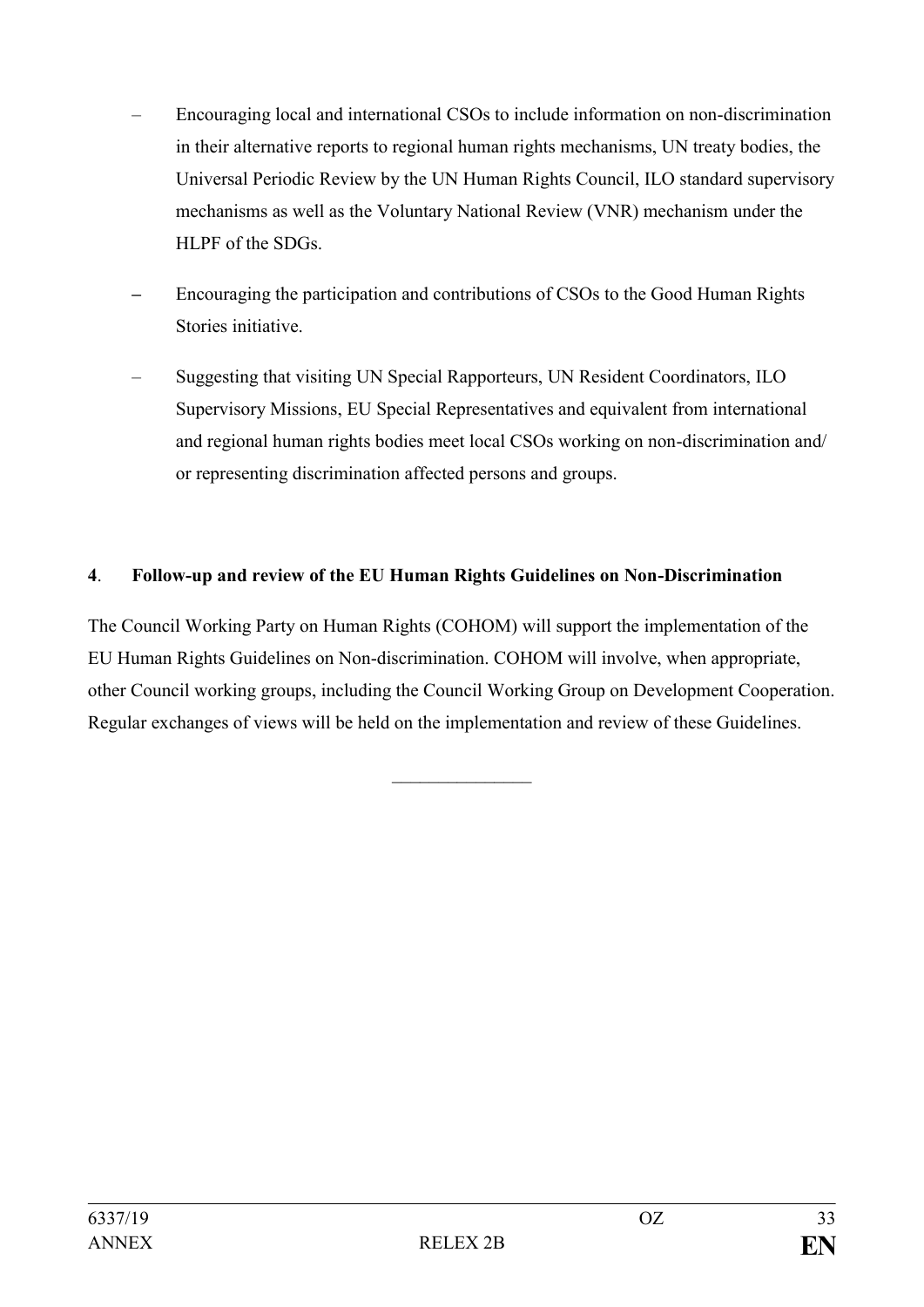# <span id="page-33-0"></span>**ANNEX I: International Human Rights Instruments, International Labour Instruments (of the ILO) and Humanitarian law instruments particularly relevant for the elimination of discrimination**

The universality, indivisibility and interdependence and interrelatedness of human rights are mirrored in the human rights instruments, both binding and non-binding. Therefore all human rights instruments are relevant for the elimination of discrimination. The international instruments listed below are either the ones which clearly pronounce the prohibition of discrimination, enounce the prohibited grounds and/or address specific grounds for discrimination.

The Universal Declaration of Human Rights (UDHR, 10 December 1948)

Convention against Discrimination in Education (UNESCO1960)

Convention on the Elimination of All Forms of Racial Discrimination (ICERD, 21 December, 1965)\*

International Covenant on Civil and Political Rights (ICCPR, 16 December, 1966)\*

International Covenant on Economic, Social, and Cultural Rights (ICESCR, 16 December, 1966) \*

Convention on the Elimination of All Forms of Discrimination against Women (CEDAW, 18 December, 1979) \*

Convention on the Rights of the Child (CRC, 20 November, 1989) \*

Convention on the Rights of Persons with Disabilities (CRPD, 13 December, 2007)

Convention on the Right to Organise and Collective Bargaining (ILO C.98, July, 1949)

Convention on Migration for Employment (Revised) (ILO c. 97, July 1949)

Convention on Equal remuneration (ILO c.100, June, 1951) \*

Convention on Discrimination in Employment and Occupation (ILO C.111, June, 1958) \*,

Convention on Migrant Workers (Supplementary Provisions) (ILO c. 143, June, 1975)

Convention on Indigenous and Tribal Peoples (ILO c.169, June, 1989)

Convention on Workers with Family Responsibilities (ILO c. 156, June, 1981)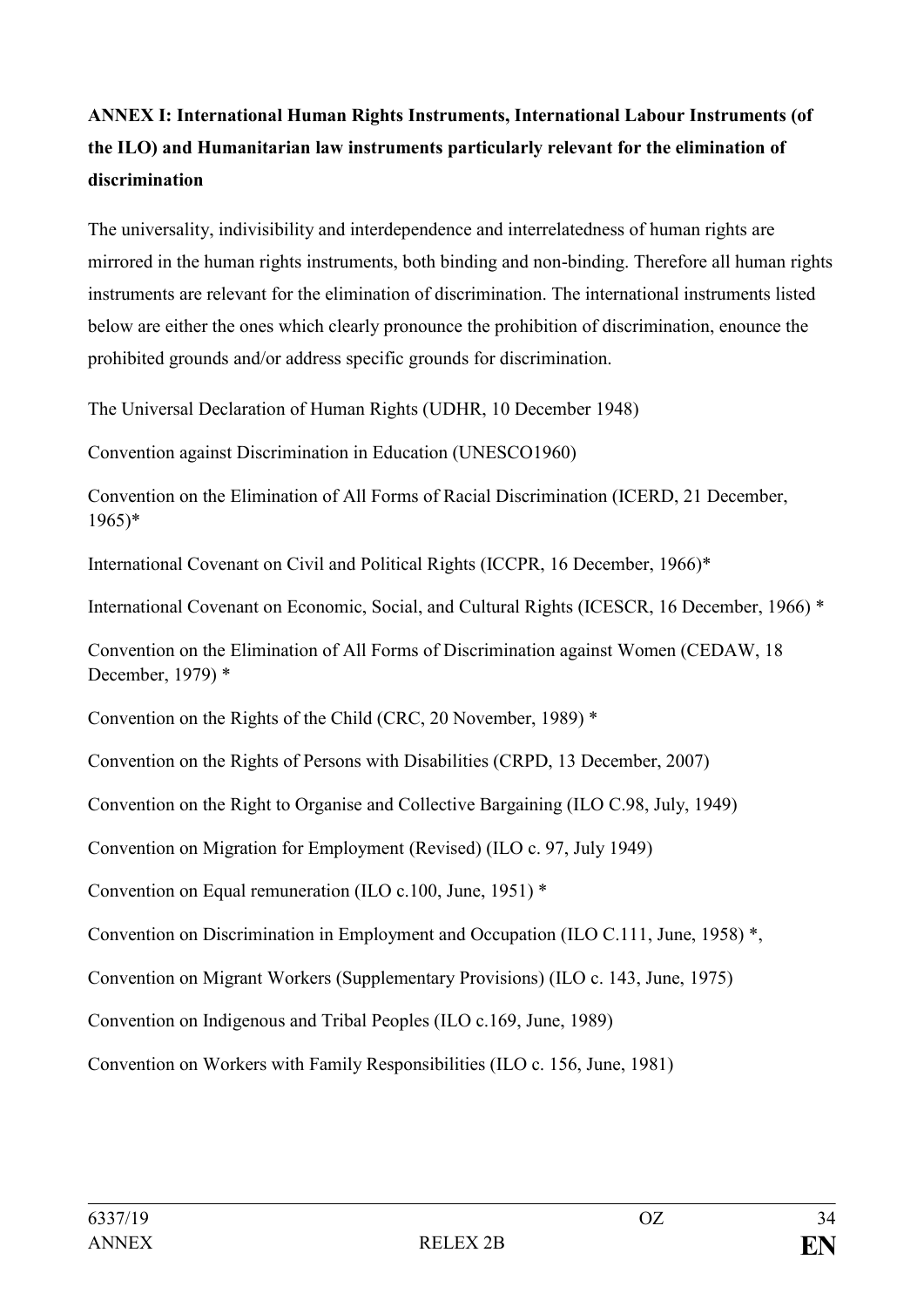Convention on Vocational Rehabilitation and Employment of Disabled Persons (ILO, c. 159, June, 1983)

Convention on Domestic Workers (ILO c. 189, June, 2011)

Geneva Convention (I) on Wounded and Sick in Armed Forces in the Field, 1949

Geneva Convention (II) on Wounded, Sick and Shipwrecked of Armed Forces at Sea, 1949

Geneva Convention (III) on Prisoners of War, 1949

Geneva Convention (IV) on Civilians, 1949.

As well as the additional protocols of the above Geneva Conventions: Additional Protocol I relating to the Protection of victims of International Armed Conflict and Additional Protocol II relating to the Protection of Victims of Non-International Armed Conflict.

# **Human Rights Declarations adopted by the UN General Assembly**

The Universal Declaration of Human Rights (UDHR, 10 December 1948)

Declaration on the Elimination of All Forms of Intolerance and of Discrimination Based on Religion or Belief (UN, 1981)

Declaration on the Rights of Persons Belonging to National or Ethnic, Religious and Linguistic Minorities (UN, 1992)

Declaration on the Rights of Indigenous Peoples (UN, 2007)

UN Declaration on Sexual orientation and Gender identity (UN, 2008)

\* These UN/ILO conventions are defined as core human and labour rights under the GSP+ (see Annex VIII of the EU Regulation 978/2012 of the European Parliament and the Council on a generalised system of preferences). The Convention on the Rights of Persons with Disabilities is categorized by the Office of the High Commissioner for Human Rights as a core human rights convention.

 $\frac{1}{2}$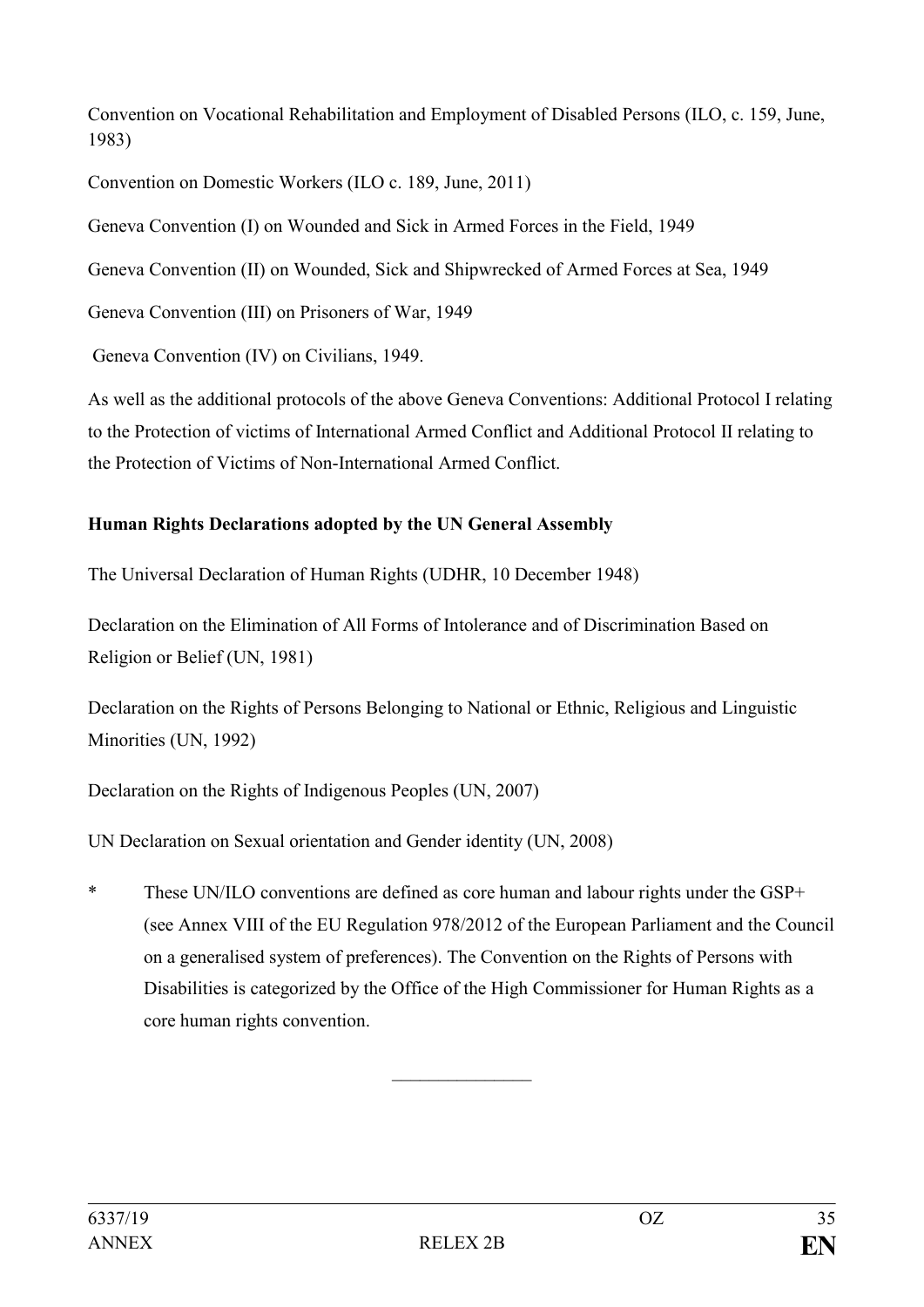# <span id="page-35-0"></span>**ANNEX II: Where to learn more: websites of the EU, its institutions and agencies and international and regional organisations**

A wealth of knowledge regarding the international and regional human rights instruments as well as policies, guidance notes and operational tools in the field of non-discrimination are available online, including on the websites of civil society organisations. This chapter gives an overview of where and what to find on some websites of international and regional treaty organisations.

# **European Union**

The present EU guidelines on Non-discrimination make references to TEU and TFEU, including the Charter of Fundamental Rights of the European Union as well as a number of EU directives prohibiting discrimination. The European Commission as the guardian of EU treaties has a dedicated website on non-discrimination. EU human rights policies in external action can be found on the website of the European External Action Service.

# **The European Commission**:

[https://ec.europa.eu/info/aid-development-cooperation-fundamental-rights/your-rights-eu/know](https://ec.europa.eu/info/aid-development-cooperation-fundamental-rights/your-rights-eu/know-your-rights/equality/non-discrimination_en)[your-rights/equality/non-discrimination\\_en](https://ec.europa.eu/info/aid-development-cooperation-fundamental-rights/your-rights-eu/know-your-rights/equality/non-discrimination_en)

On Charter: [https://ec.europa.eu/info/aid-development-cooperation-fundamental-rights/your-rights](https://ec.europa.eu/info/aid-development-cooperation-fundamental-rights/your-rights-eu/eu-charter-fundamental-rights_en)[eu/eu-charter-fundamental-rights\\_en](https://ec.europa.eu/info/aid-development-cooperation-fundamental-rights/your-rights-eu/eu-charter-fundamental-rights_en)

[https://ec.europa.eu/info/policies/justice-and-fundamental-rights/combatting-discrimination\\_en](https://ec.europa.eu/info/policies/justice-and-fundamental-rights/combatting-discrimination_en)

**The European External Action Service** (EEAS): [https://eeas.europa.eu/topics/human-rights](https://eeas.europa.eu/topics/human-rights-democracy_en)democracy en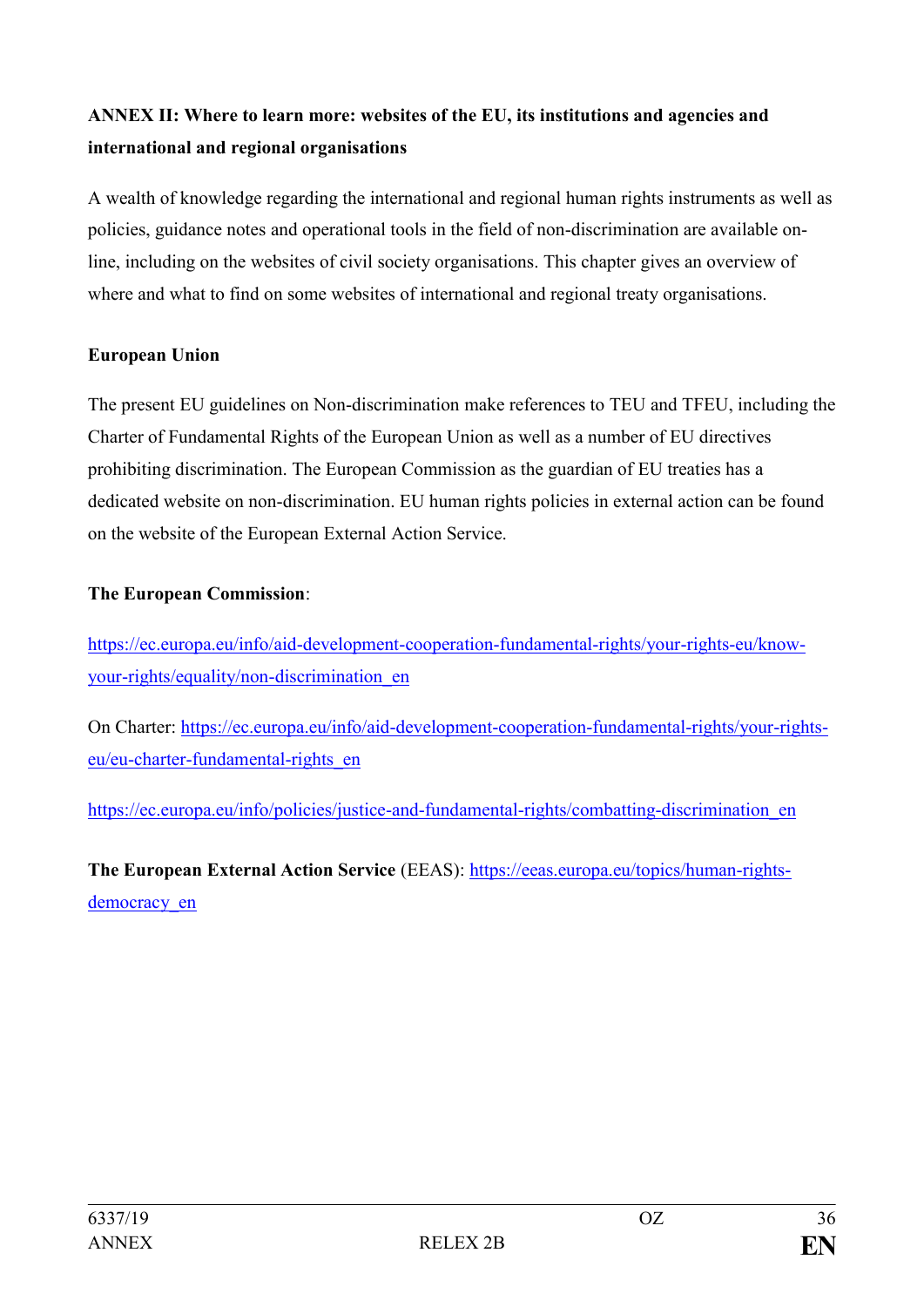# **The European Union Fundamental Rights Agency (FRA) http://fra.europa.eu**

The website of the FRA provides for text of the Charter of Fundamental Rights and related tools. The website of FRA also provides information on and results of research and surveys conducted by FRA on specific topics, including surveys on the state of discrimination within the EU. Furthermore the **Handbook on European Non-discrimination Law** (2018 edition) on European nondiscrimination case law is downloadable from the website.

# **United Nations – The Office of the High Commissioner for Human Rights**

#### **www.ohchr.org**

The website of the Office of the High Commissioner for Human Rights (OHCHR) maintains a repository of the UN Human Rights Instruments. Texts of all the UN Human Rights instruments, signatories and ratifications by States as well as the work of the related Treaty bodies can be found on the OHCHR website: [www.ohchr.org.](http://www.ohchr.org/) The documentation of the work of treaty bodies includes the national reports, the shadow reports of civil society, the compilation of country reports by the UN system as well as reports and outcomes of the Treaty bodies' dialogues with State parties and their general recommendations. In the same vein the Universal Periodic Review of the Human Rights Council has a dedicated webpage on which country specific information can be found. Furthermore, there is a specific link to a topical introduction to the issue of "Discrimination**<sup>57</sup>**" providing both the normative content and the work and tools of the OHCHR to advocate for and promote human rights.

<sup>1</sup> **<sup>57</sup>** <http://www.ohchr.org/EN/Issues/Discrimination/Pages/discrimination.aspx>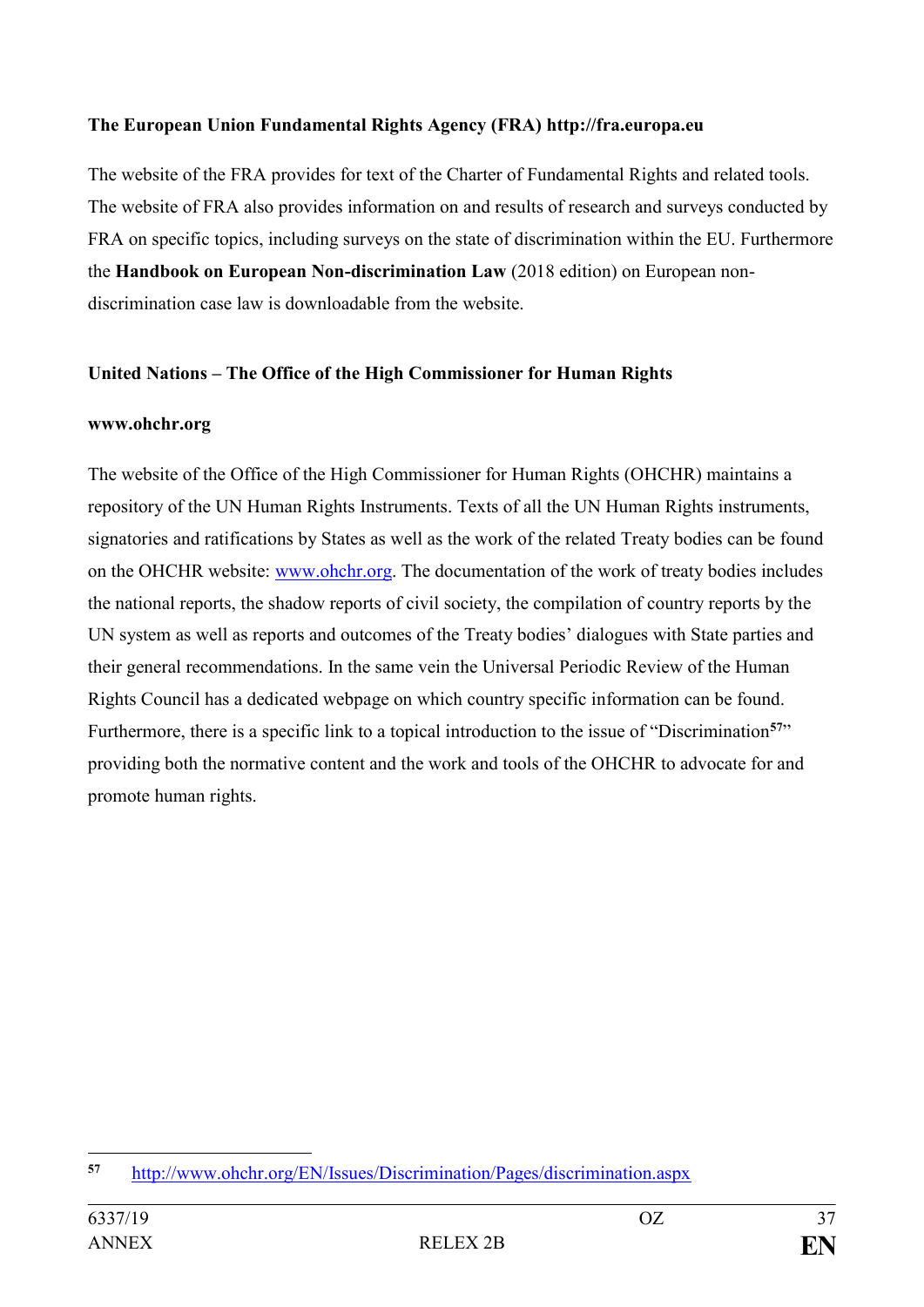#### **The United Nations educational, scientific and cultural organization**

#### **(UNESCO) www.unesco.org**

In its constitution the purpose of the UNESCO is to contribute to peace and security by promoting collaboration among nations through education, science and culture in order to further universal respect for justice, for the rule of law and for the human rights and fundamental freedoms which are affirmed for the peoples of the world, without distinction of race, sex, language or religion, by the Charter of the United Nations. Several of UNESCO's overarching objectives are supported by conventions. In regard to Non-discrimination, the Convention against Discrimination in Education prohibits any distinction, exclusion, limitation or preference which, being based on race, colour, sex, language, religion, political or other opinion, national or social origin, economic condition or birth, has the purpose or effect of nullifying or impairing equality of treatment in education.

UNESCO has a procedure for the examination of complaints received concerning alleged human rights violations in its fields of competence, namely within education, science and culture.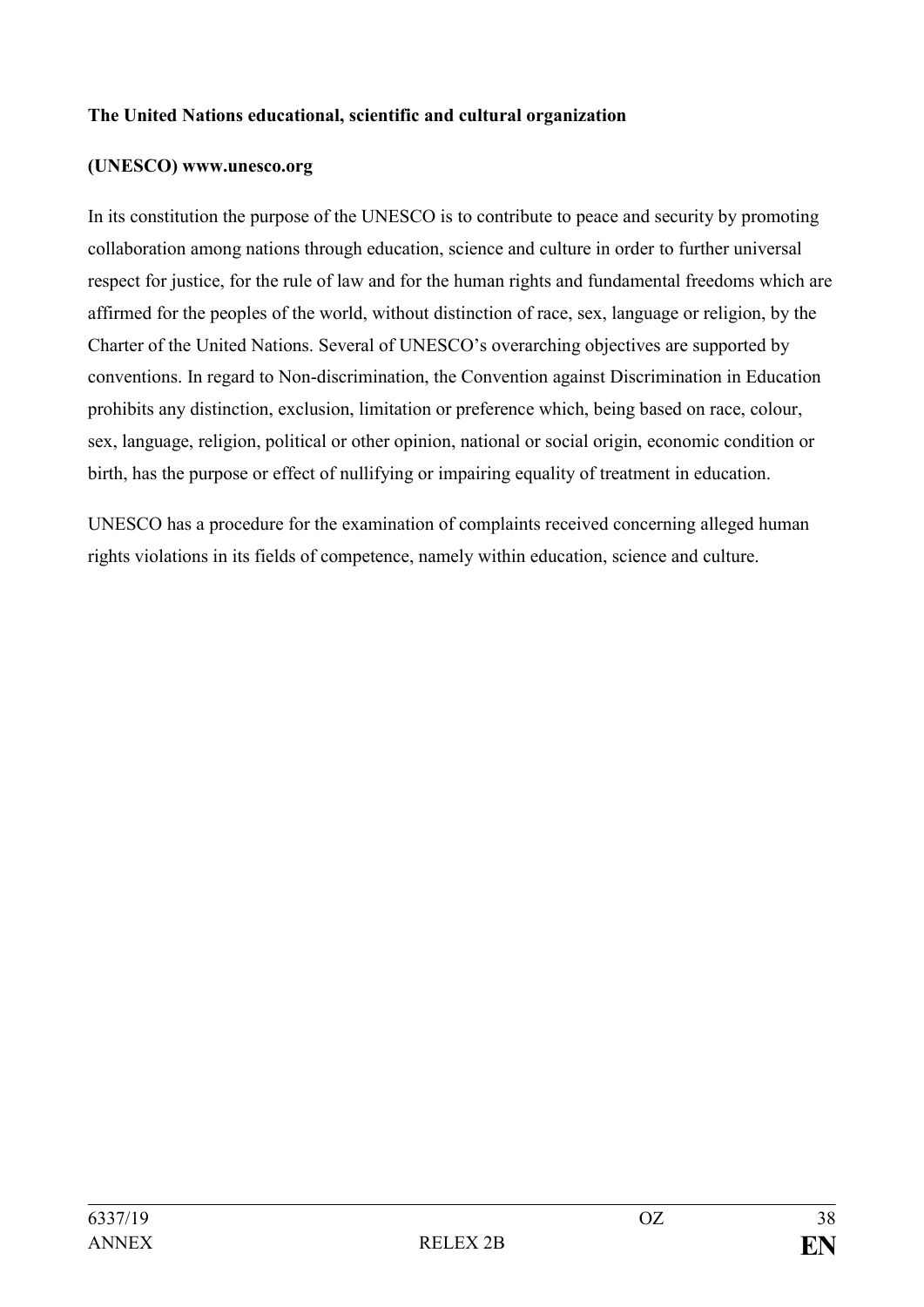### **The International Labour Organisation (ILO) www.ilo.org**

The ILO website [\(www.ilo.org\)](http://www.ilo.org/) maintains a repository of the ILO Labour conventions and protocols, including a large number of conventions that directly or indirectly are dedicated to the prohibition of discrimination in work. These include the so called core or fundamental labour conventions and notably the ILO conventions on discrimination in Employment and Occupation (c.111), and Equal remuneration (c.100). It is also worth noting the ILO Convention on Migration for Employment (c. 97 Revised), the Convention on Migrant Workers (c. 143 Supplementary Provisions), the Convention on Workers with Family Responsibilities(c.156), the Convention on Disabled persons (c.159), the Convention on Indigenous and Tribal Peoples (c.169) and the Convention on Domestic Workers (c.189).. The ILO has a designated department for Conditions of Work and Equality, including a branch for gender, equality and diversity (GED). The GED expertise focuses on issues related to equal opportunities and treatment for all women and men in the world of work, and eliminating discrimination based on gender, race, ethnicity, indigenous identity and disability. The Branch provides policy advice, tools, guidance and technical assistance to constituents including with respect to promoting more inclusive workplaces, and ensuring that policies, programmes and institutions are gender-responsive.**<sup>58</sup>** The ILO also regularly publishes reports on current global trends on discrimination at work and on the compliance with international labour standards on non-discrimination and equality.**<sup>59</sup>**

1

**<sup>58</sup>** For more information go to [http://www.ilo.org/global/topics/equality-and-discrimination/lang-](http://www.ilo.org/global/topics/equality-and-discrimination/lang--en/index.htm) [-en/index.htm](http://www.ilo.org/global/topics/equality-and-discrimination/lang--en/index.htm)

**<sup>59</sup>** See e.g. the report on fundamental principles and rights at work to the 2017 International Labour Conference, available at [http://www.ilo.org/ilc/ILCSessions/106/reports/reports-to](http://www.ilo.org/ilc/ILCSessions/106/reports/reports-to-the-conference/WCMS_549949/lang--en/index.htm)[the-conference/WCMS\\_549949/lang--en/index.htm](http://www.ilo.org/ilc/ILCSessions/106/reports/reports-to-the-conference/WCMS_549949/lang--en/index.htm)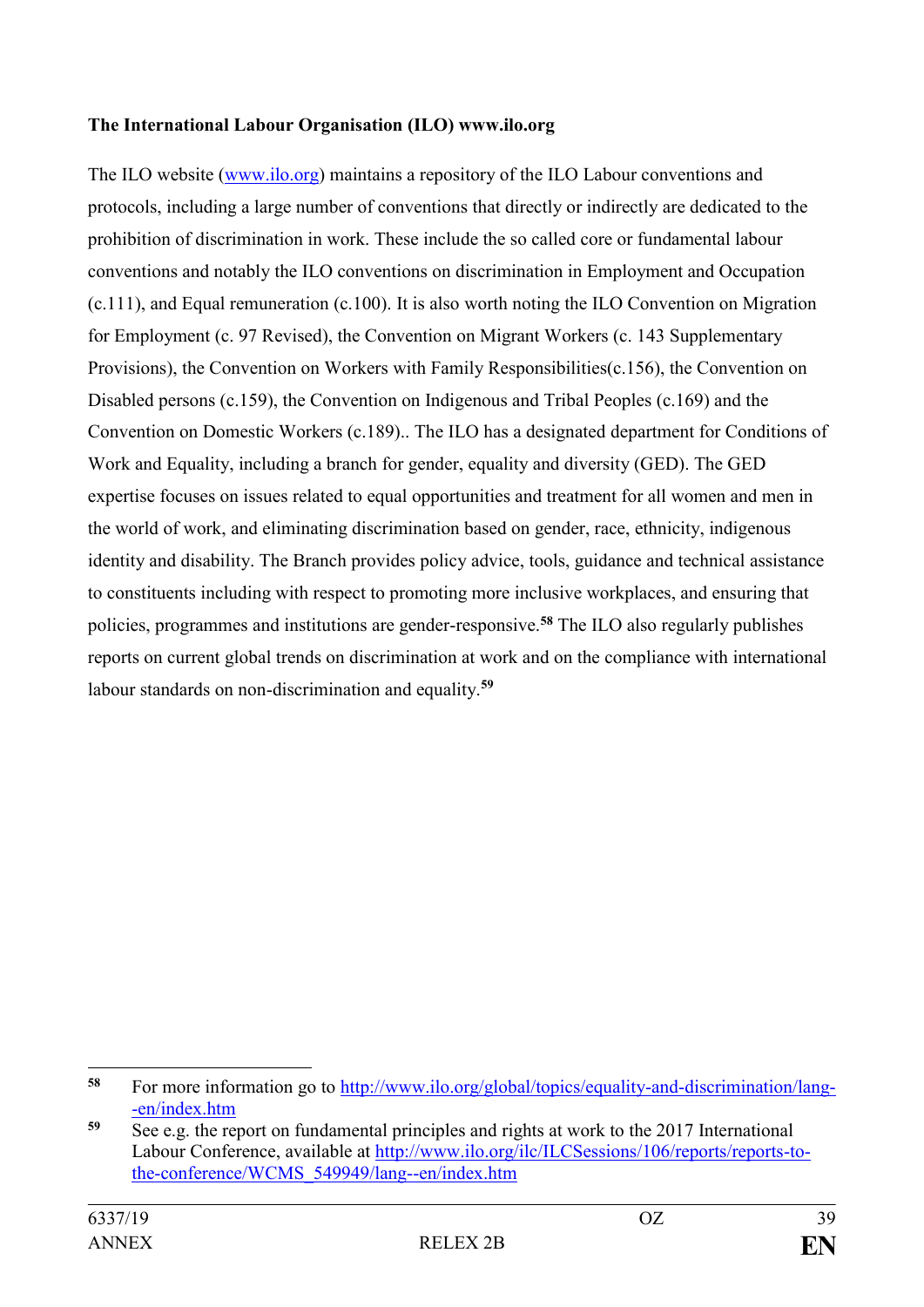# **Regional Instruments**

# **Council of Europe (CoE) www.coe.int**

The aim of the regional organisation is to achieve a greater unity between its members for the purpose of safeguarding and realizing the ideals and principles which are their common heritage and facilitating their economic and social progress". The CoE has adopted more than 200 treaties within its mandated areas whereof the European Convention on Human Rights<sup>60</sup> (1950) and its protocols enounce and make legally binding the rights covered in the Universal Declaration of Human Rights. The Convention also established the European Court of Human Rights as the highest European Human Rights Court. Article 14 of the European Convention on Human Rights prohibits discrimination: The enjoyment of the rights and freedoms set forth in this convention shall be secured without discrimination on any ground such as sex, race, colour, language, religion, political or other onion, national or social original, association with national minority, property, birth or other status.

The CoE also disposes over monitoring bodies and expert committees associated with specific topics or conventions. In context of non-discrimination the following should be mentioned:

- The European Commission against Racism and Intolerance (ECRI) and its 16 General Policy Recommendations.
- the Convention on preventing and combating violence against women and domestic violence (Istanbul convention) and the Group of Experts on action against violence against women and domestic violence (GREVIO).
- The European Social Charter
- The European Charter for Regional or Minority Languages
- The Framework Convention for the Protection of National Minorities

<sup>1</sup> **<sup>60</sup>** Convention for the Protection of Human Rights and Fundamental Freedoms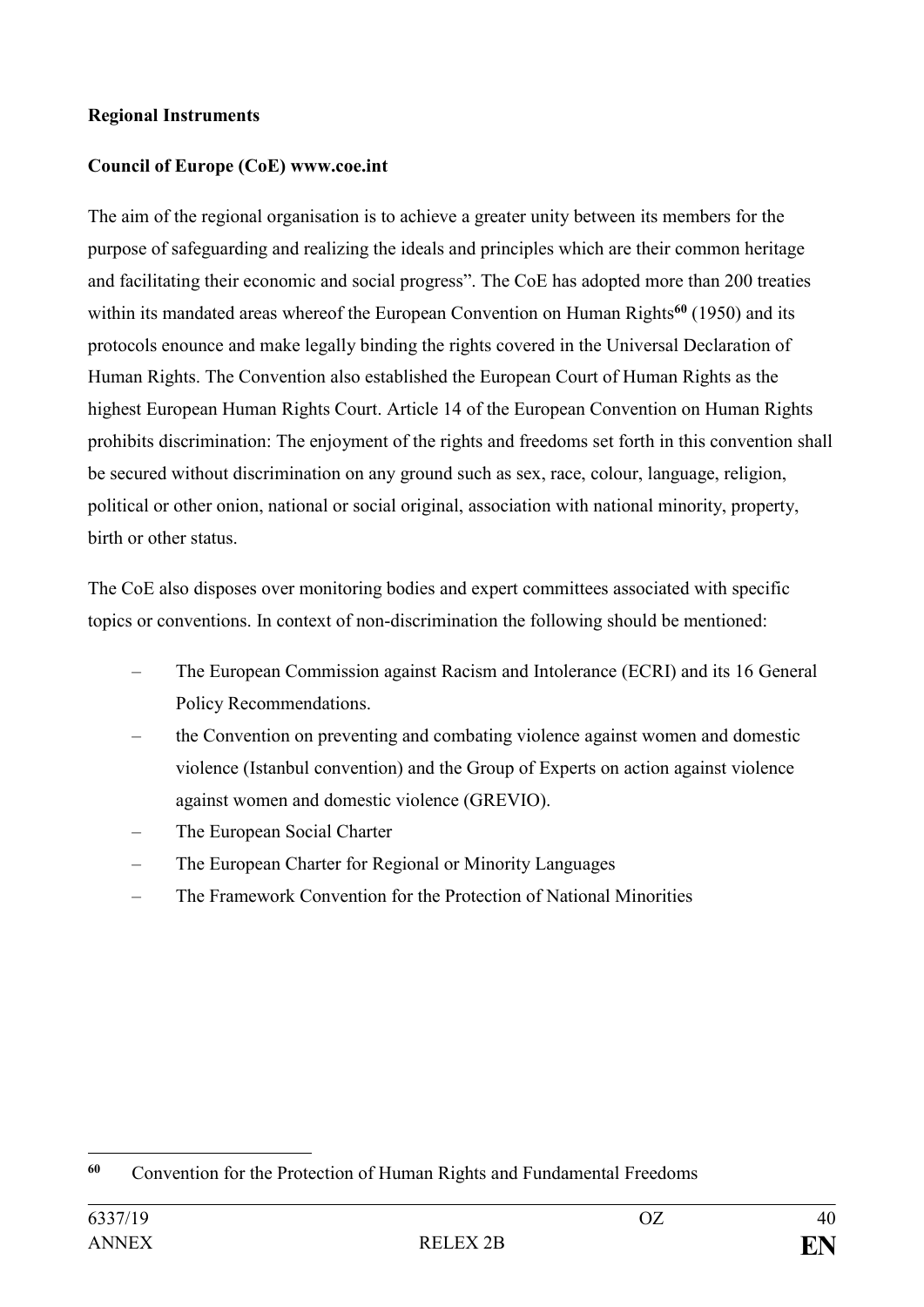# **Organisations for Security and Co-operation in Europe (OSCE) [www.osce.org](http://www.osce.org/)**

The OSCE has a comprehensive approach to security that encompasses politico-military, economic and environmental, and human aspects. It therefore addresses a wide range of security-related concerns, including human rights, minority issues including for Roma and Sinti, tolerance and nondiscrimination and gender equality. The **OSCE Office for Democratic Institutions and Human Rights** (ODIHR) provides support, assistance and expertise to participating States and civil society to promote democracy, rule of law, human rights and tolerance and non-discrimination. The Office conducts training programmes for government and law-enforcement officials and non-governmental organizations on how to uphold, promote and monitor human rights. All 57 participating States enjoy equal status, and decisions are taken by consensus on a politically, but not legally binding basis.

# **African Commission on Human and Peoples Rights (ACHPR) www.achpr.org**

The African Charter on Human and Peoples Rights adopted by the Organisation of African Unity (African Union) in 1981 has the principle of non-discrimination enshrined in its Article 2: Every individual shall be entitled to the enjoyment of the rights and freedoms recognized and guaranteed in the present Charter without distinction of any kind such as race, ethnic group, colour, sex, language, religion, political or any other opinion, national and social origin, fortune, birth or other status.

The charter also established the African Commission on Human and Peoples Rights. The mandate of the Commission is complemented by the African Court on Human and Peoples Rights that was established in 1998.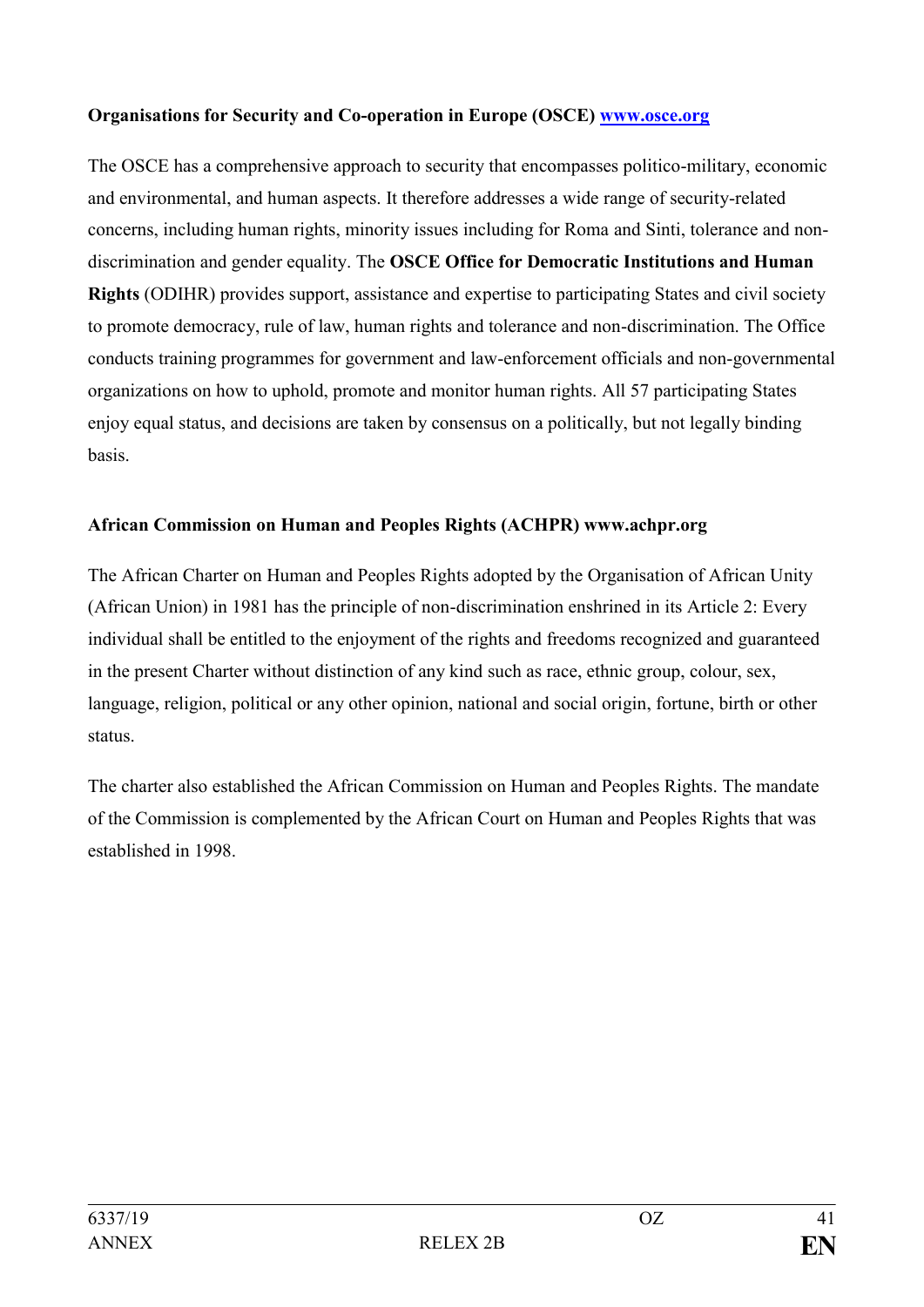The Commission also have established special rapporteurs, working groups and committee pertaining to commonly discriminated groups such as

- Rights of Older Persons and People with Disabilities
- Rights of Women
- Protection of Rights of People living with HIV and Those at Risk, Vulnerable to and Affected by HIV.
- Refugees, Asylum Seekers, Migrants and Internally Displaced Persons
- Human Rights Defenders
- Indigenous Populations/Communities in Africa

# **The Inter-American Commission on Human Rights (IACHR) www.oas.org/en/iachr/**

The IACHR is a principal and autonomous organ of the Organization of American States ("OAS") whose mission is to promote and protect human rights in the American hemisphere. It is composed of seven independent members who serve in a personal capacity. Created by the OAS in 1959, the Commission has its headquarters in Washington, D.C. Together with the Inter-American Court of Human Rights ("the Court" or "the I/A Court H.R.), installed in 1979, the Commission is one of the institutions within the inter-American system for the protection of human rights ("IAHRS").

The principle of Non-discrimination is enshrined in the American Convention on Human Rights: "The States Parties to this Convention undertake to respect the rights and freedoms recognized herein and to ensure to all persons subject to their jurisdiction the free and full exercise of those rights and freedoms, without any discrimination for reasons of race, colour, sex, language, religion, political or other opinion, national or social origin, economic status, birth, or any other social condition".

The grounds for discrimination were further developed with the adoption, in 2013, of the Convention against all Form of Discrimination and Intolerance and the Convention against Racism, Racial Discrimination, and related Forms of Intolerance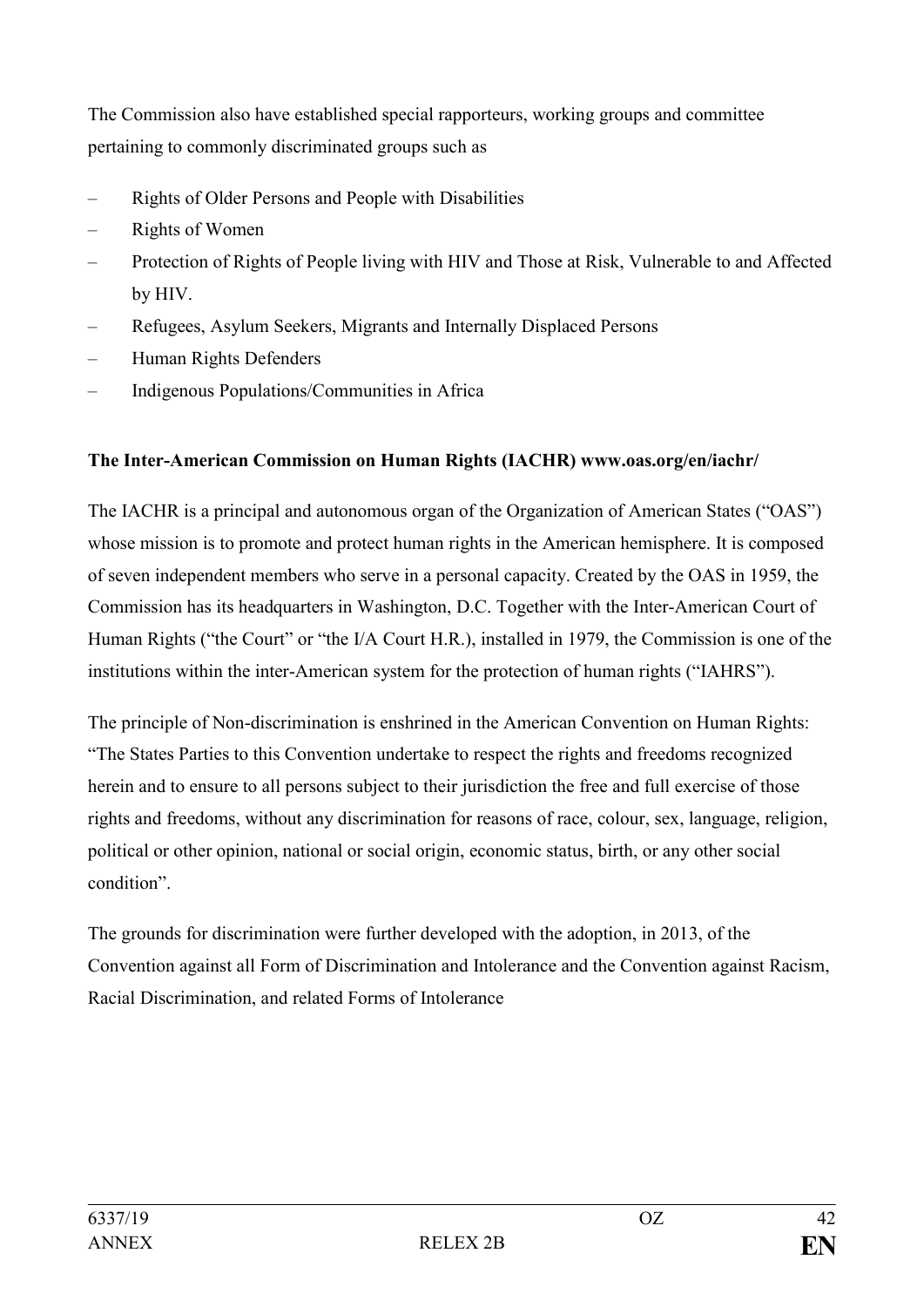While the latter covers race, colour, lineage, or national or ethnic origin, the first covers discrimination as based on nationality; age; sex; sexual orientation; gender identity and expression; language; religion; cultural identity; political opinions or opinions of any kind; social origin; socioeconomic status; educational level; migrant, refugee, repatriate, stateless or internally displaced status; disability; genetic trait; mental or physical health condition, including infectiouscontagious condition and debilitating psychological condition; or any other condition.

The principle of non-discrimination is further enounced in other conventions and declarations for specific groups:

- The Convention for the Prevention, Punishment and Eradication of Violence against Women
- The Convention for the Elimination of All Forms of Discrimination against Persons with Disabilities
- The Convention on Protecting the Human Rights of Older Persons
- The American Declaration on the Rights of Indigenous Peoples

# **Other regional instruments**

# **League of Arab States (LAS) www.lasportal.org<sup>61</sup>**

**The Arab Charter on Human Rights** adopted in 2004 in its article 3.1 prescribes: Each State party to the present Charter undertakes to ensure to all individuals subject to its jurisdiction the right to enjoy the rights and freedoms set forth herein, without distinction on grounds of race, colour, sex, language, religious belief, opinion, thought, national or social origin, wealth, birth or physical or mental disability.

It should be noted that the Arab Charter on human rights has been deemed, including by the former High Commissioner for Human Rights Ms. Louise Arbour, as not being fully compatible with international human rights standards in particular as regard the rights of the child and of women as well as in equalizing Zionism with racism.

<sup>1</sup> **<sup>61</sup>** Note that much of the content of this website is in Arabic only.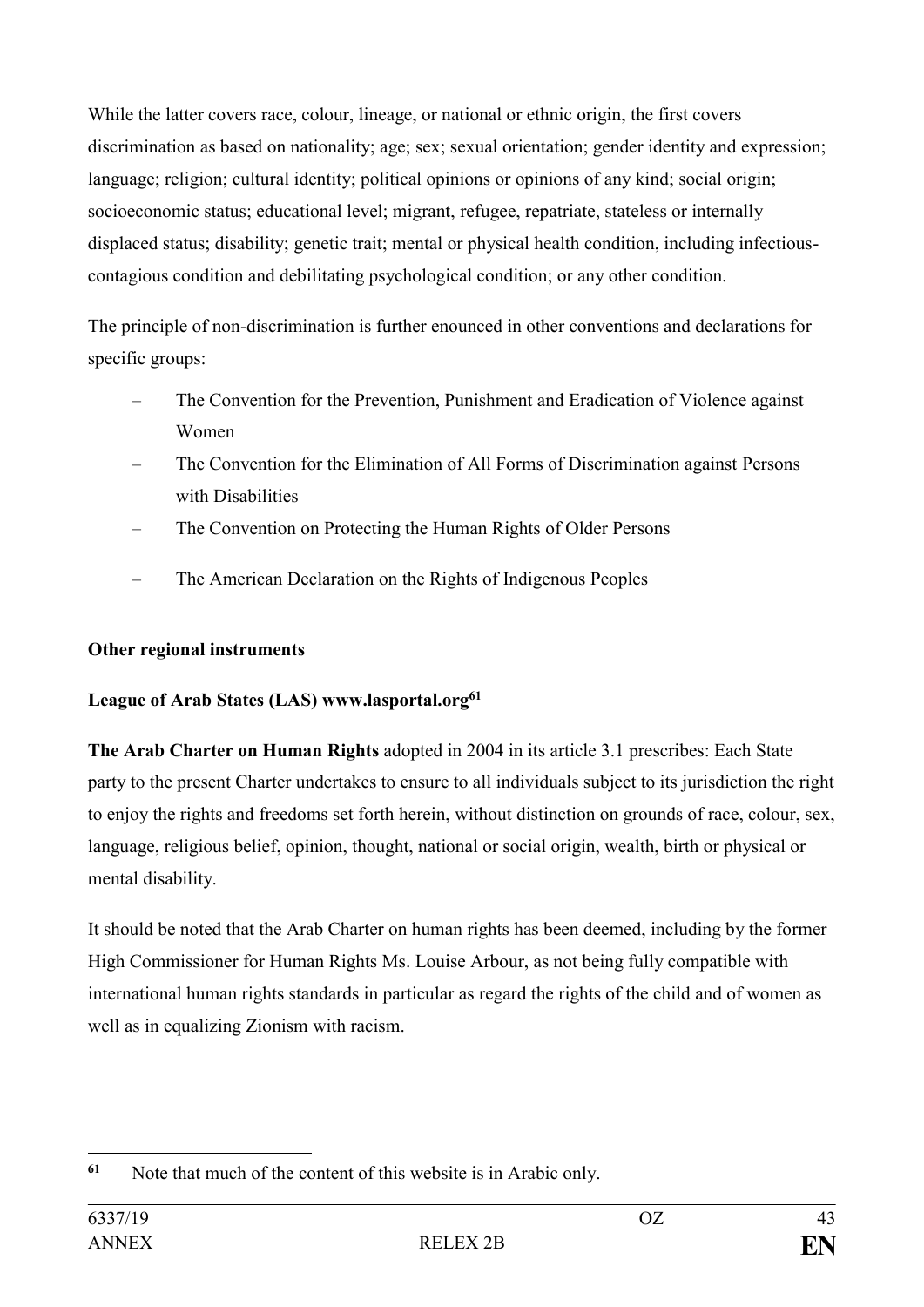**LAS** has established the **Permanent Arab Committee on Human Rights**. The Committee, which does not have a monitoring nor a complaints mechanism, is responsible for

- Establishing rules of cooperation among member states in the field of human rights;
- Formulating an Arab position on human rights issues at the regional and international level;
- Drafting human rights treaties, to be referred to the Arab League Council of Ministers of Foreign Affairs for adoption;
- Studying Arab agreements pertaining to human rights in order to give an opinion on their compatibility with human rights principles and standards;
- Promoting the implementation of human rights treaties and recommendations;
- Providing recommendations on any issues related to human rights that are referred to the Permanent Committee by the Council or the Arab League General Secretariat or any of the member states;
- Promoting cooperation in the field of human rights education.

# **ASEAN**<sup>62</sup> **www.humanrightsinasean.info**

The ASEAN **Human Rights Declaration** adopted in 2012 in its General Principle No 2 states that "Every person is entitled to the rights and freedoms set forth herein, without distinction of any kind, such as race, gender, age, language, religion, political or other opinion, national or social origin, economic status, birth, disability or other status."

The ASEAN Intergovernmental Commission on Human Rights (AICHR) is an ASEAN regional human rights institution established in 2009.

<sup>1</sup> **<sup>62</sup>** The Association of South East Asian Nations